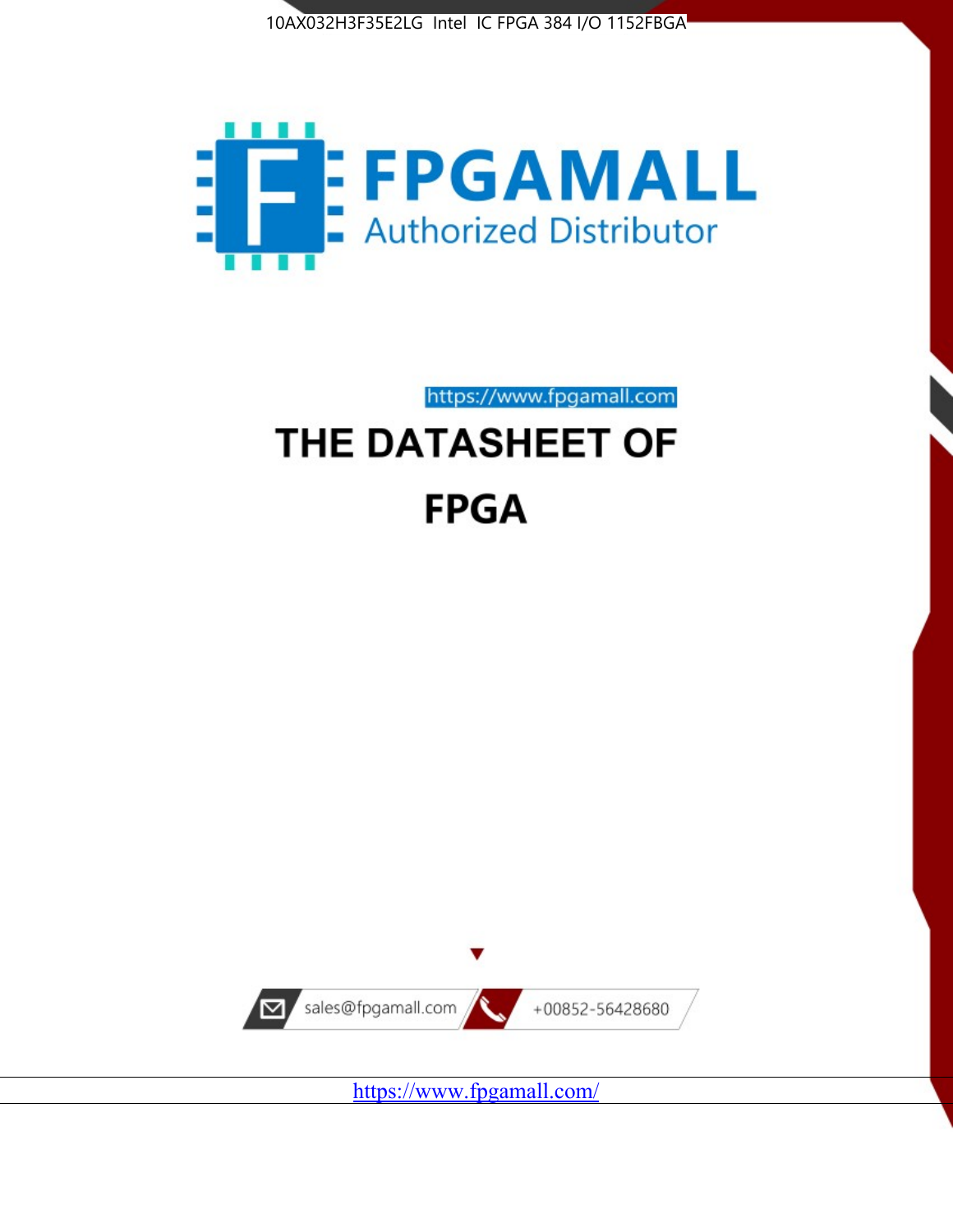10AX032H3F35E2LG Intel IC FPGA 384 I/O 1152FBGA



# **Intel® Arria® 10 Device Overview**



**A10-OVERVIEW | 2018.12.06** Latest document on the web: **[PDF](https://www.intel.com/content/dam/www/programmable/us/en/pdfs/literature/hb/arria-10/a10_overview.pdf)** | **[HTML](https://www.intel.com/content/www/us/en/programmable/documentation/sam1403480274650.html)**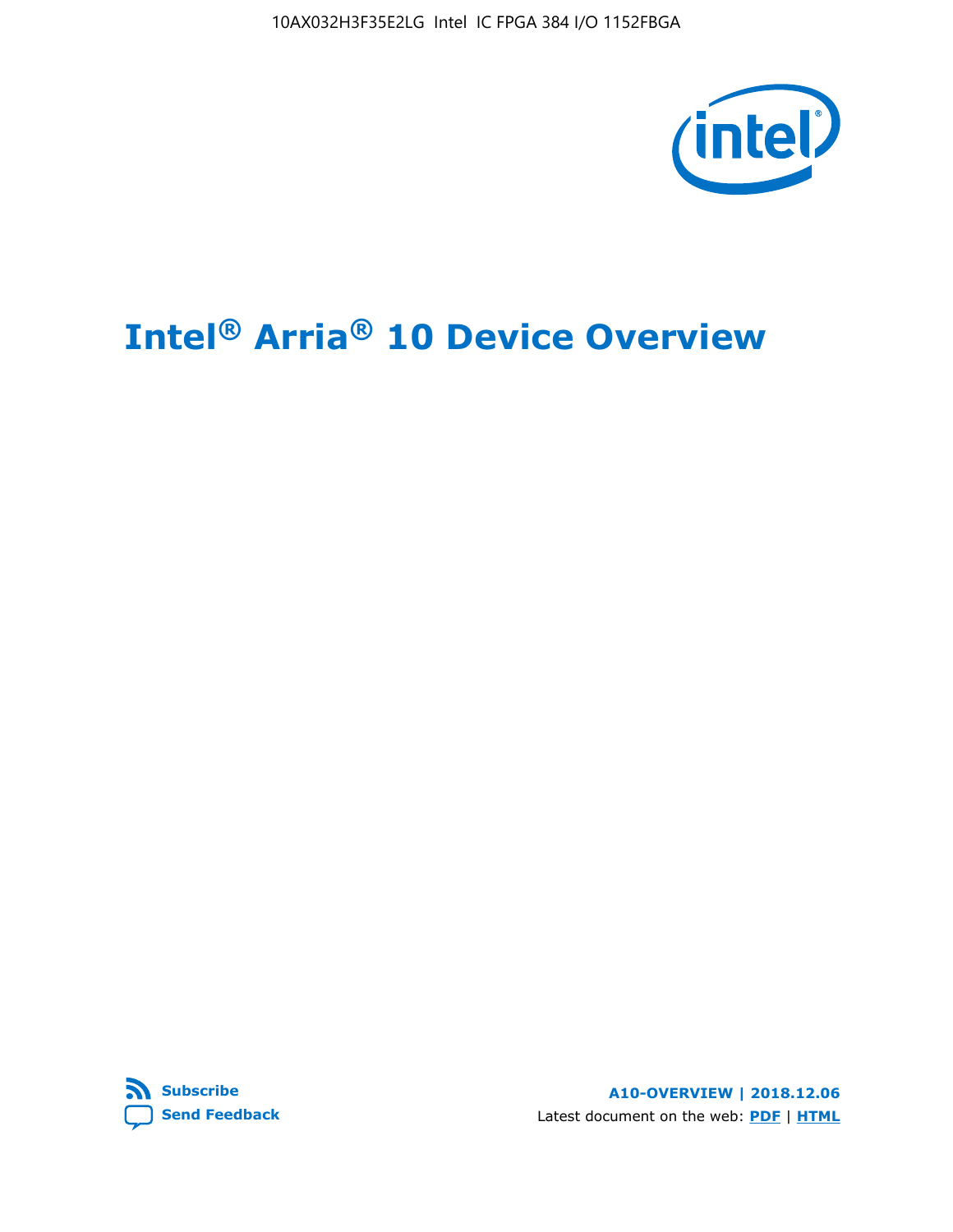

**Contents** 

# **Contents**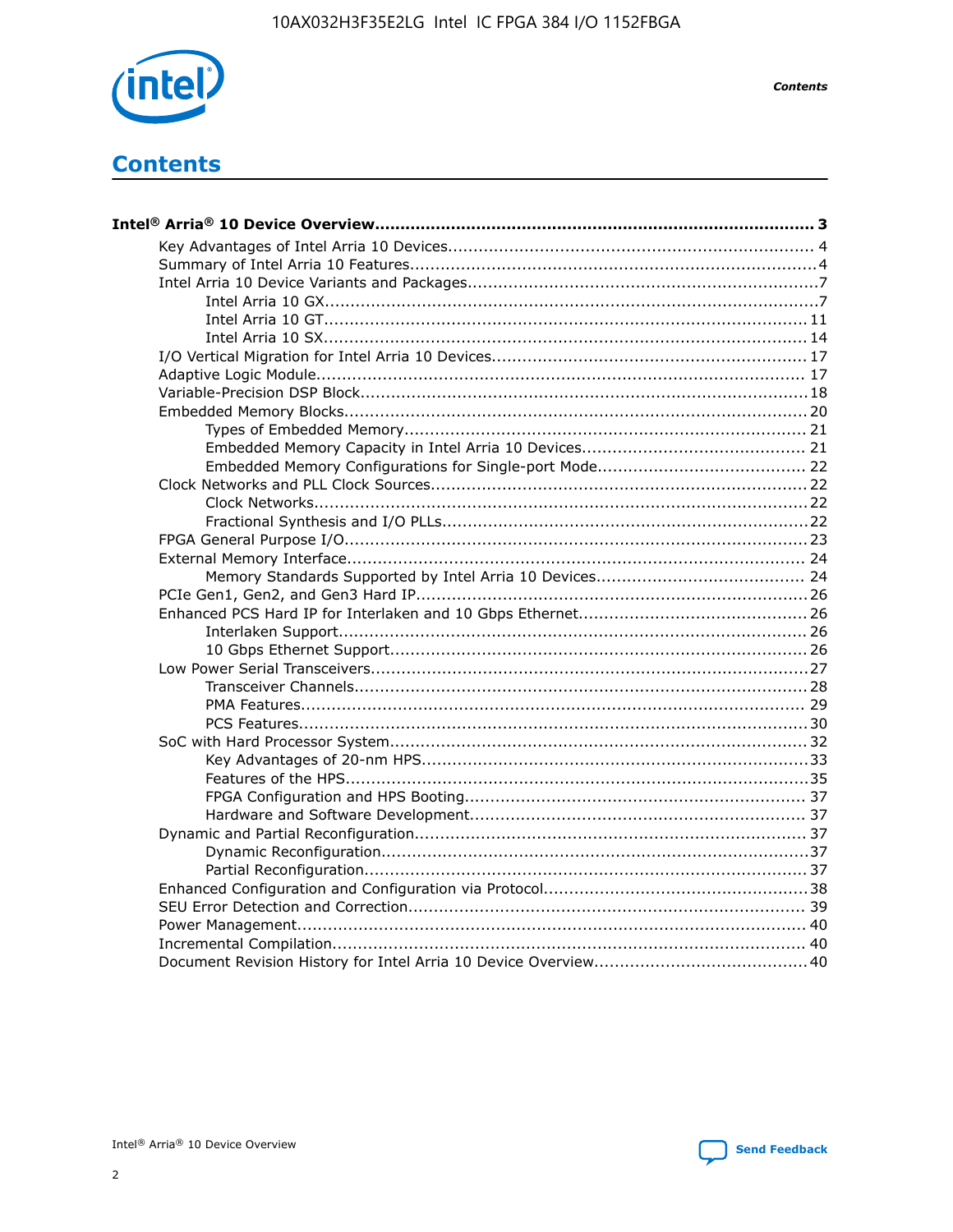**A10-OVERVIEW | 2018.12.06**

**[Send Feedback](mailto:FPGAtechdocfeedback@intel.com?subject=Feedback%20on%20Intel%20Arria%2010%20Device%20Overview%20(A10-OVERVIEW%202018.12.06)&body=We%20appreciate%20your%20feedback.%20In%20your%20comments,%20also%20specify%20the%20page%20number%20or%20paragraph.%20Thank%20you.)**



# **Intel® Arria® 10 Device Overview**

The Intel<sup>®</sup> Arria<sup>®</sup> 10 device family consists of high-performance and power-efficient 20 nm mid-range FPGAs and SoCs.

Intel Arria 10 device family delivers:

- Higher performance than the previous generation of mid-range and high-end FPGAs.
- Power efficiency attained through a comprehensive set of power-saving technologies.

The Intel Arria 10 devices are ideal for high performance, power-sensitive, midrange applications in diverse markets.

| <b>Market</b>         | <b>Applications</b>                                                                                               |
|-----------------------|-------------------------------------------------------------------------------------------------------------------|
| Wireless              | Channel and switch cards in remote radio heads<br>٠<br>Mobile backhaul<br>٠                                       |
| Wireline              | 40G/100G muxponders and transponders<br>٠<br>100G line cards<br>٠<br><b>Bridging</b><br>٠<br>Aggregation<br>٠     |
| <b>Broadcast</b>      | Studio switches<br>٠<br>Servers and transport<br>٠<br>Videoconferencing<br>٠<br>Professional audio and video<br>٠ |
| Computing and Storage | Flash cache<br>٠<br>Cloud computing servers<br>٠<br>Server acceleration<br>٠                                      |
| Medical               | Diagnostic scanners<br>٠<br>Diagnostic imaging<br>٠                                                               |
| Military              | Missile guidance and control<br>٠<br>Radar<br>٠<br>Electronic warfare<br>٠<br>Secure communications<br>٠          |

#### **Table 1. Sample Markets and Ideal Applications for Intel Arria 10 Devices**

#### **Related Information**

- [Intel Arria 10 Device Handbook: Known Issues](http://www.altera.com/support/kdb/solutions/rd07302013_646.html) Lists the planned updates to the *Intel Arria 10 Device Handbook* chapters.
- [Intel Arria 10 GX/GT Device Errata and Design Recommendations](https://www.intel.com/content/www/us/en/programmable/documentation/agz1493851706374.html#yqz1494433888646)
- [Intel Arria 10 SX Device Errata and Design Recommendations](https://www.intel.com/content/www/us/en/programmable/documentation/cru1462832385668.html#cru1462832558642)

Intel Corporation. All rights reserved. Intel, the Intel logo, Altera, Arria, Cyclone, Enpirion, MAX, Nios, Quartus and Stratix words and logos are trademarks of Intel Corporation or its subsidiaries in the U.S. and/or other countries. Intel warrants performance of its FPGA and semiconductor products to current specifications in accordance with Intel's standard warranty, but reserves the right to make changes to any products and services at any time without notice. Intel assumes no responsibility or liability arising out of the application or use of any information, product, or service described herein except as expressly agreed to in writing by Intel. Intel customers are advised to obtain the latest version of device specifications before relying on any published information and before placing orders for products or services. \*Other names and brands may be claimed as the property of others.

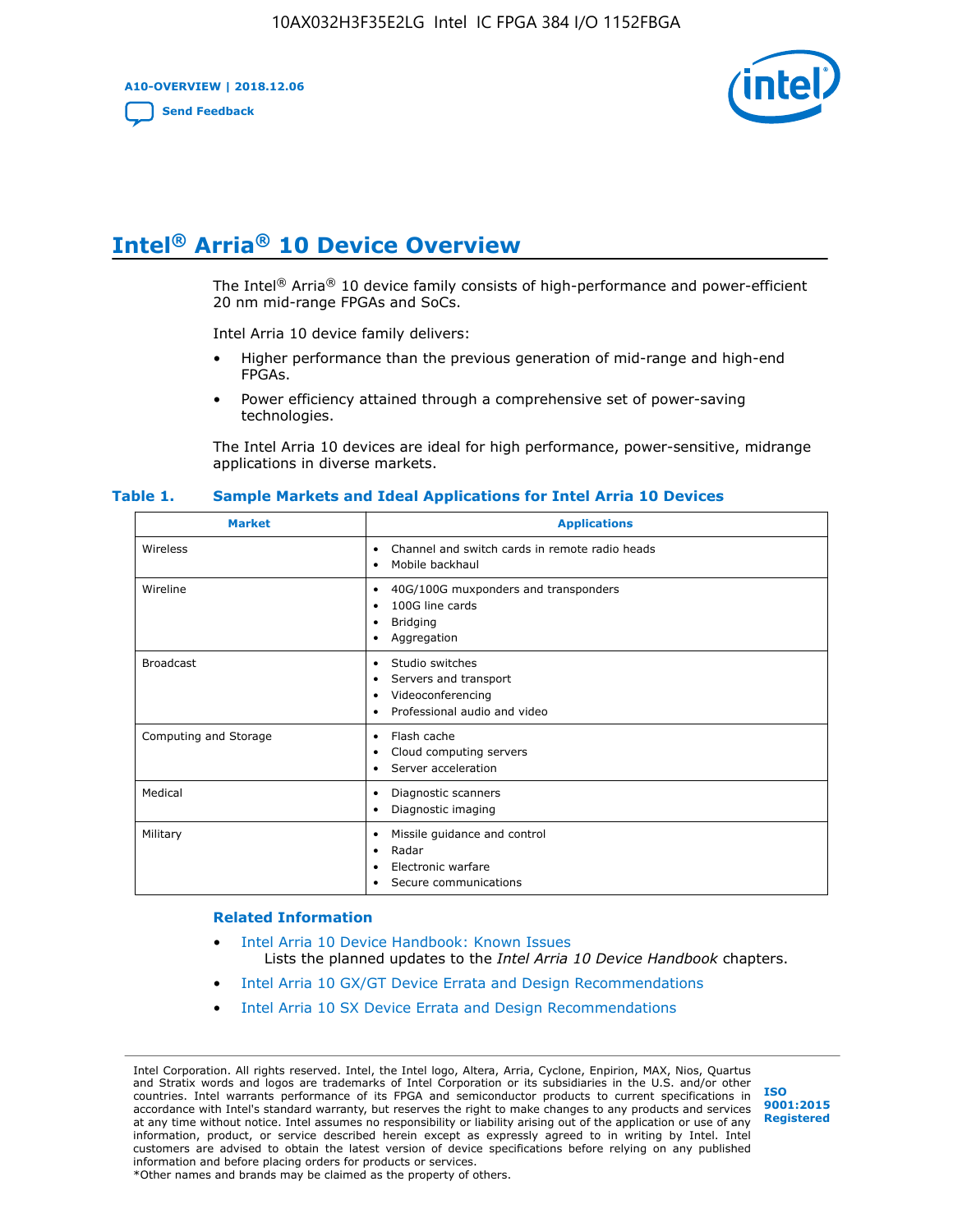

## **Key Advantages of Intel Arria 10 Devices**

## **Table 2. Key Advantages of the Intel Arria 10 Device Family**

| <b>Advantage</b>                                                                                          | <b>Supporting Feature</b>                                                                                                                                                                                                                                                                                                     |
|-----------------------------------------------------------------------------------------------------------|-------------------------------------------------------------------------------------------------------------------------------------------------------------------------------------------------------------------------------------------------------------------------------------------------------------------------------|
| Enhanced core architecture                                                                                | Built on TSMC's 20 nm process technology<br>٠<br>60% higher performance than the previous generation of mid-range FPGAs<br>٠<br>15% higher performance than the fastest previous-generation FPGA<br>٠                                                                                                                         |
| High-bandwidth integrated<br>transceivers                                                                 | Short-reach rates up to 25.8 Gigabits per second (Gbps)<br>٠<br>Backplane capability up to 12.5 Gbps<br>٠<br>Integrated 10GBASE-KR and 40GBASE-KR4 Forward Error Correction (FEC)<br>٠                                                                                                                                        |
| Improved logic integration and<br>hard IP blocks                                                          | 8-input adaptive logic module (ALM)<br>٠<br>Up to 65.6 megabits (Mb) of embedded memory<br>٠<br>Variable-precision digital signal processing (DSP) blocks<br>Fractional synthesis phase-locked loops (PLLs)<br>٠<br>Hard PCI Express Gen3 IP blocks<br>Hard memory controllers and PHY up to 2,400 Megabits per second (Mbps) |
| Second generation hard<br>processor system (HPS) with<br>integrated ARM* Cortex*-A9*<br>MPCore* processor | Tight integration of a dual-core ARM Cortex-A9 MPCore processor, hard IP, and an<br>٠<br>FPGA in a single Intel Arria 10 system-on-a-chip (SoC)<br>Supports over 128 Gbps peak bandwidth with integrated data coherency between<br>$\bullet$<br>the processor and the FPGA fabric                                             |
| Advanced power savings                                                                                    | Comprehensive set of advanced power saving features<br>٠<br>Power-optimized MultiTrack routing and core architecture<br>٠<br>Up to 40% lower power compared to previous generation of mid-range FPGAs<br>Up to 60% lower power compared to previous generation of high-end FPGAs<br>٠                                         |

## **Summary of Intel Arria 10 Features**

#### **Table 3. Summary of Features for Intel Arria 10 Devices**

| <b>Feature</b>                  | <b>Description</b>                                                                                                                                                                                                                                                                                                                                                                                       |
|---------------------------------|----------------------------------------------------------------------------------------------------------------------------------------------------------------------------------------------------------------------------------------------------------------------------------------------------------------------------------------------------------------------------------------------------------|
| Technology                      | TSMC's 20-nm SoC process technology<br>٠<br>Allows operation at a lower $V_{\text{CC}}$ level of 0.82 V instead of the 0.9 V standard $V_{\text{CC}}$ core voltage                                                                                                                                                                                                                                       |
| Packaging                       | 1.0 mm ball-pitch Fineline BGA packaging<br>0.8 mm ball-pitch Ultra Fineline BGA packaging<br>Multiple devices with identical package footprints for seamless migration between different<br><b>FPGA</b> densities<br>Devices with compatible package footprints allow migration to next generation high-end<br>Stratix $\mathcal{R}$ 10 devices<br>RoHS, leaded $(1)$ , and lead-free (Pb-free) options |
| High-performance<br>FPGA fabric | Enhanced 8-input ALM with four registers<br>٠<br>Improved multi-track routing architecture to reduce congestion and improve compilation time<br>Hierarchical core clocking architecture<br>Fine-grained partial reconfiguration                                                                                                                                                                          |
| Internal memory<br>blocks       | M20K-20-Kb memory blocks with hard error correction code (ECC)<br>Memory logic array block (MLAB)-640-bit memory                                                                                                                                                                                                                                                                                         |
|                                 | continued                                                                                                                                                                                                                                                                                                                                                                                                |



<sup>(1)</sup> Contact Intel for availability.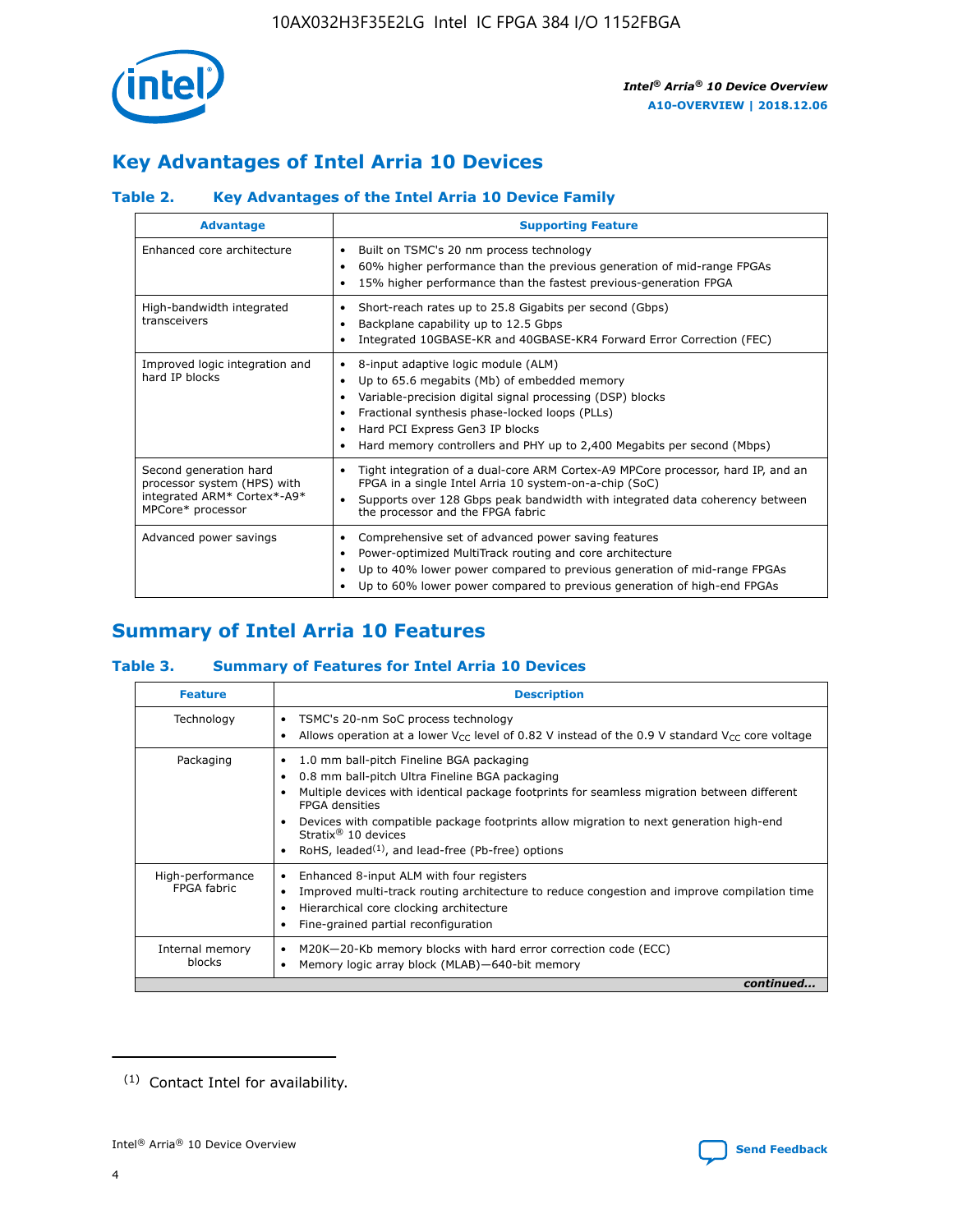r



| <b>Feature</b>                         | <b>Description</b>                                                                                             |                                                                                                                                                                                                                                                                                                                                                                                                                                                                                                                                                                                                                                                                                                                                                                                                                                        |  |  |  |  |  |
|----------------------------------------|----------------------------------------------------------------------------------------------------------------|----------------------------------------------------------------------------------------------------------------------------------------------------------------------------------------------------------------------------------------------------------------------------------------------------------------------------------------------------------------------------------------------------------------------------------------------------------------------------------------------------------------------------------------------------------------------------------------------------------------------------------------------------------------------------------------------------------------------------------------------------------------------------------------------------------------------------------------|--|--|--|--|--|
| Embedded Hard IP<br>blocks             | Variable-precision DSP                                                                                         | Native support for signal processing precision levels from $18 \times 19$ to<br>54 x 54<br>Native support for 27 x 27 multiplier mode<br>64-bit accumulator and cascade for systolic finite impulse responses<br>(FIRs)<br>Internal coefficient memory banks<br>$\bullet$<br>Preadder/subtractor for improved efficiency<br>Additional pipeline register to increase performance and reduce<br>power<br>Supports floating point arithmetic:<br>- Perform multiplication, addition, subtraction, multiply-add,<br>multiply-subtract, and complex multiplication.<br>- Supports multiplication with accumulation capability, cascade<br>summation, and cascade subtraction capability.<br>- Dynamic accumulator reset control.<br>- Support direct vector dot and complex multiplication chaining<br>multiply floating point DSP blocks. |  |  |  |  |  |
|                                        | Memory controller                                                                                              | DDR4, DDR3, and DDR3L                                                                                                                                                                                                                                                                                                                                                                                                                                                                                                                                                                                                                                                                                                                                                                                                                  |  |  |  |  |  |
|                                        | PCI Express*                                                                                                   | PCI Express (PCIe*) Gen3 (x1, x2, x4, or x8), Gen2 (x1, x2, x4, or x8)<br>and Gen1 (x1, x2, x4, or x8) hard IP with complete protocol stack,<br>endpoint, and root port                                                                                                                                                                                                                                                                                                                                                                                                                                                                                                                                                                                                                                                                |  |  |  |  |  |
|                                        | Transceiver I/O                                                                                                | 10GBASE-KR/40GBASE-KR4 Forward Error Correction (FEC)<br>PCS hard IPs that support:<br>$\bullet$<br>- 10-Gbps Ethernet (10GbE)<br>- PCIe PIPE interface<br>$-$ Interlaken<br>- Gbps Ethernet (GbE)<br>- Common Public Radio Interface (CPRI) with deterministic latency<br>support<br>- Gigabit-capable passive optical network (GPON) with fast lock-<br>time support<br>13.5G JESD204b<br>$\bullet$<br>8B/10B, 64B/66B, 64B/67B encoders and decoders<br>Custom mode support for proprietary protocols                                                                                                                                                                                                                                                                                                                               |  |  |  |  |  |
| Core clock networks                    | $\bullet$<br>$\bullet$                                                                                         | Up to 800 MHz fabric clocking, depending on the application:<br>- 667 MHz external memory interface clocking with 2,400 Mbps DDR4 interface<br>- 800 MHz LVDS interface clocking with 1,600 Mbps LVDS interface<br>Global, regional, and peripheral clock networks<br>Clock networks that are not used can be gated to reduce dynamic power                                                                                                                                                                                                                                                                                                                                                                                                                                                                                            |  |  |  |  |  |
| Phase-locked loops<br>(PLLs)           | High-resolution fractional synthesis PLLs:<br>$\bullet$<br>Integer PLLs:<br>- Adjacent to general purpose I/Os | - Precision clock synthesis, clock delay compensation, and zero delay buffering (ZDB)<br>- Support integer mode and fractional mode<br>- Fractional mode support with third-order delta-sigma modulation<br>- Support external memory and LVDS interfaces                                                                                                                                                                                                                                                                                                                                                                                                                                                                                                                                                                              |  |  |  |  |  |
| FPGA General-purpose<br>$I/Os$ (GPIOs) | On-chip termination (OCT)                                                                                      | 1.6 Gbps LVDS-every pair can be configured as receiver or transmitter<br>1.2 V to 3.0 V single-ended LVTTL/LVCMOS interfacing                                                                                                                                                                                                                                                                                                                                                                                                                                                                                                                                                                                                                                                                                                          |  |  |  |  |  |
| <b>External Memory</b><br>Interface    |                                                                                                                | Hard memory controller- DDR4, DDR3, and DDR3L support<br>$-$ DDR4-speeds up to 1,200 MHz/2,400 Mbps<br>- DDR3-speeds up to 1,067 MHz/2,133 Mbps<br>Soft memory controller—provides support for RLDRAM $3^{(2)}$ , QDR IV $^{(2)}$ , and QDR II+<br>continued                                                                                                                                                                                                                                                                                                                                                                                                                                                                                                                                                                           |  |  |  |  |  |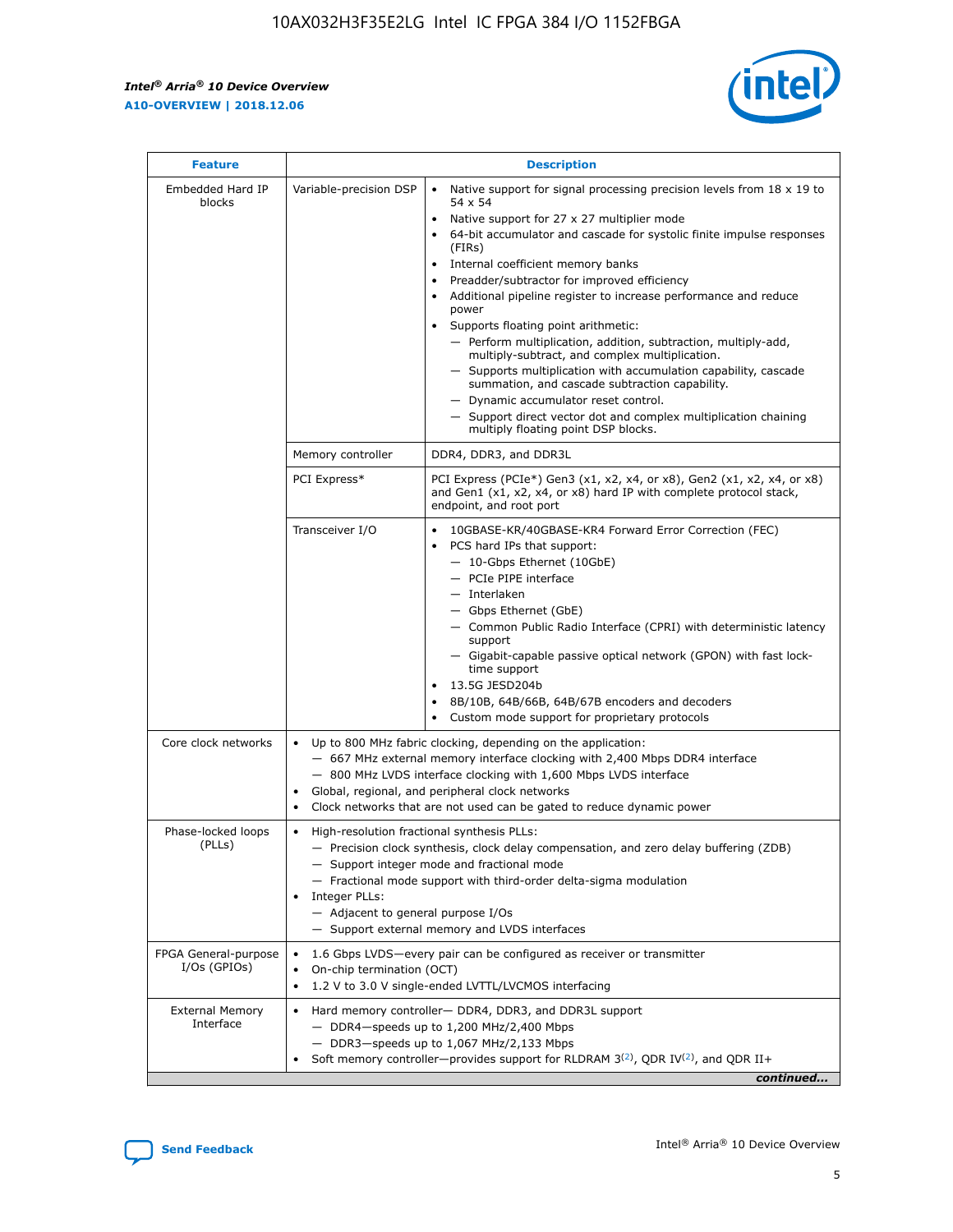

| <b>Feature</b>                                    | <b>Description</b>                                                                                                                                                                                                                                                                                                                                                                                                                                                                                                                                                                                                                                  |
|---------------------------------------------------|-----------------------------------------------------------------------------------------------------------------------------------------------------------------------------------------------------------------------------------------------------------------------------------------------------------------------------------------------------------------------------------------------------------------------------------------------------------------------------------------------------------------------------------------------------------------------------------------------------------------------------------------------------|
| Low-power serial<br>transceivers                  | • Continuous operating range:<br>- Intel Arria 10 GX-1 Gbps to 17.4 Gbps<br>- Intel Arria 10 GT-1 Gbps to 25.8 Gbps<br>Backplane support:<br>- Intel Arria 10 GX-up to 12.5<br>- Intel Arria 10 GT-up to 12.5<br>Extended range down to 125 Mbps with oversampling<br>ATX transmit PLLs with user-configurable fractional synthesis capability<br>Electronic Dispersion Compensation (EDC) support for XFP, SFP+, QSFP, and CFP optical<br>module<br>Adaptive linear and decision feedback equalization<br>$\bullet$<br>Transmitter pre-emphasis and de-emphasis<br>$\bullet$<br>Dynamic partial reconfiguration of individual transceiver channels |
| <b>HPS</b><br>(Intel Arria 10 SX<br>devices only) | Dual-core ARM Cortex-A9 MPCore processor-1.2 GHz CPU with<br>Processor and system<br>$\bullet$<br>1.5 GHz overdrive capability<br>256 KB on-chip RAM and 64 KB on-chip ROM<br>System peripherals—general-purpose timers, watchdog timers, direct<br>memory access (DMA) controller, FPGA configuration manager, and<br>clock and reset managers<br>Security features-anti-tamper, secure boot, Advanced Encryption<br>Standard (AES) and authentication (SHA)<br>ARM CoreSight* JTAG debug access port, trace port, and on-chip<br>trace storage                                                                                                    |
|                                                   | <b>External interfaces</b><br>Hard memory interface-Hard memory controller (2,400 Mbps DDR4,<br>$\bullet$<br>and 2,133 Mbps DDR3), Quad serial peripheral interface (QSPI) flash<br>controller, NAND flash controller, direct memory access (DMA)<br>controller, Secure Digital/MultiMediaCard (SD/MMC) controller<br>Communication interface-10/100/1000 Ethernet media access<br>control (MAC), USB On-The-GO (OTG) controllers, I <sup>2</sup> C controllers,<br>UART 16550, serial peripheral interface (SPI), and up to 62<br>HPS GPIO interfaces (48 direct-share I/Os)                                                                       |
|                                                   | High-performance ARM AMBA* AXI bus bridges that support<br>Interconnects to core<br>$\bullet$<br>simultaneous read and write<br>HPS-FPGA bridges-include the FPGA-to-HPS, HPS-to-FPGA, and<br>$\bullet$<br>lightweight HPS-to-FPGA bridges that allow the FPGA fabric to issue<br>transactions to slaves in the HPS, and vice versa<br>Configuration bridge that allows HPS configuration manager to<br>configure the core logic via dedicated 32-bit configuration port<br>FPGA-to-HPS SDRAM controller bridge-provides configuration<br>interfaces for the multiport front end (MPFE) of the HPS SDRAM<br>controller                              |
| Configuration                                     | Tamper protection—comprehensive design protection to protect your valuable IP investments<br>Enhanced 256-bit advanced encryption standard (AES) design security with authentication<br>٠<br>Configuration via protocol (CvP) using PCIe Gen1, Gen2, or Gen3<br>continued                                                                                                                                                                                                                                                                                                                                                                           |

<sup>(2)</sup> Intel Arria 10 devices support this external memory interface using hard PHY with soft memory controller.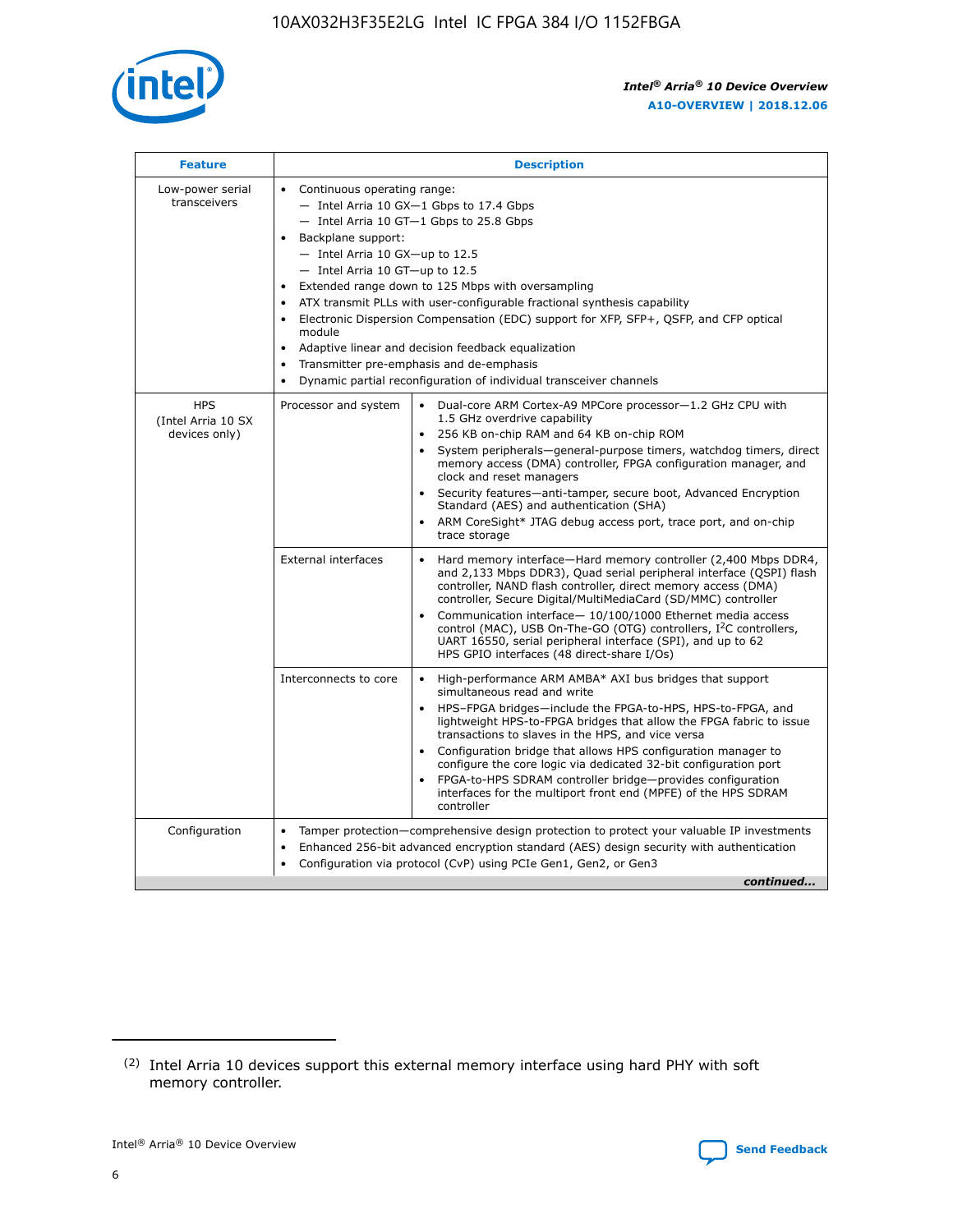

| <b>Feature</b>     | <b>Description</b>                                                                                                                                                                                               |
|--------------------|------------------------------------------------------------------------------------------------------------------------------------------------------------------------------------------------------------------|
|                    | Dynamic reconfiguration of the transceivers and PLLs<br>Fine-grained partial reconfiguration of the core fabric<br>Active Serial x4 Interface<br>$\bullet$                                                       |
| Power management   | SmartVID<br>Low static power device options<br>Programmable Power Technology<br>Intel Quartus <sup>®</sup> Prime integrated power analysis                                                                       |
| Software and tools | Intel Quartus Prime design suite<br>Transceiver toolkit<br>Platform Designer system integration tool<br>DSP Builder for Intel FPGAs<br>OpenCL <sup>™</sup> support<br>Intel SoC FPGA Embedded Design Suite (EDS) |

#### **Related Information**

[Intel Arria 10 Transceiver PHY Overview](https://www.intel.com/content/www/us/en/programmable/documentation/nik1398707230472.html#nik1398706768037) Provides details on Intel Arria 10 transceivers.

## **Intel Arria 10 Device Variants and Packages**

#### **Table 4. Device Variants for the Intel Arria 10 Device Family**

| <b>Variant</b>    | <b>Description</b>                                                                                                                                                                                                     |
|-------------------|------------------------------------------------------------------------------------------------------------------------------------------------------------------------------------------------------------------------|
| Intel Arria 10 GX | FPGA featuring 17.4 Gbps transceivers for short reach applications with 12.5 backplane driving<br>capability.                                                                                                          |
| Intel Arria 10 GT | FPGA featuring:<br>17.4 Gbps transceivers for short reach applications with 12.5 backplane driving capability.<br>25.8 Gbps transceivers for supporting CAUI-4 and CEI-25G applications with CFP2 and CFP4<br>modules. |
| Intel Arria 10 SX | SoC integrating ARM-based HPS and FPGA featuring 17.4 Gbps transceivers for short reach<br>applications with 12.5 backplane driving capability.                                                                        |

## **Intel Arria 10 GX**

This section provides the available options, maximum resource counts, and package plan for the Intel Arria 10 GX devices.

The information in this section is correct at the time of publication. For the latest information and to get more details, refer to the Intel FPGA Product Selector.

#### **Related Information**

#### [Intel FPGA Product Selector](http://www.altera.com/products/selector/psg-selector.html) Provides the latest information on Intel products.

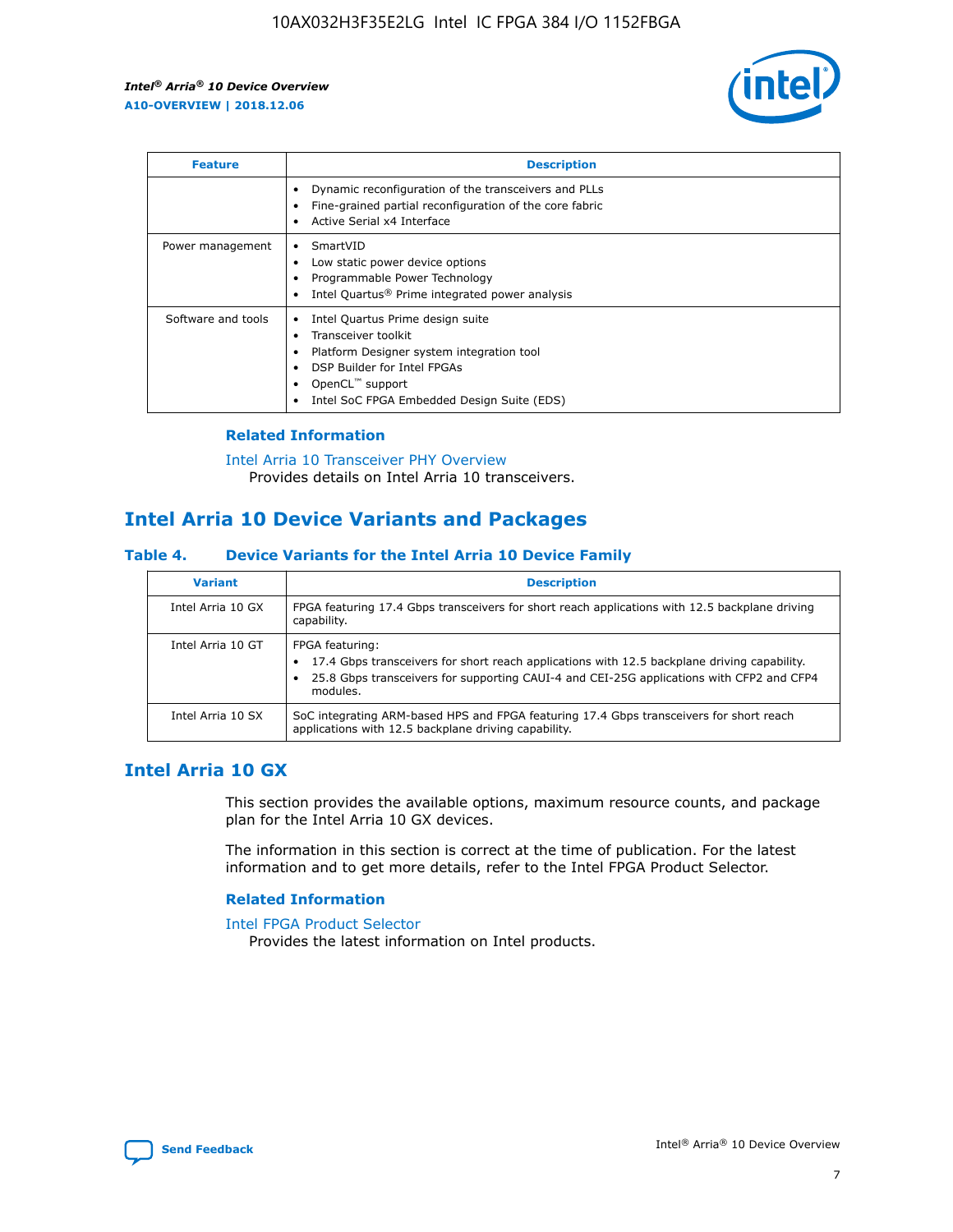

## **Available Options**





#### **Related Information**

[Transceiver Performance for Intel Arria 10 GX/SX Devices](https://www.intel.com/content/www/us/en/programmable/documentation/mcn1413182292568.html#mcn1413213965502) Provides more information about the transceiver speed grade.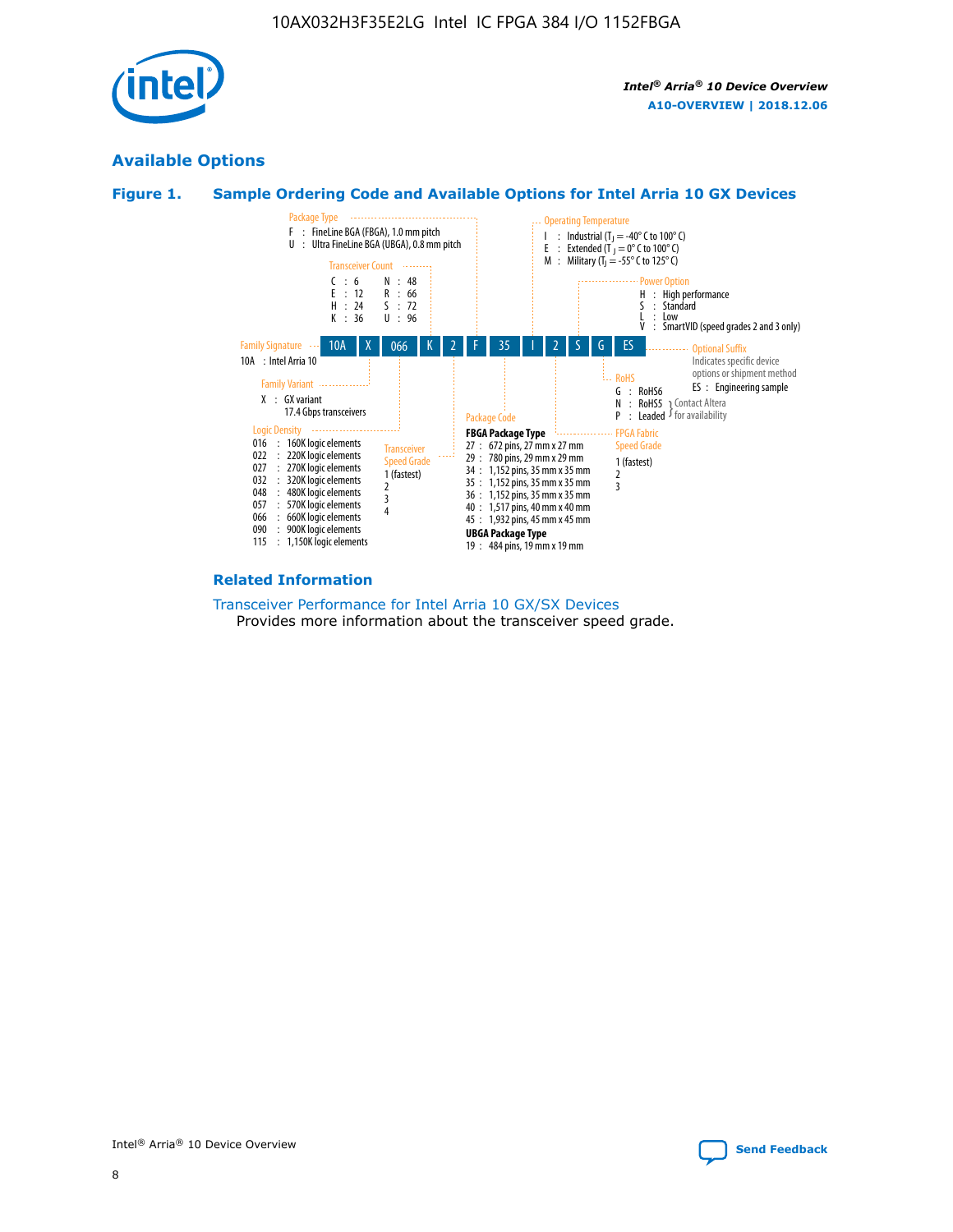

#### **Maximum Resources**

#### **Table 5. Maximum Resource Counts for Intel Arria 10 GX Devices (GX 160, GX 220, GX 270, GX 320, and GX 480)**

| <b>Resource</b>              |                         | <b>Product Line</b> |                                                 |                |                |               |  |  |
|------------------------------|-------------------------|---------------------|-------------------------------------------------|----------------|----------------|---------------|--|--|
|                              |                         | <b>GX 160</b>       | <b>GX 220</b><br><b>GX 270</b><br><b>GX 320</b> |                |                | <b>GX 480</b> |  |  |
| Logic Elements (LE) (K)      |                         | 160                 | 220                                             | 270            | 320            | 480           |  |  |
| <b>ALM</b>                   |                         | 61,510              | 80,330                                          | 101,620        | 119,900        | 183,590       |  |  |
| Register                     |                         | 246,040             | 321,320<br>406,480                              |                | 479,600        | 734,360       |  |  |
| Memory (Kb)                  | M <sub>20</sub> K       | 8,800               | 11,740                                          | 15,000         | 17,820         | 28,620        |  |  |
|                              | <b>MLAB</b>             | 1,050               | 1,690<br>2,452                                  |                | 2,727          | 4,164         |  |  |
| Variable-precision DSP Block |                         | 156                 | 192<br>830<br>985                               |                | 1,368          |               |  |  |
| 18 x 19 Multiplier           |                         | 312                 | 384                                             | 1,970<br>1,660 |                | 2,736         |  |  |
| PLL                          | Fractional<br>Synthesis | 6                   | 6                                               | 8              | 8              | 12            |  |  |
|                              | I/O                     | 6                   | 6                                               | 8              | 8              | 12            |  |  |
| 17.4 Gbps Transceiver        |                         | 12                  | 12                                              | 24             | 24             | 36            |  |  |
| GPIO <sup>(3)</sup>          |                         | 288                 | 288                                             | 384<br>384     |                | 492           |  |  |
| LVDS Pair $(4)$              |                         | 120                 | 120                                             | 168            | 168            | 222           |  |  |
| PCIe Hard IP Block           |                         | 1                   | 1                                               | $\overline{2}$ | $\overline{2}$ | 2             |  |  |
| Hard Memory Controller       |                         | 6                   | 6                                               | 8              | 8              | 12            |  |  |

<sup>(4)</sup> Each LVDS I/O pair can be used as differential input or output.



<sup>(3)</sup> The number of GPIOs does not include transceiver I/Os. In the Intel Quartus Prime software, the number of user I/Os includes transceiver I/Os.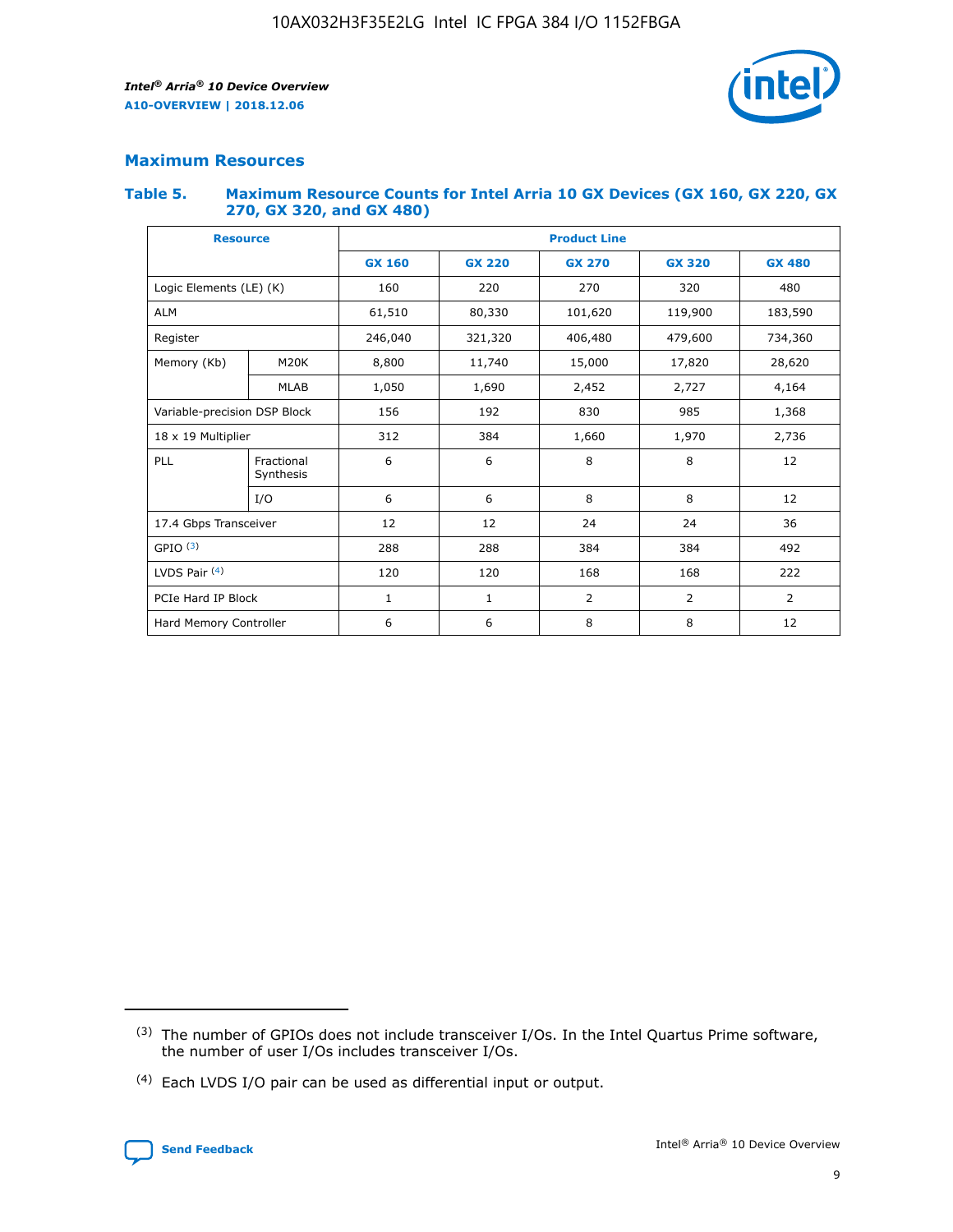

#### **Table 6. Maximum Resource Counts for Intel Arria 10 GX Devices (GX 570, GX 660, GX 900, and GX 1150)**

|                              | <b>Resource</b>         | <b>Product Line</b> |                |                |                |  |  |  |
|------------------------------|-------------------------|---------------------|----------------|----------------|----------------|--|--|--|
|                              |                         | <b>GX 570</b>       | <b>GX 660</b>  | <b>GX 900</b>  | <b>GX 1150</b> |  |  |  |
| Logic Elements (LE) (K)      |                         | 570                 | 660            | 900            | 1,150          |  |  |  |
| <b>ALM</b>                   |                         | 217,080             | 251,680        | 339,620        | 427,200        |  |  |  |
| Register                     |                         | 868,320             | 1,006,720      | 1,358,480      | 1,708,800      |  |  |  |
| Memory (Kb)                  | <b>M20K</b>             | 36,000              | 42,620         | 48,460         | 54,260         |  |  |  |
|                              | <b>MLAB</b>             | 5,096               | 5,788          | 9,386          | 12,984         |  |  |  |
| Variable-precision DSP Block |                         | 1,523               | 1,687          | 1,518          | 1,518          |  |  |  |
| 18 x 19 Multiplier           |                         | 3,046               | 3,374          | 3,036          | 3,036          |  |  |  |
| PLL                          | Fractional<br>Synthesis | 16                  | 16             | 32             | 32             |  |  |  |
|                              | I/O                     | 16                  | 16             | 16             | 16             |  |  |  |
| 17.4 Gbps Transceiver        |                         | 48                  | 48             | 96             | 96             |  |  |  |
| GPIO <sup>(3)</sup>          |                         | 696                 | 696            | 768            | 768            |  |  |  |
| LVDS Pair $(4)$              |                         | 324                 | 324            | 384            | 384            |  |  |  |
| PCIe Hard IP Block           |                         | 2                   | $\overline{2}$ | $\overline{4}$ | $\overline{4}$ |  |  |  |
| Hard Memory Controller       |                         | 16                  | 16             | 16             | 16             |  |  |  |

## **Package Plan**

#### **Table 7. Package Plan for Intel Arria 10 GX Devices (U19, F27, and F29)**

Refer to I/O and High Speed I/O in Intel Arria 10 Devices chapter for the number of 3 V I/O, LVDS I/O, and LVDS channels in each device package.

| <b>Product Line</b> | U <sub>19</sub><br>$(19 \text{ mm} \times 19 \text{ mm})$<br>484-pin UBGA) |          |             |         | <b>F27</b><br>(27 mm × 27 mm,<br>672-pin FBGA) |             | <b>F29</b><br>(29 mm × 29 mm,<br>780-pin FBGA) |          |             |  |
|---------------------|----------------------------------------------------------------------------|----------|-------------|---------|------------------------------------------------|-------------|------------------------------------------------|----------|-------------|--|
|                     | 3 V I/O                                                                    | LVDS I/O | <b>XCVR</b> | 3 V I/O | LVDS I/O                                       | <b>XCVR</b> | 3 V I/O                                        | LVDS I/O | <b>XCVR</b> |  |
| GX 160              | 48                                                                         | 192      | 6           | 48      | 192                                            | 12          | 48                                             | 240      | 12          |  |
| GX 220              | 48                                                                         | 192      | 6           | 48      | 192                                            | 12          | 48                                             | 240      | 12          |  |
| GX 270              |                                                                            |          |             | 48      | 192                                            | 12          | 48                                             | 312      | 12          |  |
| GX 320              |                                                                            |          |             | 48      | 192                                            | 12          | 48                                             | 312      | 12          |  |
| GX 480              |                                                                            |          |             |         |                                                |             | 48                                             | 312      | 12          |  |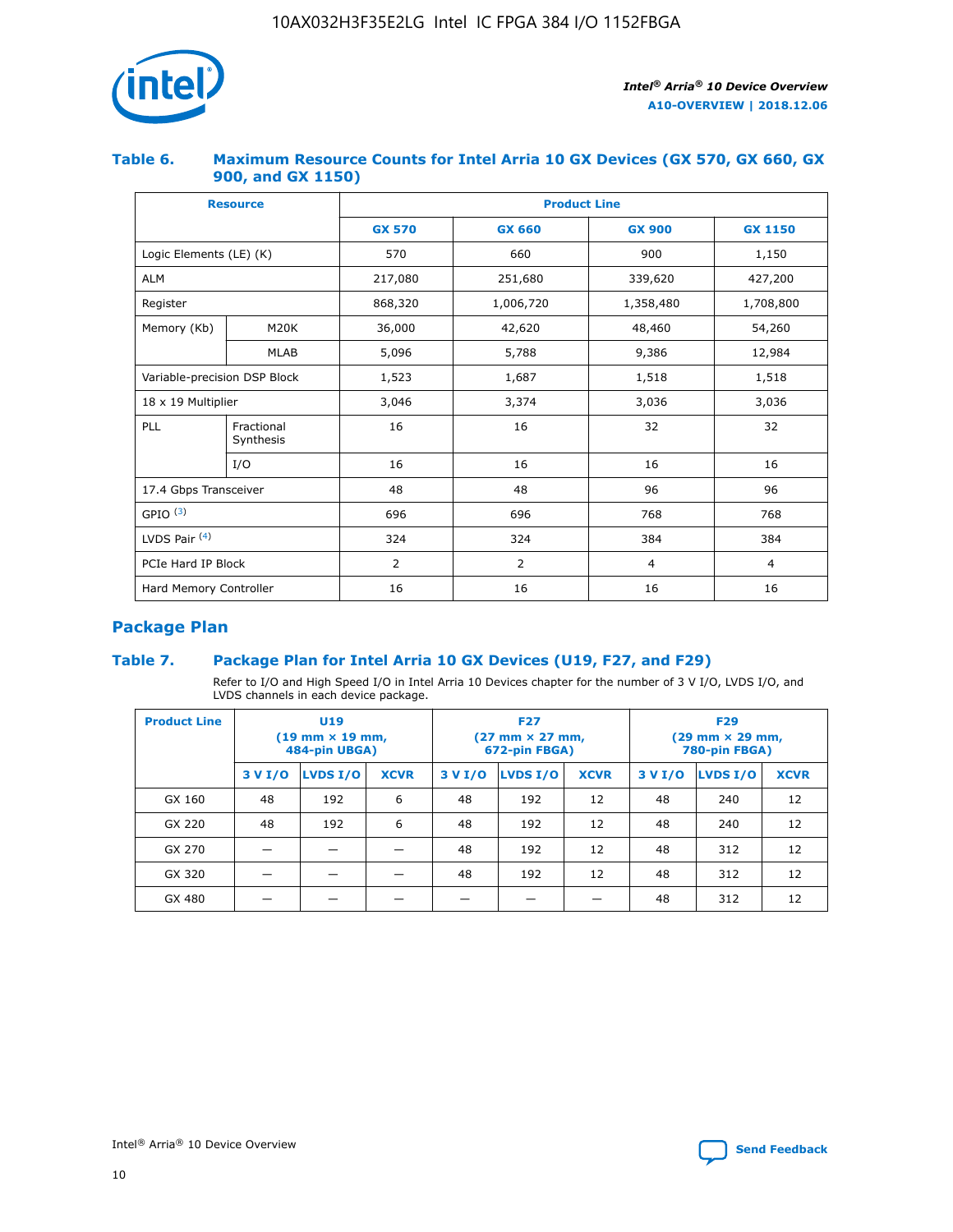

#### **Table 8. Package Plan for Intel Arria 10 GX Devices (F34, F35, NF40, and KF40)**

Refer to I/O and High Speed I/O in Intel Arria 10 Devices chapter for the number of 3 V I/O, LVDS I/O, and LVDS channels in each device package.

| <b>Product Line</b> | <b>F34</b><br>$(35 \text{ mm} \times 35 \text{ mm})$<br>1152-pin FBGA) |                    | <b>F35</b><br>$(35 \text{ mm} \times 35 \text{ mm})$<br><b>1152-pin FBGA)</b> |           | <b>KF40</b><br>$(40$ mm $\times$ 40 mm,<br>1517-pin FBGA) |             |           | <b>NF40</b><br>$(40$ mm $\times$ 40 mm,<br><b>1517-pin FBGA)</b> |             |            |                    |             |
|---------------------|------------------------------------------------------------------------|--------------------|-------------------------------------------------------------------------------|-----------|-----------------------------------------------------------|-------------|-----------|------------------------------------------------------------------|-------------|------------|--------------------|-------------|
|                     | 3V<br>I/O                                                              | <b>LVDS</b><br>I/O | <b>XCVR</b>                                                                   | 3V<br>I/O | <b>LVDS</b><br>I/O                                        | <b>XCVR</b> | 3V<br>I/O | <b>LVDS</b><br>I/O                                               | <b>XCVR</b> | 3 V<br>I/O | <b>LVDS</b><br>I/O | <b>XCVR</b> |
| GX 270              | 48                                                                     | 336                | 24                                                                            | 48        | 336                                                       | 24          |           |                                                                  |             |            |                    |             |
| GX 320              | 48                                                                     | 336                | 24                                                                            | 48        | 336                                                       | 24          |           |                                                                  |             |            |                    |             |
| GX 480              | 48                                                                     | 444                | 24                                                                            | 48        | 348                                                       | 36          |           |                                                                  |             |            |                    |             |
| GX 570              | 48                                                                     | 444                | 24                                                                            | 48        | 348                                                       | 36          | 96        | 600                                                              | 36          | 48         | 540                | 48          |
| GX 660              | 48                                                                     | 444                | 24                                                                            | 48        | 348                                                       | 36          | 96        | 600                                                              | 36          | 48         | 540                | 48          |
| GX 900              |                                                                        | 504                | 24                                                                            | -         |                                                           |             |           |                                                                  |             |            | 600                | 48          |
| GX 1150             |                                                                        | 504                | 24                                                                            |           |                                                           |             |           |                                                                  |             |            | 600                | 48          |

#### **Table 9. Package Plan for Intel Arria 10 GX Devices (RF40, NF45, SF45, and UF45)**

Refer to I/O and High Speed I/O in Intel Arria 10 Devices chapter for the number of 3 V I/O, LVDS I/O, and LVDS channels in each device package.

| <b>Product Line</b> | <b>RF40</b><br>$(40$ mm $\times$ 40 mm,<br>1517-pin FBGA) |                    | <b>NF45</b><br>$(45 \text{ mm} \times 45 \text{ mm})$<br><b>1932-pin FBGA)</b> |            |                    | <b>SF45</b><br>$(45 \text{ mm} \times 45 \text{ mm})$<br><b>1932-pin FBGA)</b> |            |                    | <b>UF45</b><br>$(45 \text{ mm} \times 45 \text{ mm})$<br><b>1932-pin FBGA)</b> |           |                    |             |
|---------------------|-----------------------------------------------------------|--------------------|--------------------------------------------------------------------------------|------------|--------------------|--------------------------------------------------------------------------------|------------|--------------------|--------------------------------------------------------------------------------|-----------|--------------------|-------------|
|                     | 3V<br>I/O                                                 | <b>LVDS</b><br>I/O | <b>XCVR</b>                                                                    | 3 V<br>I/O | <b>LVDS</b><br>I/O | <b>XCVR</b>                                                                    | 3 V<br>I/O | <b>LVDS</b><br>I/O | <b>XCVR</b>                                                                    | 3V<br>I/O | <b>LVDS</b><br>I/O | <b>XCVR</b> |
| GX 900              |                                                           | 342                | 66                                                                             | _          | 768                | 48                                                                             |            | 624                | 72                                                                             |           | 480                | 96          |
| GX 1150             |                                                           | 342                | 66                                                                             | _          | 768                | 48                                                                             |            | 624                | 72                                                                             |           | 480                | 96          |

#### **Related Information**

[I/O and High-Speed Differential I/O Interfaces in Intel Arria 10 Devices chapter, Intel](https://www.intel.com/content/www/us/en/programmable/documentation/sam1403482614086.html#sam1403482030321) [Arria 10 Device Handbook](https://www.intel.com/content/www/us/en/programmable/documentation/sam1403482614086.html#sam1403482030321)

Provides the number of 3 V and LVDS I/Os, and LVDS channels for each Intel Arria 10 device package.

## **Intel Arria 10 GT**

This section provides the available options, maximum resource counts, and package plan for the Intel Arria 10 GT devices.

The information in this section is correct at the time of publication. For the latest information and to get more details, refer to the Intel FPGA Product Selector.

#### **Related Information**

#### [Intel FPGA Product Selector](http://www.altera.com/products/selector/psg-selector.html)

Provides the latest information on Intel products.

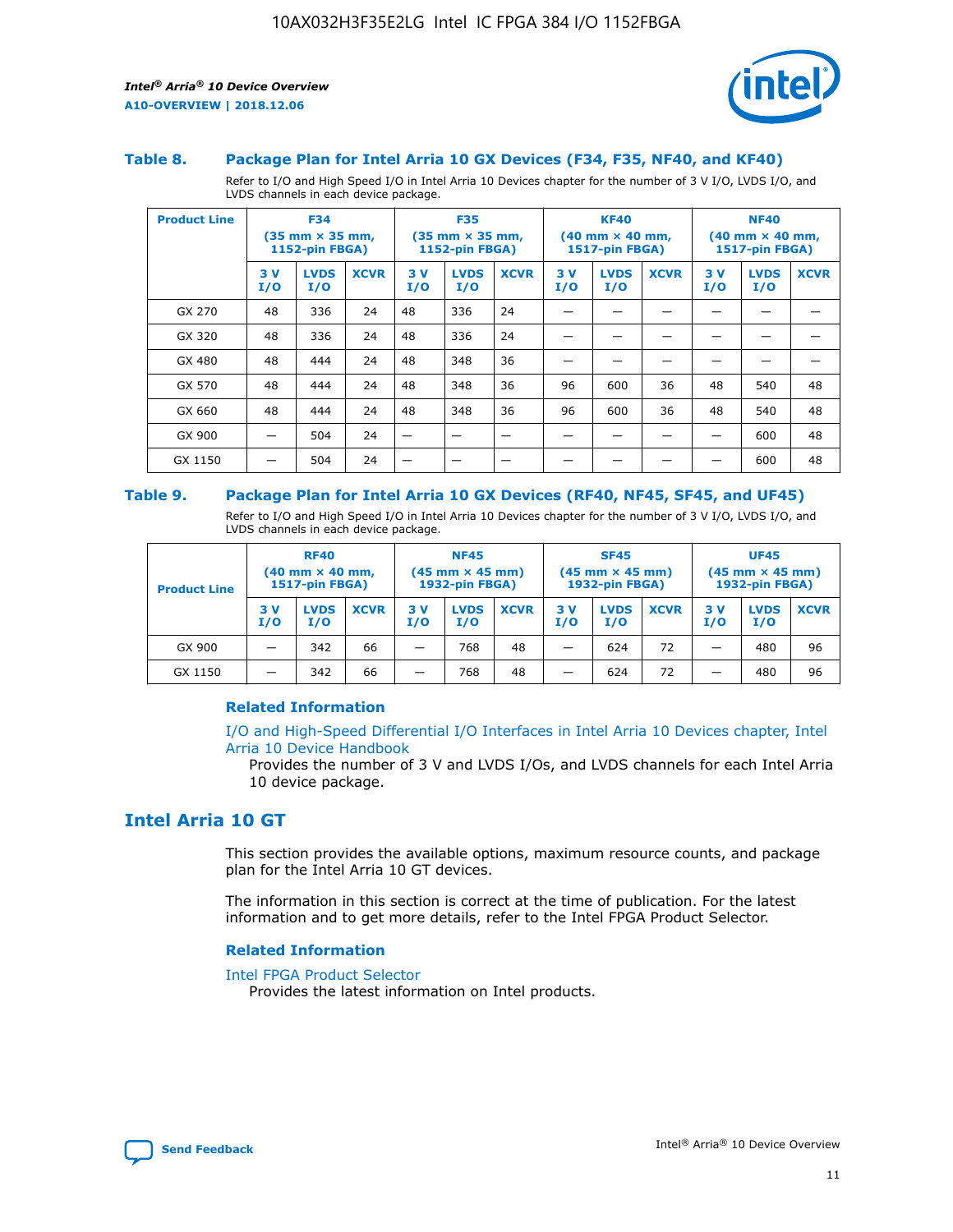

## **Available Options**

## **Figure 2. Sample Ordering Code and Available Options for Intel Arria 10 GT Devices**

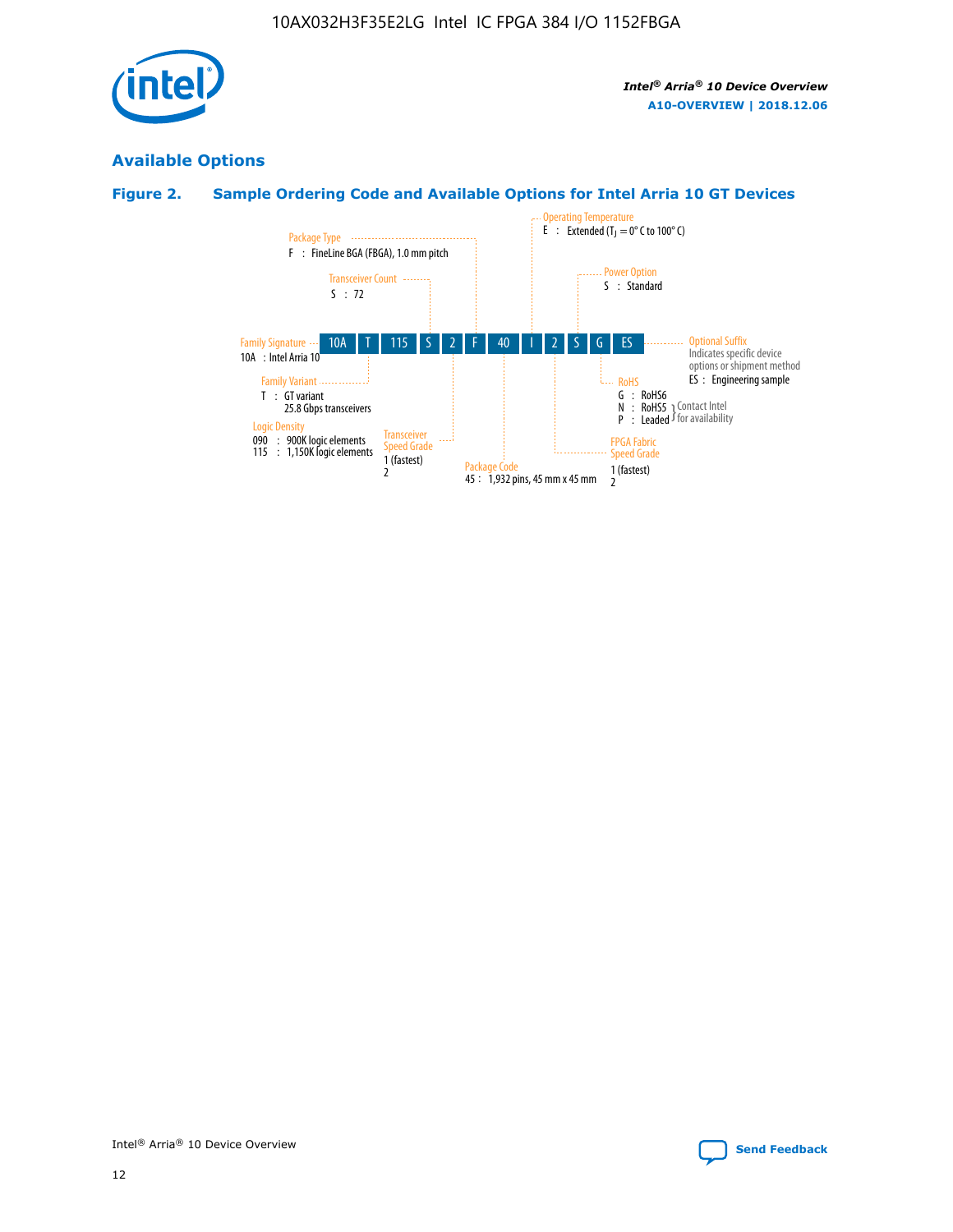

#### **Maximum Resources**

#### **Table 10. Maximum Resource Counts for Intel Arria 10 GT Devices**

| <b>Resource</b>              |                      |                | <b>Product Line</b> |  |
|------------------------------|----------------------|----------------|---------------------|--|
|                              |                      | <b>GT 900</b>  | <b>GT 1150</b>      |  |
| Logic Elements (LE) (K)      |                      | 900            | 1,150               |  |
| <b>ALM</b>                   |                      | 339,620        | 427,200             |  |
| Register                     |                      | 1,358,480      | 1,708,800           |  |
| Memory (Kb)                  | M20K                 | 48,460         | 54,260              |  |
|                              | <b>MLAB</b>          | 9,386          | 12,984              |  |
| Variable-precision DSP Block |                      | 1,518          | 1,518               |  |
| 18 x 19 Multiplier           |                      | 3,036          | 3,036               |  |
| <b>PLL</b>                   | Fractional Synthesis | 32             | 32                  |  |
|                              | I/O                  | 16             | 16                  |  |
| Transceiver                  | 17.4 Gbps            | 72(5)          | 72(5)               |  |
|                              | 25.8 Gbps            | 6              | 6                   |  |
| GPIO <sup>(6)</sup>          |                      | 624            | 624                 |  |
| LVDS Pair $(7)$              |                      | 312            | 312                 |  |
| PCIe Hard IP Block           |                      | $\overline{4}$ | $\overline{4}$      |  |
| Hard Memory Controller       |                      | 16             | 16                  |  |

#### **Related Information**

#### [Intel Arria 10 GT Channel Usage](https://www.intel.com/content/www/us/en/programmable/documentation/nik1398707230472.html#nik1398707008178)

Configuring GT/GX channels in Intel Arria 10 GT devices.

#### **Package Plan**

#### **Table 11. Package Plan for Intel Arria 10 GT Devices**

Refer to I/O and High Speed I/O in Intel Arria 10 Devices chapter for the number of 3 V I/O, LVDS I/O, and LVDS channels in each device package.

| <b>Product Line</b> | <b>SF45</b><br>(45 mm × 45 mm, 1932-pin FBGA) |                 |             |  |  |  |
|---------------------|-----------------------------------------------|-----------------|-------------|--|--|--|
|                     | 3 V I/O                                       | <b>LVDS I/O</b> | <b>XCVR</b> |  |  |  |
| GT 900              |                                               | 624             | 72          |  |  |  |
| GT 1150             |                                               | 624             | 72          |  |  |  |

<sup>(7)</sup> Each LVDS I/O pair can be used as differential input or output.



 $(5)$  If all 6 GT channels are in use, 12 of the GX channels are not usable.

<sup>(6)</sup> The number of GPIOs does not include transceiver I/Os. In the Intel Quartus Prime software, the number of user I/Os includes transceiver I/Os.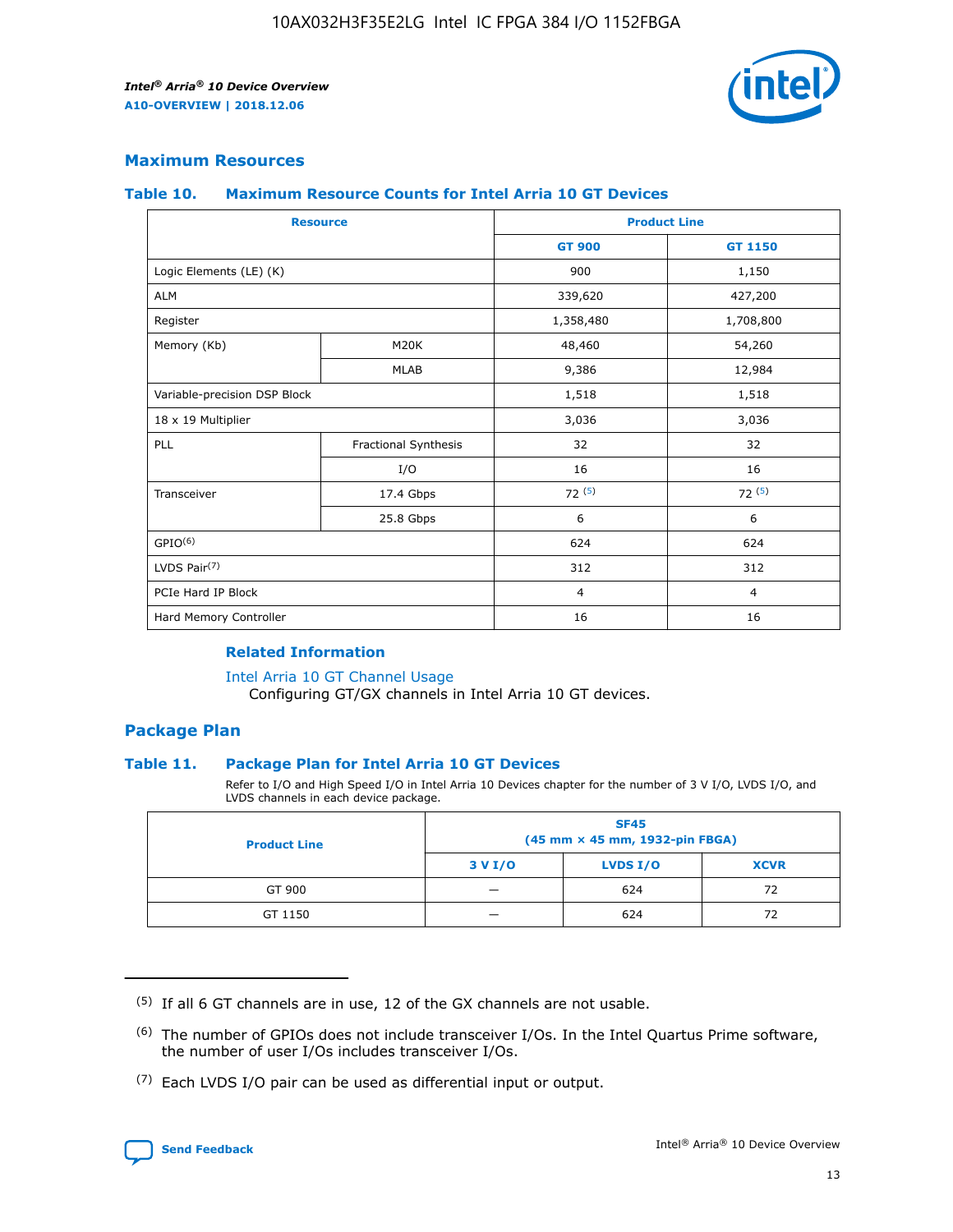

#### **Related Information**

[I/O and High-Speed Differential I/O Interfaces in Intel Arria 10 Devices chapter, Intel](https://www.intel.com/content/www/us/en/programmable/documentation/sam1403482614086.html#sam1403482030321) [Arria 10 Device Handbook](https://www.intel.com/content/www/us/en/programmable/documentation/sam1403482614086.html#sam1403482030321)

Provides the number of 3 V and LVDS I/Os, and LVDS channels for each Intel Arria 10 device package.

## **Intel Arria 10 SX**

This section provides the available options, maximum resource counts, and package plan for the Intel Arria 10 SX devices.

The information in this section is correct at the time of publication. For the latest information and to get more details, refer to the Intel FPGA Product Selector.

#### **Related Information**

[Intel FPGA Product Selector](http://www.altera.com/products/selector/psg-selector.html) Provides the latest information on Intel products.

#### **Available Options**

#### **Figure 3. Sample Ordering Code and Available Options for Intel Arria 10 SX Devices**



#### **Related Information**

[Transceiver Performance for Intel Arria 10 GX/SX Devices](https://www.intel.com/content/www/us/en/programmable/documentation/mcn1413182292568.html#mcn1413213965502) Provides more information about the transceiver speed grade.

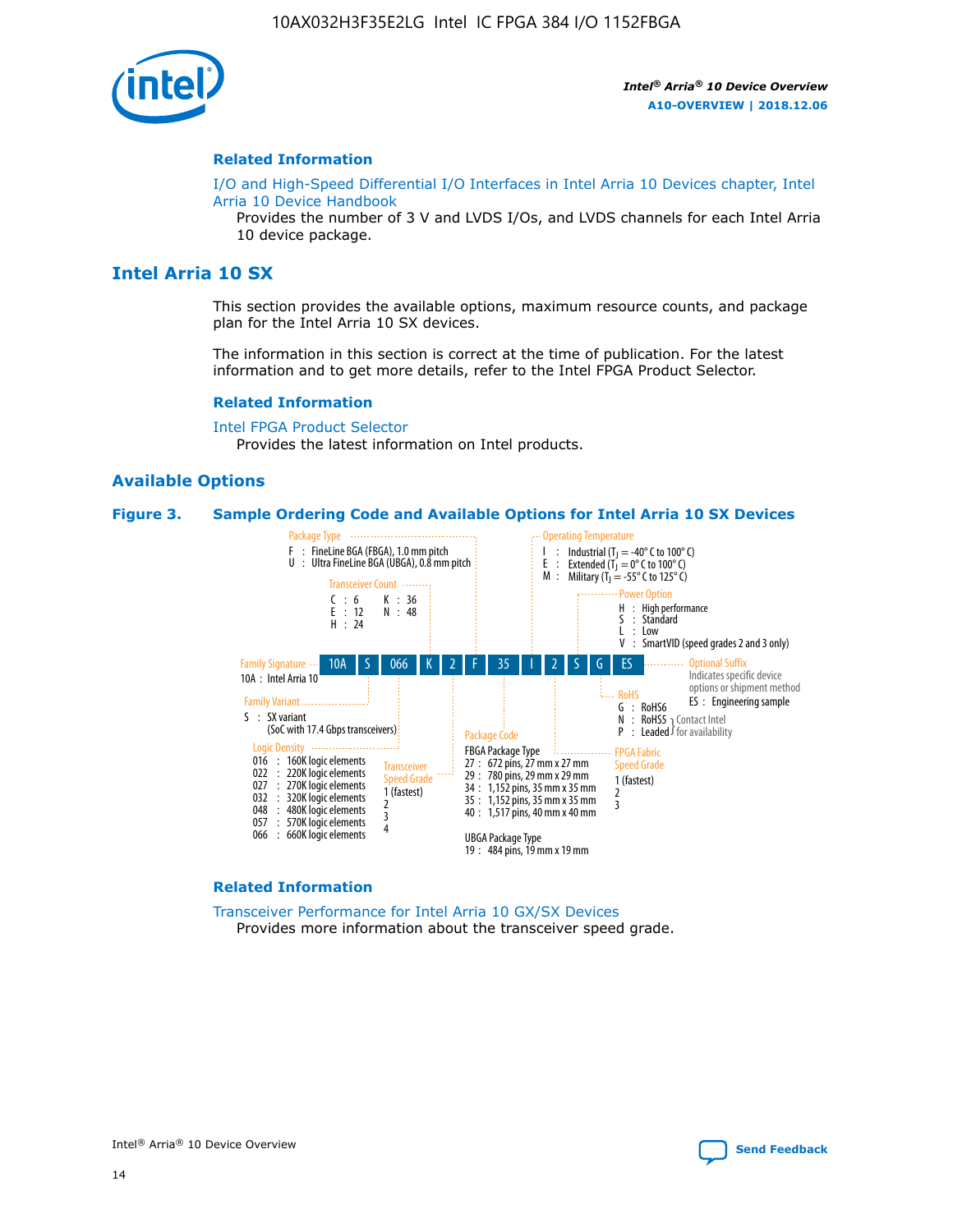

#### **Maximum Resources**

#### **Table 12. Maximum Resource Counts for Intel Arria 10 SX Devices**

| <b>Resource</b>                   |                         | <b>Product Line</b> |               |               |                |               |               |               |  |  |  |
|-----------------------------------|-------------------------|---------------------|---------------|---------------|----------------|---------------|---------------|---------------|--|--|--|
|                                   |                         | <b>SX 160</b>       | <b>SX 220</b> | <b>SX 270</b> | <b>SX 320</b>  | <b>SX 480</b> | <b>SX 570</b> | <b>SX 660</b> |  |  |  |
| Logic Elements (LE) (K)           |                         | 160                 | 220           | 270           | 320            | 480           | 570           | 660           |  |  |  |
| <b>ALM</b>                        |                         | 61,510              | 80,330        | 101,620       | 119,900        | 183,590       | 217,080       | 251,680       |  |  |  |
| Register                          |                         | 246,040             | 321,320       | 406,480       | 479,600        | 734,360       | 868,320       | 1,006,720     |  |  |  |
| Memory (Kb)                       | M20K                    | 8,800               | 11,740        | 15,000        | 17,820         | 28,620        | 36,000        | 42,620        |  |  |  |
|                                   | <b>MLAB</b>             | 1,050               | 1,690         | 2,452         | 2,727          | 4,164         | 5,096         | 5,788         |  |  |  |
| Variable-precision DSP Block      |                         | 156                 | 192           | 830           | 985            | 1,368         | 1,523         | 1,687         |  |  |  |
| 18 x 19 Multiplier                |                         | 312                 | 384           | 1,660         | 1,970          | 2,736         | 3,046         | 3,374         |  |  |  |
| PLL                               | Fractional<br>Synthesis | 6                   | 6             | 8             | 8              | 12            | 16            | 16            |  |  |  |
|                                   | I/O                     | 6                   | 6             | 8             | 8              | 12            | 16            | 16            |  |  |  |
| 17.4 Gbps Transceiver             |                         | 12                  | 12            | 24            | 24             | 36            | 48            | 48            |  |  |  |
| GPIO <sup>(8)</sup>               |                         | 288                 | 288           | 384           | 384            | 492           | 696           | 696           |  |  |  |
| LVDS Pair $(9)$                   |                         | 120                 | 120           | 168           | 168            | 174           | 324           | 324           |  |  |  |
| PCIe Hard IP Block                |                         | $\mathbf{1}$        | $\mathbf{1}$  | 2             | $\overline{2}$ | 2             | 2             | 2             |  |  |  |
| Hard Memory Controller            |                         | 6                   | 6             | 8             | 8              | 12            | 16            | 16            |  |  |  |
| ARM Cortex-A9 MPCore<br>Processor |                         | Yes                 | Yes           | Yes           | Yes            | Yes           | Yes           | Yes           |  |  |  |

#### **Package Plan**

#### **Table 13. Package Plan for Intel Arria 10 SX Devices (U19, F27, F29, and F34)**

Refer to I/O and High Speed I/O in Intel Arria 10 Devices chapter for the number of 3 V I/O, LVDS I/O, and LVDS channels in each device package.

| <b>Product Line</b> | U <sub>19</sub><br>$(19 \text{ mm} \times 19 \text{ mm})$<br>484-pin UBGA) |                    | <b>F27</b><br>$(27 \text{ mm} \times 27 \text{ mm})$<br>672-pin FBGA) |           | <b>F29</b><br>$(29 \text{ mm} \times 29 \text{ mm})$<br>780-pin FBGA) |             |            | <b>F34</b><br>$(35 \text{ mm} \times 35 \text{ mm})$<br><b>1152-pin FBGA)</b> |             |           |                    |             |
|---------------------|----------------------------------------------------------------------------|--------------------|-----------------------------------------------------------------------|-----------|-----------------------------------------------------------------------|-------------|------------|-------------------------------------------------------------------------------|-------------|-----------|--------------------|-------------|
|                     | 3V<br>I/O                                                                  | <b>LVDS</b><br>I/O | <b>XCVR</b>                                                           | 3V<br>I/O | <b>LVDS</b><br>I/O                                                    | <b>XCVR</b> | 3 V<br>I/O | <b>LVDS</b><br>I/O                                                            | <b>XCVR</b> | 3V<br>I/O | <b>LVDS</b><br>I/O | <b>XCVR</b> |
| SX 160              | 48                                                                         | 144                | 6                                                                     | 48        | 192                                                                   | 12          | 48         | 240                                                                           | 12          | –         |                    |             |
| SX 220              | 48                                                                         | 144                | 6                                                                     | 48        | 192                                                                   | 12          | 48         | 240                                                                           | 12          |           |                    |             |
| SX 270              |                                                                            |                    |                                                                       | 48        | 192                                                                   | 12          | 48         | 312                                                                           | 12          | 48        | 336                | 24          |
| SX 320              |                                                                            |                    |                                                                       | 48        | 192                                                                   | 12          | 48         | 312                                                                           | 12          | 48        | 336                | 24          |
|                     | continued                                                                  |                    |                                                                       |           |                                                                       |             |            |                                                                               |             |           |                    |             |

 $(8)$  The number of GPIOs does not include transceiver I/Os. In the Intel Quartus Prime software, the number of user I/Os includes transceiver I/Os.

 $(9)$  Each LVDS I/O pair can be used as differential input or output.

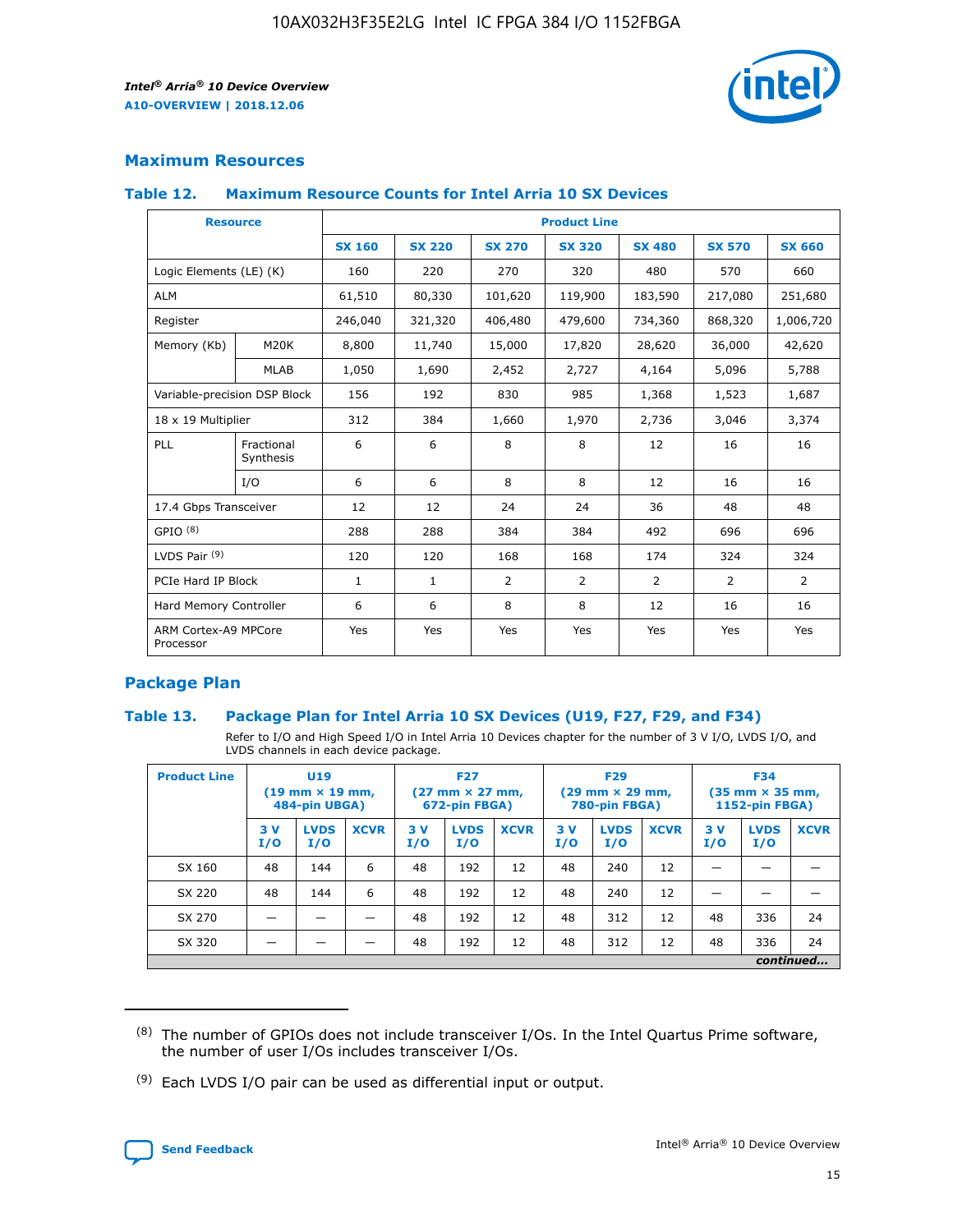

| <b>Product Line</b> | U <sub>19</sub><br>$(19 \text{ mm} \times 19 \text{ mm})$<br>484-pin UBGA) |                    | <b>F27</b><br>$(27 \text{ mm} \times 27 \text{ mm})$<br>672-pin FBGA) |           | <b>F29</b><br>$(29 \text{ mm} \times 29 \text{ mm})$<br>780-pin FBGA) |             |           | <b>F34</b><br>$(35 \text{ mm} \times 35 \text{ mm})$<br><b>1152-pin FBGA)</b> |             |           |                    |             |
|---------------------|----------------------------------------------------------------------------|--------------------|-----------------------------------------------------------------------|-----------|-----------------------------------------------------------------------|-------------|-----------|-------------------------------------------------------------------------------|-------------|-----------|--------------------|-------------|
|                     | 3 V<br>I/O                                                                 | <b>LVDS</b><br>I/O | <b>XCVR</b>                                                           | 3V<br>I/O | <b>LVDS</b><br>I/O                                                    | <b>XCVR</b> | 3V<br>I/O | <b>LVDS</b><br>I/O                                                            | <b>XCVR</b> | 3V<br>I/O | <b>LVDS</b><br>I/O | <b>XCVR</b> |
| SX 480              |                                                                            |                    |                                                                       |           |                                                                       |             | 48        | 312                                                                           | 12          | 48        | 444                | 24          |
| SX 570              |                                                                            |                    |                                                                       |           |                                                                       |             |           |                                                                               |             | 48        | 444                | 24          |
| SX 660              |                                                                            |                    |                                                                       |           |                                                                       |             |           |                                                                               |             | 48        | 444                | 24          |

#### **Table 14. Package Plan for Intel Arria 10 SX Devices (F35, KF40, and NF40)**

Refer to I/O and High Speed I/O in Intel Arria 10 Devices chapter for the number of 3 V I/O, LVDS I/O, and LVDS channels in each device package.

| <b>Product Line</b> | <b>F35</b><br>$(35 \text{ mm} \times 35 \text{ mm})$<br><b>1152-pin FBGA)</b> |          |             |                                           | <b>KF40</b><br>(40 mm × 40 mm,<br>1517-pin FBGA) |    | <b>NF40</b><br>$(40 \text{ mm} \times 40 \text{ mm})$<br>1517-pin FBGA) |          |             |  |
|---------------------|-------------------------------------------------------------------------------|----------|-------------|-------------------------------------------|--------------------------------------------------|----|-------------------------------------------------------------------------|----------|-------------|--|
|                     | 3 V I/O                                                                       | LVDS I/O | <b>XCVR</b> | <b>LVDS I/O</b><br><b>XCVR</b><br>3 V I/O |                                                  |    | 3 V I/O                                                                 | LVDS I/O | <b>XCVR</b> |  |
| SX 270              | 48                                                                            | 336      | 24          |                                           |                                                  |    |                                                                         |          |             |  |
| SX 320              | 48                                                                            | 336      | 24          |                                           |                                                  |    |                                                                         |          |             |  |
| SX 480              | 48                                                                            | 348      | 36          |                                           |                                                  |    |                                                                         |          |             |  |
| SX 570              | 48                                                                            | 348      | 36          | 96                                        | 600                                              | 36 | 48                                                                      | 540      | 48          |  |
| SX 660              | 48                                                                            | 348      | 36          | 96                                        | 600                                              | 36 | 48                                                                      | 540      | 48          |  |

## **Related Information**

[I/O and High-Speed Differential I/O Interfaces in Intel Arria 10 Devices chapter, Intel](https://www.intel.com/content/www/us/en/programmable/documentation/sam1403482614086.html#sam1403482030321) [Arria 10 Device Handbook](https://www.intel.com/content/www/us/en/programmable/documentation/sam1403482614086.html#sam1403482030321)

Provides the number of 3 V and LVDS I/Os, and LVDS channels for each Intel Arria 10 device package.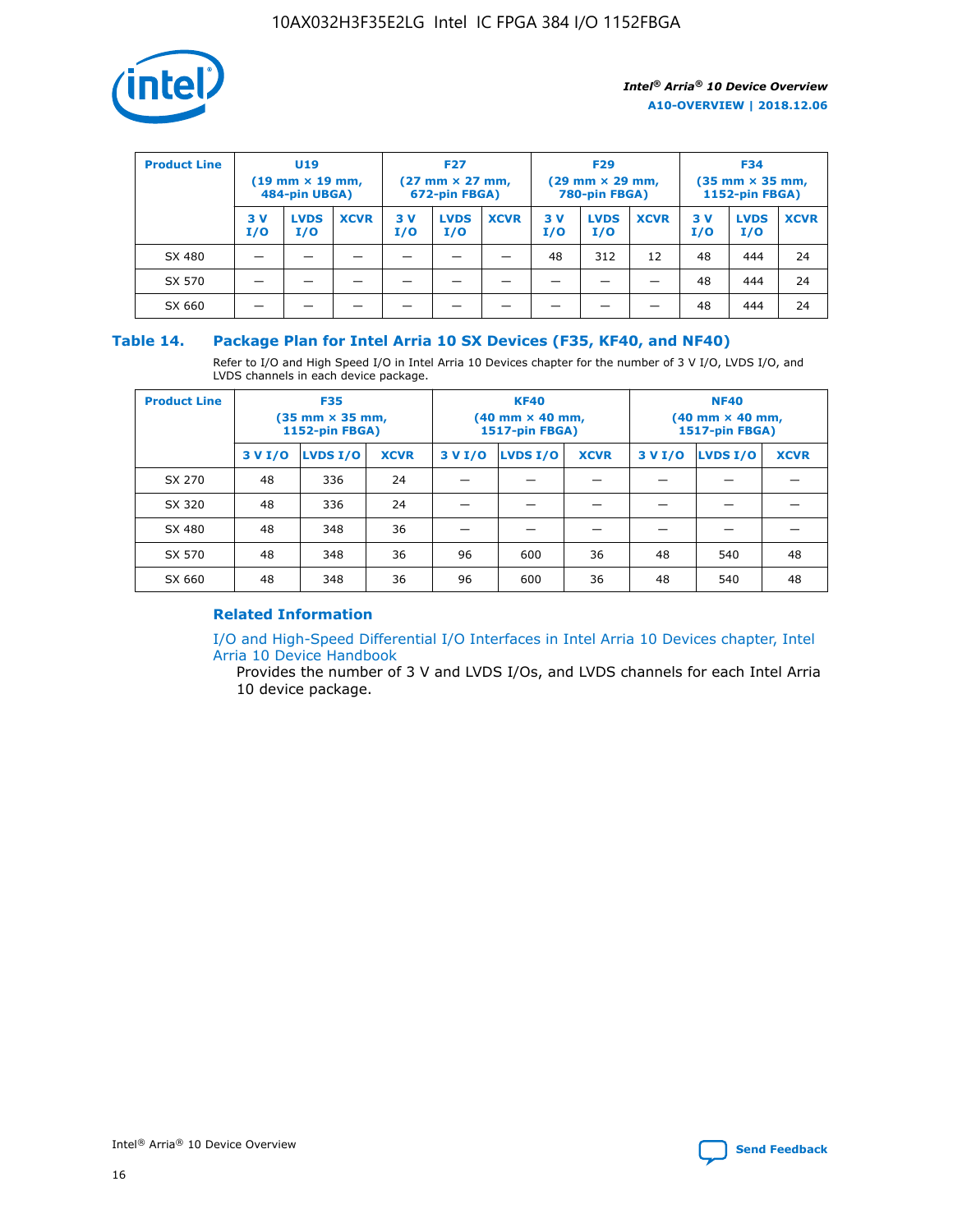

## **I/O Vertical Migration for Intel Arria 10 Devices**

#### **Figure 4. Migration Capability Across Intel Arria 10 Product Lines**

- The arrows indicate the migration paths. The devices included in each vertical migration path are shaded. Devices with fewer resources in the same path have lighter shades.
- To achieve the full I/O migration across product lines in the same migration path, restrict I/Os and transceivers usage to match the product line with the lowest I/O and transceiver counts.
- An LVDS I/O bank in the source device may be mapped to a 3 V I/O bank in the target device. To use memory interface clock frequency higher than 533 MHz, assign external memory interface pins only to banks that are LVDS I/O in both devices.
- There may be nominal 0.15 mm package height difference between some product lines in the same package type.
	- **Variant Product Line Package U19 F27 F29 F34 F35 KF40 NF40 RF40 NF45 SF45 UF45** Intel® Arria® 10 GX GX 160 GX 220 GX 270 GX 320 GX 480 GX 570 GX 660 GX 900 GX 1150 Intel Arria 10 GT GT 900 GT 1150 Intel Arria 10 SX SX 160 SX 220 SX 270 SX 320 SX 480 SX 570 SX 660
- Some migration paths are not shown in the Intel Quartus Prime software **Pin Migration View**.

*Note:* To verify the pin migration compatibility, use the **Pin Migration View** window in the Intel Quartus Prime software Pin Planner.

## **Adaptive Logic Module**

Intel Arria 10 devices use a 20 nm ALM as the basic building block of the logic fabric.

The ALM architecture is the same as the previous generation FPGAs, allowing for efficient implementation of logic functions and easy conversion of IP between the device generations.

The ALM, as shown in following figure, uses an 8-input fracturable look-up table (LUT) with four dedicated registers to help improve timing closure in register-rich designs and achieve an even higher design packing capability than the traditional two-register per LUT architecture.

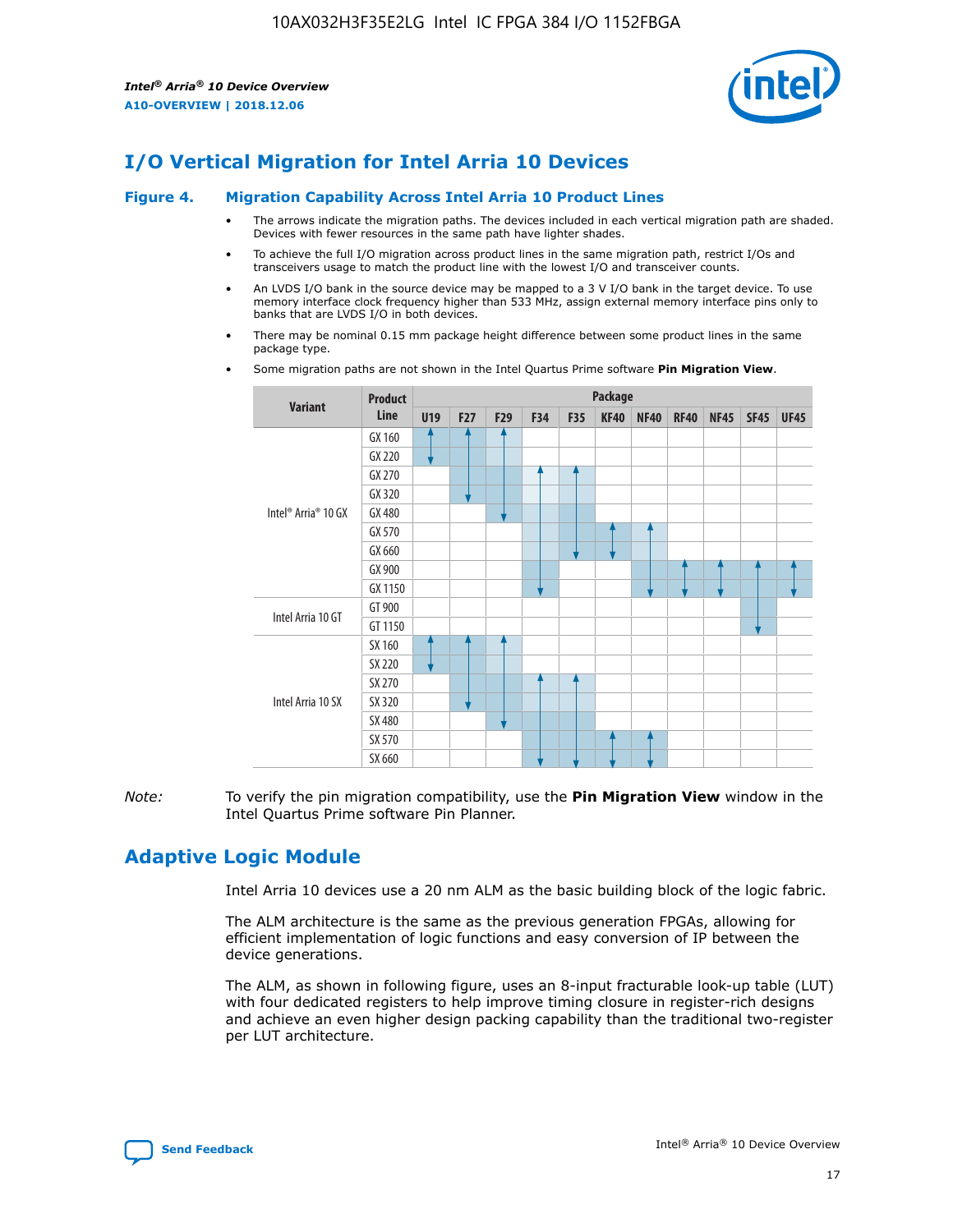

**Figure 5. ALM for Intel Arria 10 Devices**



The Intel Quartus Prime software optimizes your design according to the ALM logic structure and automatically maps legacy designs into the Intel Arria 10 ALM architecture.

## **Variable-Precision DSP Block**

The Intel Arria 10 variable precision DSP blocks support fixed-point arithmetic and floating-point arithmetic.

Features for fixed-point arithmetic:

- High-performance, power-optimized, and fully registered multiplication operations
- 18-bit and 27-bit word lengths
- Two 18 x 19 multipliers or one 27 x 27 multiplier per DSP block
- Built-in addition, subtraction, and 64-bit double accumulation register to combine multiplication results
- Cascading 19-bit or 27-bit when pre-adder is disabled and cascading 18-bit when pre-adder is used to form the tap-delay line for filtering applications
- Cascading 64-bit output bus to propagate output results from one block to the next block without external logic support
- Hard pre-adder supported in 19-bit and 27-bit modes for symmetric filters
- Internal coefficient register bank in both 18-bit and 27-bit modes for filter implementation
- 18-bit and 27-bit systolic finite impulse response (FIR) filters with distributed output adder
- Biased rounding support

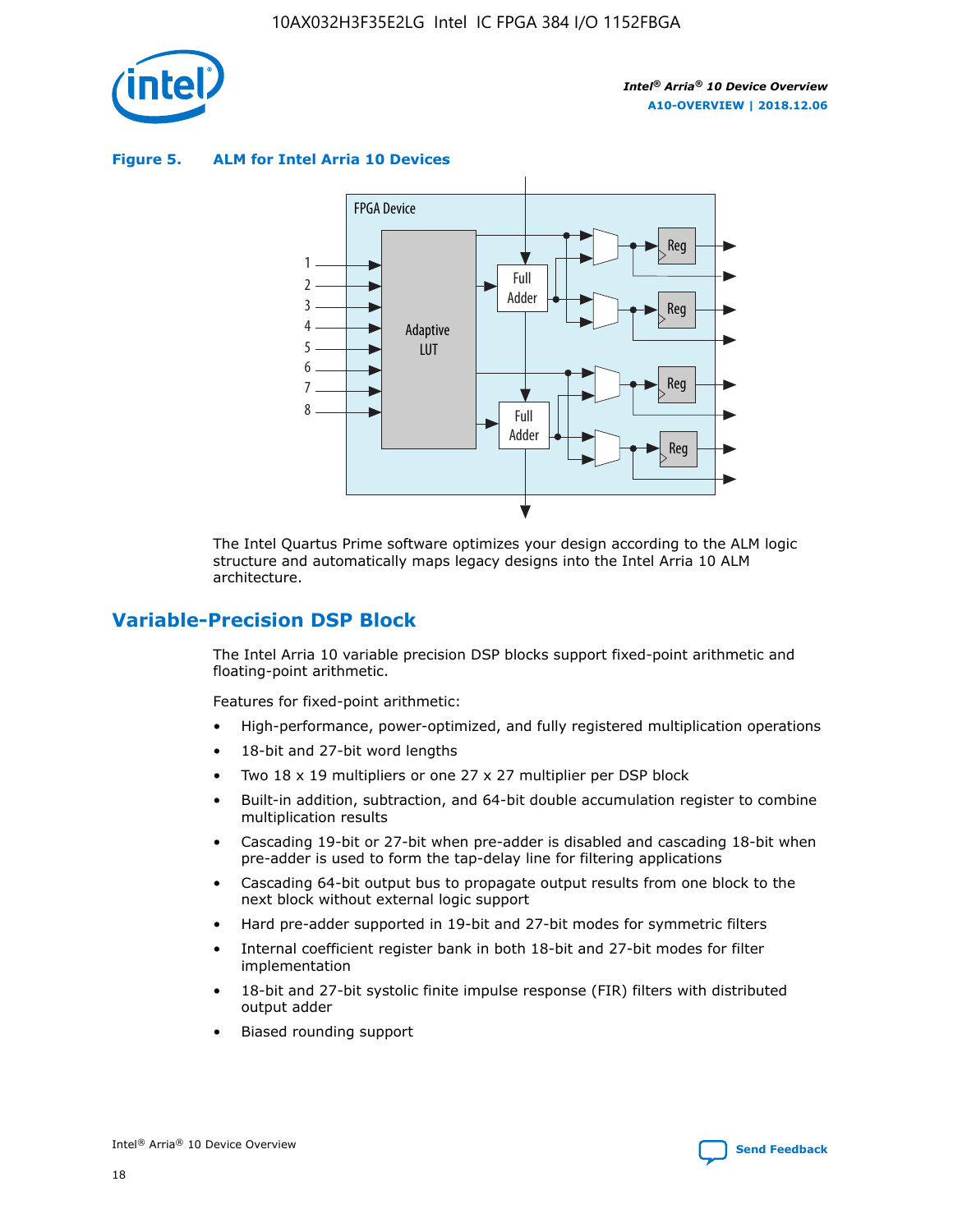

Features for floating-point arithmetic:

- A completely hardened architecture that supports multiplication, addition, subtraction, multiply-add, and multiply-subtract
- Multiplication with accumulation capability and a dynamic accumulator reset control
- Multiplication with cascade summation capability
- Multiplication with cascade subtraction capability
- Complex multiplication
- Direct vector dot product
- Systolic FIR filter

#### **Table 15. Variable-Precision DSP Block Configurations for Intel Arria 10 Devices**

| <b>Usage Example</b>                                       | <b>Multiplier Size (Bit)</b>    | <b>DSP Block Resources</b> |
|------------------------------------------------------------|---------------------------------|----------------------------|
| Medium precision fixed point                               | Two 18 x 19                     |                            |
| High precision fixed or Single precision<br>floating point | One 27 x 27                     |                            |
| Fixed point FFTs                                           | One 19 x 36 with external adder |                            |
| Very high precision fixed point                            | One 36 x 36 with external adder |                            |
| Double precision floating point                            | One 54 x 54 with external adder | 4                          |

#### **Table 16. Resources for Fixed-Point Arithmetic in Intel Arria 10 Devices**

The table lists the variable-precision DSP resources by bit precision for each Intel Arria 10 device.

| <b>Variant</b>  | <b>Product Line</b> | Variable-<br>precision<br><b>DSP Block</b> | <b>Independent Input and Output</b><br><b>Multiplications Operator</b> |                                     | 18 x 19<br><b>Multiplier</b><br><b>Adder Sum</b> | $18 \times 18$<br><b>Multiplier</b><br><b>Adder</b> |
|-----------------|---------------------|--------------------------------------------|------------------------------------------------------------------------|-------------------------------------|--------------------------------------------------|-----------------------------------------------------|
|                 |                     |                                            | 18 x 19<br><b>Multiplier</b>                                           | $27 \times 27$<br><b>Multiplier</b> | <b>Mode</b>                                      | <b>Summed with</b><br>36 bit Input                  |
| AIntel Arria 10 | GX 160              | 156                                        | 312                                                                    | 156                                 | 156                                              | 156                                                 |
| GX              | GX 220              | 192                                        | 384                                                                    | 192                                 | 192                                              | 192                                                 |
|                 | GX 270              | 830                                        | 1,660                                                                  | 830                                 | 830                                              | 830                                                 |
|                 | GX 320              | 984                                        | 1,968                                                                  | 984                                 | 984                                              | 984                                                 |
|                 | GX 480              | 1,368                                      | 2,736                                                                  | 1,368                               | 1,368                                            | 1,368                                               |
|                 | GX 570              | 1,523                                      | 3,046                                                                  | 1,523                               | 1,523                                            | 1,523                                               |
|                 | GX 660              | 1,687                                      | 3,374                                                                  | 1,687                               | 1,687                                            | 1,687                                               |
|                 | GX 900              | 1,518                                      | 3,036                                                                  | 1,518                               | 1,518                                            | 1,518                                               |
|                 | GX 1150             | 1,518                                      | 3,036                                                                  | 1,518                               | 1,518                                            | 1,518                                               |
| Intel Arria 10  | GT 900              | 1,518                                      | 3,036                                                                  | 1,518                               | 1,518                                            | 1,518                                               |
| GT              | GT 1150             | 1,518                                      | 3,036                                                                  | 1,518                               | 1,518                                            | 1,518                                               |
| Intel Arria 10  | SX 160              | 156                                        | 312                                                                    | 156                                 | 156                                              | 156                                                 |
| <b>SX</b>       | SX 220              | 192                                        | 384                                                                    | 192                                 | 192                                              | 192                                                 |
|                 | SX 270              | 830                                        | 1,660                                                                  | 830                                 | 830                                              | 830                                                 |
|                 |                     |                                            |                                                                        |                                     |                                                  | continued                                           |

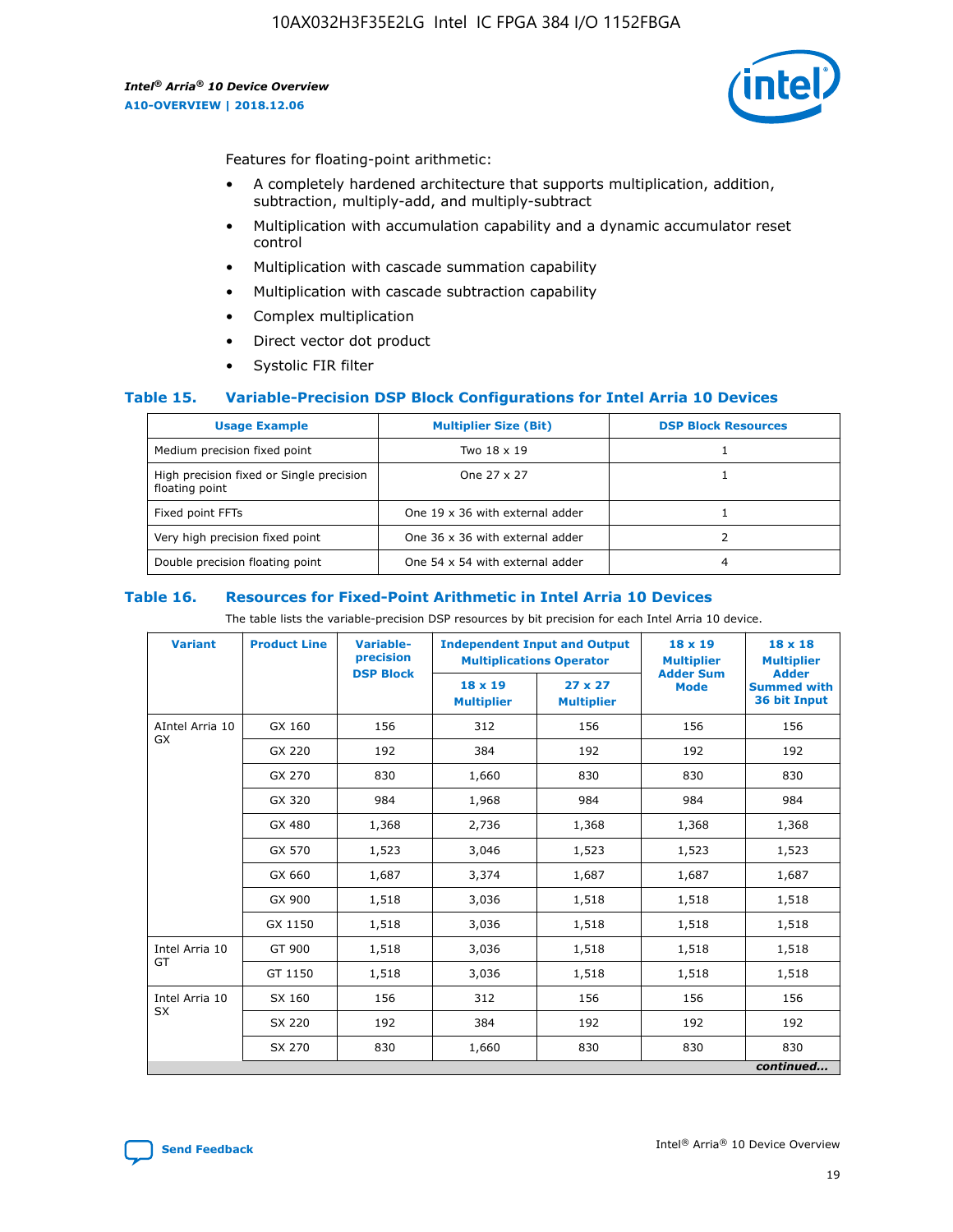

| <b>Variant</b> | <b>Product Line</b> | <b>Variable-</b><br>precision |                                     | <b>Independent Input and Output</b><br><b>Multiplications Operator</b> | $18 \times 19$<br><b>Multiplier</b> | $18 \times 18$<br><b>Multiplier</b><br><b>Adder</b> |  |
|----------------|---------------------|-------------------------------|-------------------------------------|------------------------------------------------------------------------|-------------------------------------|-----------------------------------------------------|--|
|                |                     | <b>DSP Block</b>              | $18 \times 19$<br><b>Multiplier</b> | $27 \times 27$<br><b>Multiplier</b>                                    | <b>Adder Sum</b><br>Mode            | <b>Summed with</b><br>36 bit Input                  |  |
|                | SX 320              | 984                           | 1,968                               | 984                                                                    | 984                                 | 984                                                 |  |
|                | SX 480              | 1,368                         | 2,736                               | 1,368                                                                  | 1,368                               | 1,368                                               |  |
|                | SX 570              | 1,523                         | 3,046                               | 1,523                                                                  | 1,523                               | 1,523                                               |  |
|                | SX 660              | 1,687                         | 3,374                               | 1,687                                                                  | 1,687                               | 1,687                                               |  |

## **Table 17. Resources for Floating-Point Arithmetic in Intel Arria 10 Devices**

The table lists the variable-precision DSP resources by bit precision for each Intel Arria 10 device.

| <b>Variant</b> | <b>Product Line</b> | <b>Variable-</b><br>precision<br><b>DSP Block</b> | <b>Single</b><br><b>Precision</b><br><b>Floating-Point</b><br><b>Multiplication</b><br><b>Mode</b> | <b>Single-Precision</b><br><b>Floating-Point</b><br><b>Adder Mode</b> | Single-<br><b>Precision</b><br><b>Floating-Point</b><br><b>Multiply</b><br><b>Accumulate</b><br><b>Mode</b> | <b>Peak</b><br><b>Giga Floating-</b><br><b>Point</b><br><b>Operations</b><br>per Second<br>(GFLOPs) |
|----------------|---------------------|---------------------------------------------------|----------------------------------------------------------------------------------------------------|-----------------------------------------------------------------------|-------------------------------------------------------------------------------------------------------------|-----------------------------------------------------------------------------------------------------|
| Intel Arria 10 | GX 160              | 156                                               | 156                                                                                                | 156                                                                   | 156                                                                                                         | 140                                                                                                 |
| GX             | GX 220              | 192                                               | 192                                                                                                | 192                                                                   | 192                                                                                                         | 173                                                                                                 |
|                | GX 270              | 830                                               | 830                                                                                                | 830                                                                   | 830                                                                                                         | 747                                                                                                 |
|                | GX 320              | 984                                               | 984                                                                                                | 984                                                                   | 984                                                                                                         | 886                                                                                                 |
|                | GX 480              | 1,369                                             | 1,368                                                                                              | 1,368                                                                 | 1,368                                                                                                       | 1,231                                                                                               |
|                | GX 570              | 1,523                                             | 1,523                                                                                              | 1,523                                                                 | 1,523                                                                                                       | 1,371                                                                                               |
|                | GX 660              | 1,687                                             | 1,687                                                                                              | 1,687                                                                 | 1,687                                                                                                       | 1,518                                                                                               |
|                | GX 900              | 1,518                                             | 1,518                                                                                              | 1,518                                                                 | 1,518                                                                                                       | 1,366                                                                                               |
|                | GX 1150             | 1,518                                             | 1,518                                                                                              | 1,518                                                                 | 1,518                                                                                                       | 1,366                                                                                               |
| Intel Arria 10 | GT 900              | 1,518                                             | 1,518                                                                                              | 1,518                                                                 | 1,518                                                                                                       | 1,366                                                                                               |
| GT             | GT 1150             | 1,518                                             | 1,518                                                                                              | 1,518                                                                 | 1,518                                                                                                       | 1,366                                                                                               |
| Intel Arria 10 | SX 160              | 156                                               | 156                                                                                                | 156                                                                   | 156                                                                                                         | 140                                                                                                 |
| <b>SX</b>      | SX 220              | 192                                               | 192                                                                                                | 192                                                                   | 192                                                                                                         | 173                                                                                                 |
|                | SX 270              | 830                                               | 830                                                                                                | 830                                                                   | 830                                                                                                         | 747                                                                                                 |
|                | SX 320              | 984                                               | 984                                                                                                | 984                                                                   | 984                                                                                                         | 886                                                                                                 |
|                | SX 480              | 1,369                                             | 1,368                                                                                              | 1,368                                                                 | 1,368                                                                                                       | 1,231                                                                                               |
|                | SX 570              | 1,523                                             | 1,523                                                                                              | 1,523                                                                 | 1,523                                                                                                       | 1,371                                                                                               |
|                | SX 660              | 1,687                                             | 1,687                                                                                              | 1,687                                                                 | 1,687                                                                                                       | 1,518                                                                                               |

# **Embedded Memory Blocks**

The embedded memory blocks in the devices are flexible and designed to provide an optimal amount of small- and large-sized memory arrays to fit your design requirements.

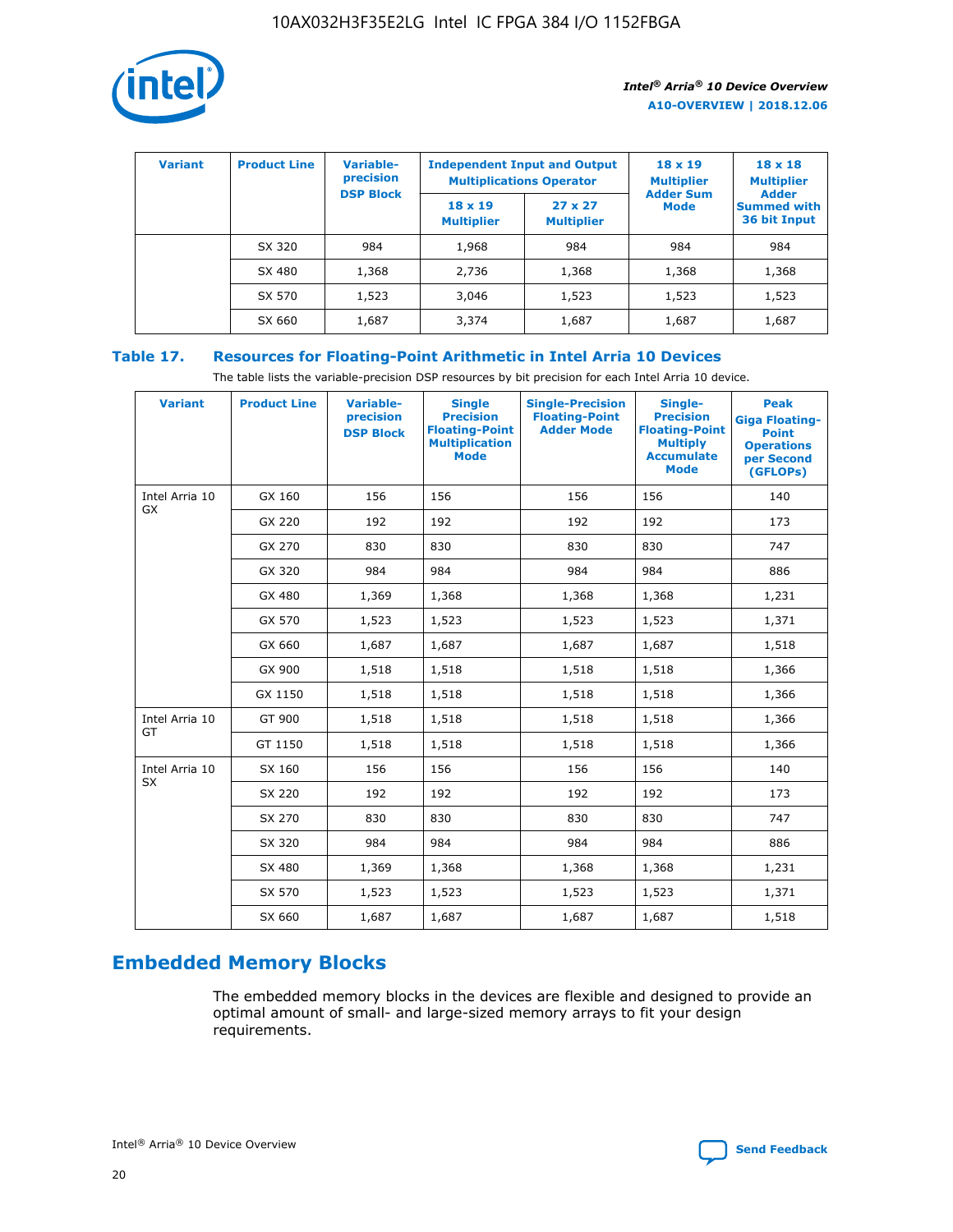

## **Types of Embedded Memory**

The Intel Arria 10 devices contain two types of memory blocks:

- 20 Kb M20K blocks—blocks of dedicated memory resources. The M20K blocks are ideal for larger memory arrays while still providing a large number of independent ports.
- 640 bit memory logic array blocks (MLABs)—enhanced memory blocks that are configured from dual-purpose logic array blocks (LABs). The MLABs are ideal for wide and shallow memory arrays. The MLABs are optimized for implementation of shift registers for digital signal processing (DSP) applications, wide and shallow FIFO buffers, and filter delay lines. Each MLAB is made up of ten adaptive logic modules (ALMs). In the Intel Arria 10 devices, you can configure these ALMs as ten 32 x 2 blocks, giving you one 32 x 20 simple dual-port SRAM block per MLAB.

## **Embedded Memory Capacity in Intel Arria 10 Devices**

|                   | <b>Product</b> |              | <b>M20K</b>         | <b>MLAB</b>  |                     | <b>Total RAM Bit</b> |
|-------------------|----------------|--------------|---------------------|--------------|---------------------|----------------------|
| <b>Variant</b>    | Line           | <b>Block</b> | <b>RAM Bit (Kb)</b> | <b>Block</b> | <b>RAM Bit (Kb)</b> | (Kb)                 |
| Intel Arria 10 GX | GX 160         | 440          | 8,800               | 1,680        | 1,050               | 9,850                |
|                   | GX 220         | 587          | 11,740              | 2,703        | 1,690               | 13,430               |
|                   | GX 270         | 750          | 15,000              | 3,922        | 2,452               | 17,452               |
|                   | GX 320         | 891          | 17,820              | 4,363        | 2,727               | 20,547               |
|                   | GX 480         | 1,431        | 28,620              | 6,662        | 4,164               | 32,784               |
|                   | GX 570         | 1,800        | 36,000              | 8,153        | 5,096               | 41,096               |
|                   | GX 660         | 2,131        | 42,620              | 9,260        | 5,788               | 48,408               |
|                   | GX 900         | 2,423        | 48,460              | 15,017       | 9,386               | 57,846               |
|                   | GX 1150        | 2,713        | 54,260              | 20,774       | 12,984              | 67,244               |
| Intel Arria 10 GT | GT 900         | 2,423        | 48,460              | 15,017       | 9,386               | 57,846               |
|                   | GT 1150        | 2,713        | 54,260              | 20,774       | 12,984              | 67,244               |
| Intel Arria 10 SX | SX 160         | 440          | 8,800               | 1,680        | 1,050               | 9,850                |
|                   | SX 220         | 587          | 11,740              | 2,703        | 1,690               | 13,430               |
|                   | SX 270         | 750          | 15,000              | 3,922        | 2,452               | 17,452               |
|                   | SX 320         | 891          | 17,820              | 4,363        | 2,727               | 20,547               |
|                   | SX 480         | 1,431        | 28,620              | 6,662        | 4,164               | 32,784               |
|                   | SX 570         | 1,800        | 36,000              | 8,153        | 5,096               | 41,096               |
|                   | SX 660         | 2,131        | 42,620              | 9,260        | 5,788               | 48,408               |

#### **Table 18. Embedded Memory Capacity and Distribution in Intel Arria 10 Devices**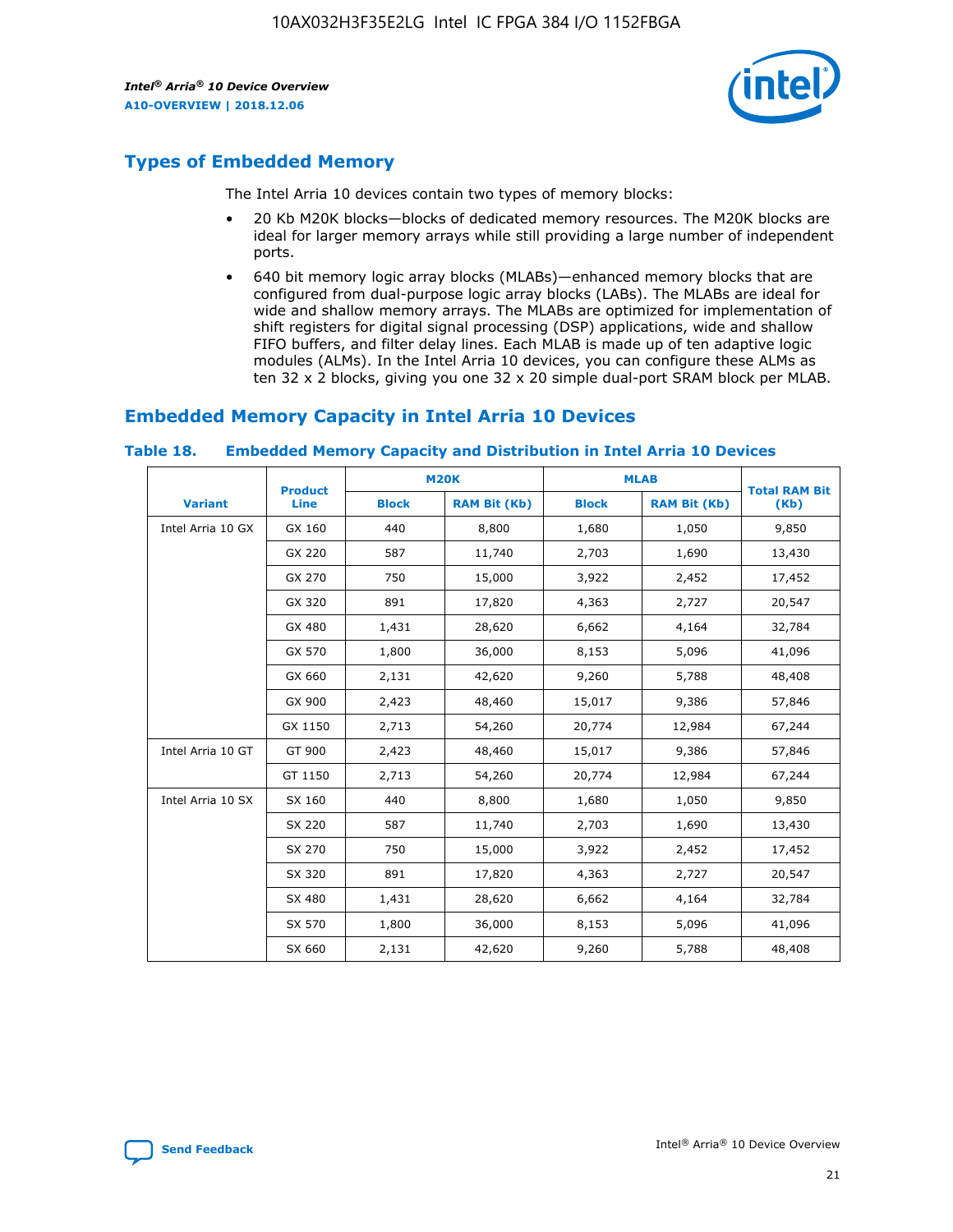

## **Embedded Memory Configurations for Single-port Mode**

#### **Table 19. Single-port Embedded Memory Configurations for Intel Arria 10 Devices**

This table lists the maximum configurations supported for single-port RAM and ROM modes.

| <b>Memory Block</b> | Depth (bits) | <b>Programmable Width</b> |
|---------------------|--------------|---------------------------|
| MLAB                | 32           | x16, x18, or x20          |
|                     | 64(10)       | x8, x9, x10               |
| M20K                | 512          | x40, x32                  |
|                     | 1K           | x20, x16                  |
|                     | 2K           | x10, x8                   |
|                     | 4K           | x5, x4                    |
|                     | 8K           | x2                        |
|                     | 16K          | x1                        |

## **Clock Networks and PLL Clock Sources**

The clock network architecture is based on Intel's global, regional, and peripheral clock structure. This clock structure is supported by dedicated clock input pins, fractional clock synthesis PLLs, and integer I/O PLLs.

#### **Clock Networks**

The Intel Arria 10 core clock networks are capable of up to 800 MHz fabric operation across the full industrial temperature range. For the external memory interface, the clock network supports the hard memory controller with speeds up to 2,400 Mbps in a quarter-rate transfer.

To reduce power consumption, the Intel Quartus Prime software identifies all unused sections of the clock network and powers them down.

#### **Fractional Synthesis and I/O PLLs**

Intel Arria 10 devices contain up to 32 fractional synthesis PLLs and up to 16 I/O PLLs that are available for both specific and general purpose uses in the core:

- Fractional synthesis PLLs—located in the column adjacent to the transceiver blocks
- I/O PLLs—located in each bank of the 48 I/Os

#### **Fractional Synthesis PLLs**

You can use the fractional synthesis PLLs to:

- Reduce the number of oscillators that are required on your board
- Reduce the number of clock pins that are used in the device by synthesizing multiple clock frequencies from a single reference clock source

<sup>(10)</sup> Supported through software emulation and consumes additional MLAB blocks.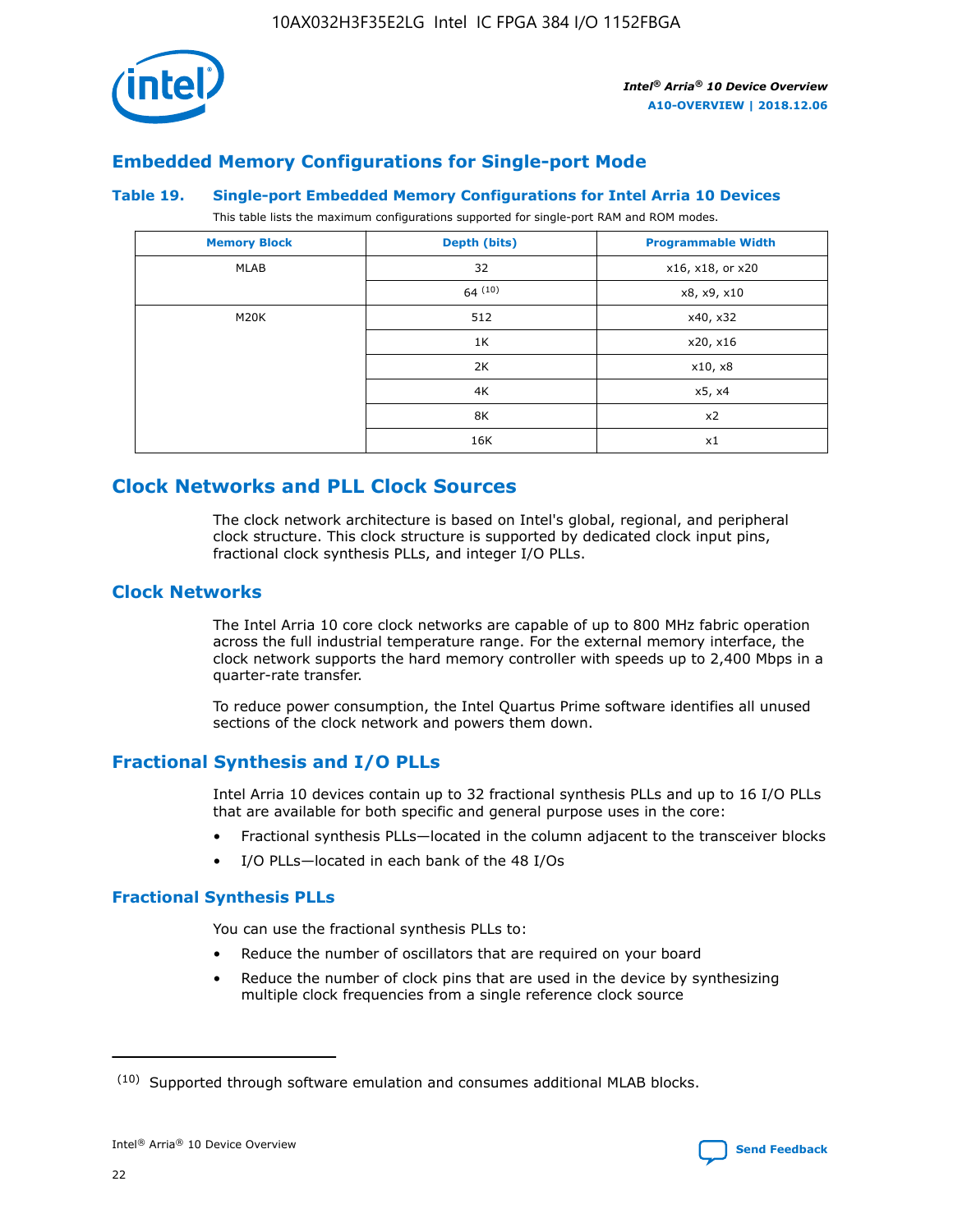

The fractional synthesis PLLs support the following features:

- Reference clock frequency synthesis for transceiver CMU and Advanced Transmit (ATX) PLLs
- Clock network delay compensation
- Zero-delay buffering
- Direct transmit clocking for transceivers
- Independently configurable into two modes:
	- Conventional integer mode equivalent to the general purpose PLL
	- Enhanced fractional mode with third order delta-sigma modulation
- PLL cascading

#### **I/O PLLs**

The integer mode I/O PLLs are located in each bank of 48 I/Os. You can use the I/O PLLs to simplify the design of external memory and high-speed LVDS interfaces.

In each I/O bank, the I/O PLLs are adjacent to the hard memory controllers and LVDS SERDES. Because these PLLs are tightly coupled with the I/Os that need to use them, it makes it easier to close timing.

You can use the I/O PLLs for general purpose applications in the core such as clock network delay compensation and zero-delay buffering.

Intel Arria 10 devices support PLL-to-PLL cascading.

## **FPGA General Purpose I/O**

Intel Arria 10 devices offer highly configurable GPIOs. Each I/O bank contains 48 general purpose I/Os and a high-efficiency hard memory controller.

The following list describes the features of the GPIOs:

- Consist of 3 V I/Os for high-voltage application and LVDS I/Os for differential signaling
	- Up to two 3 V I/O banks, available in some devices, that support up to 3 V I/O standards
	- LVDS I/O banks that support up to 1.8 V I/O standards
- Support a wide range of single-ended and differential I/O interfaces
- LVDS speeds up to 1.6 Gbps
- Each LVDS pair of pins has differential input and output buffers, allowing you to configure the LVDS direction for each pair.
- Programmable bus hold and weak pull-up
- Programmable differential output voltage  $(V_{OD})$  and programmable pre-emphasis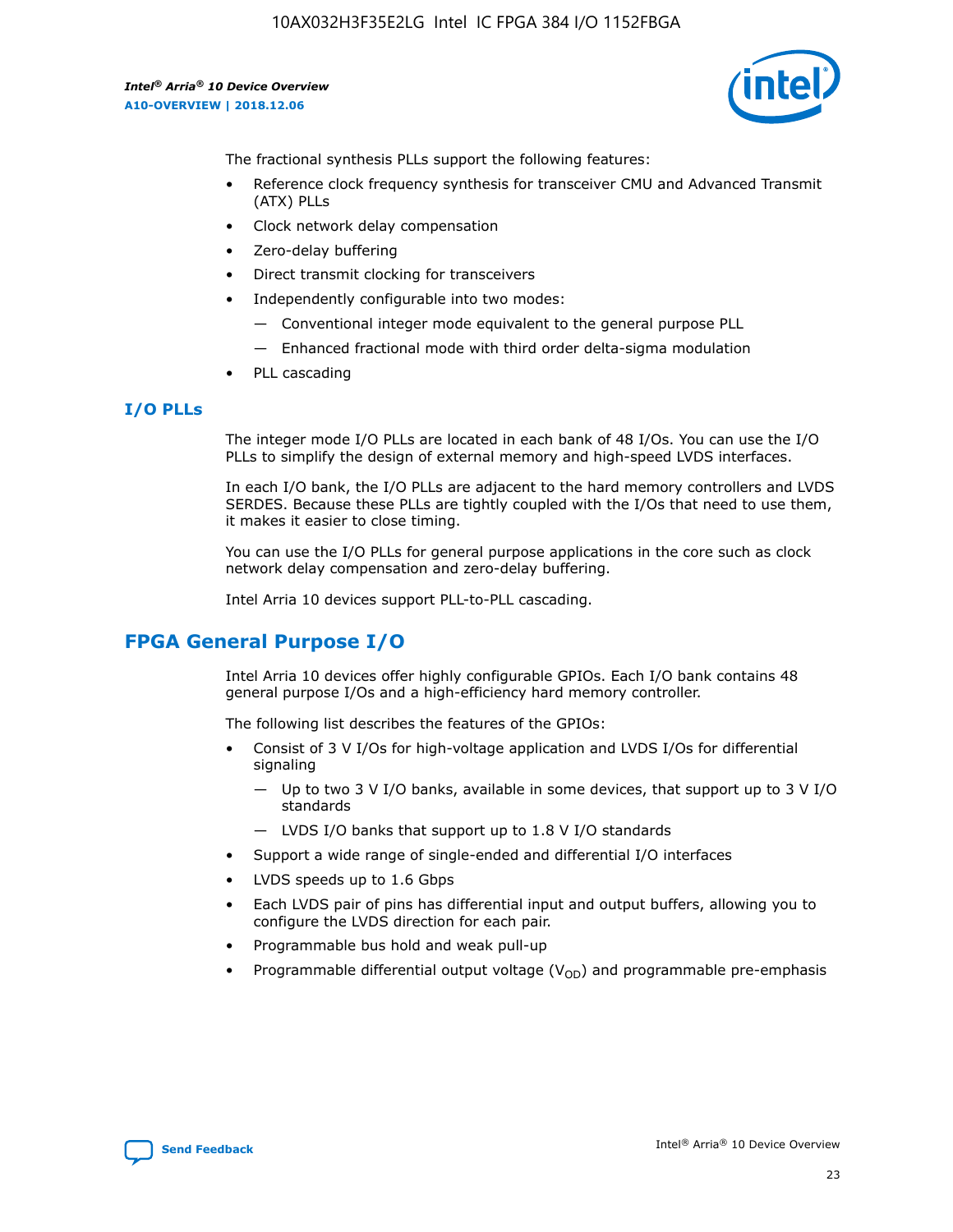

- Series (R<sub>S</sub>) and parallel (R<sub>T</sub>) on-chip termination (OCT) for all I/O banks with OCT calibration to limit the termination impedance variation
- On-chip dynamic termination that has the ability to swap between series and parallel termination, depending on whether there is read or write on a common bus for signal integrity
- Easy timing closure support using the hard read FIFO in the input register path, and delay-locked loop (DLL) delay chain with fine and coarse architecture

## **External Memory Interface**

Intel Arria 10 devices offer massive external memory bandwidth, with up to seven 32 bit DDR4 memory interfaces running at up to 2,400 Mbps. This bandwidth provides additional ease of design, lower power, and resource efficiencies of hardened highperformance memory controllers.

The memory interface within Intel Arria 10 FPGAs and SoCs delivers the highest performance and ease of use. You can configure up to a maximum width of 144 bits when using the hard or soft memory controllers. If required, you can bypass the hard memory controller and use a soft controller implemented in the user logic.

Each I/O contains a hardened DDR read/write path (PHY) capable of performing key memory interface functionality such as read/write leveling, FIFO buffering to lower latency and improve margin, timing calibration, and on-chip termination.

The timing calibration is aided by the inclusion of hard microcontrollers based on Intel's Nios® II technology, specifically tailored to control the calibration of multiple memory interfaces. This calibration allows the Intel Arria 10 device to compensate for any changes in process, voltage, or temperature either within the Intel Arria 10 device itself, or within the external memory device. The advanced calibration algorithms ensure maximum bandwidth and robust timing margin across all operating conditions.

In addition to parallel memory interfaces, Intel Arria 10 devices support serial memory technologies such as the Hybrid Memory Cube (HMC). The HMC is supported by the Intel Arria 10 high-speed serial transceivers which connect up to four HMC links, with each link running at data rates up to 15 Gbps.

#### **Related Information**

#### [External Memory Interface Spec Estimator](http://www.altera.com/technology/memory/estimator/mem-emif-index.html)

Provides a parametric tool that allows you to find and compare the performance of the supported external memory interfaces in IntelFPGAs.

## **Memory Standards Supported by Intel Arria 10 Devices**

The I/Os are designed to provide high performance support for existing and emerging external memory standards.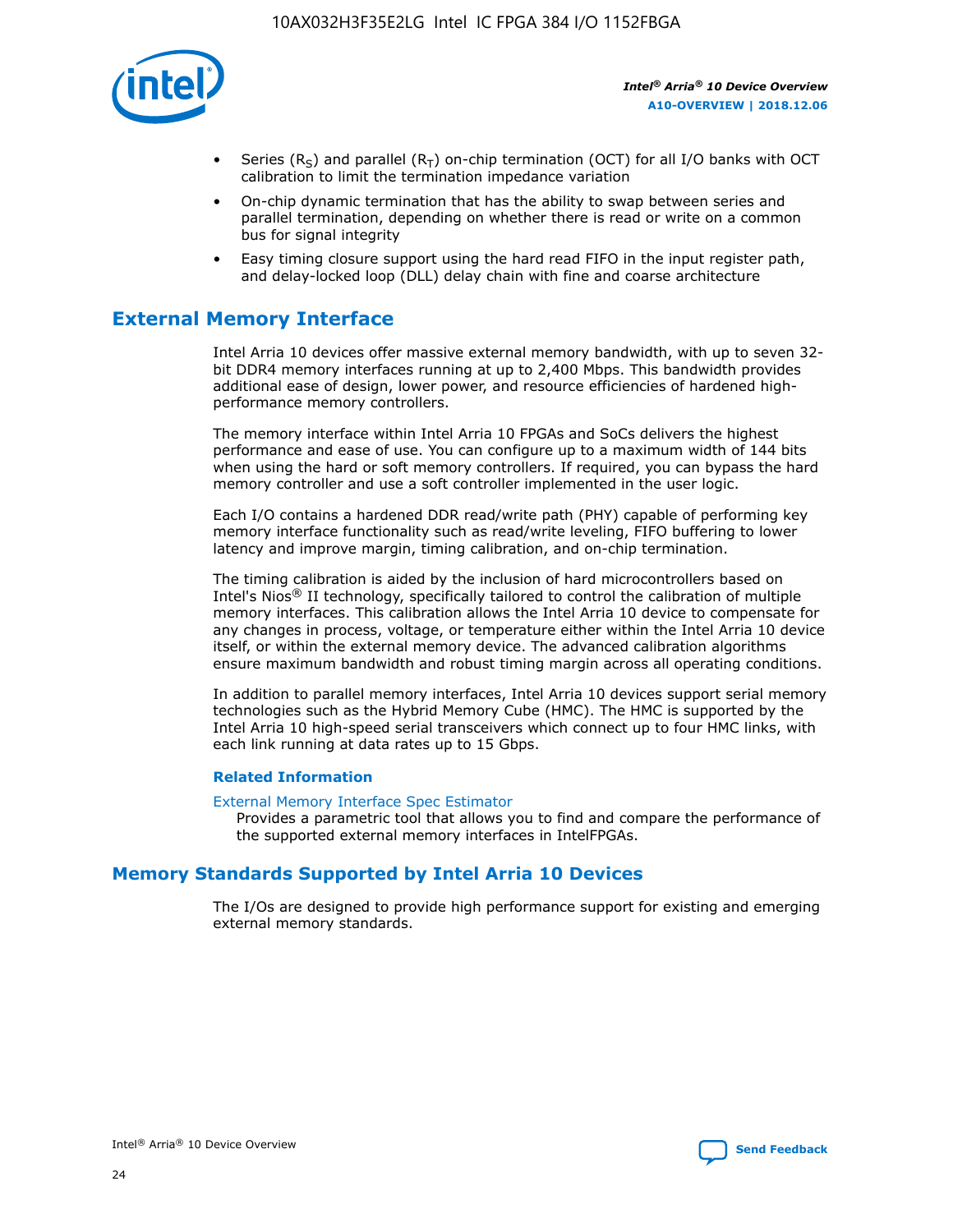

#### **Table 20. Memory Standards Supported by the Hard Memory Controller**

This table lists the overall capability of the hard memory controller. For specific details, refer to the External Memory Interface Spec Estimator and Intel Arria 10 Device Datasheet.

| <b>Memory Standard</b> | <b>Rate Support</b> | <b>Ping Pong PHY Support</b> | <b>Maximum Frequency</b><br>(MHz) |
|------------------------|---------------------|------------------------------|-----------------------------------|
| <b>DDR4 SDRAM</b>      | Quarter rate        | Yes                          | 1,067                             |
|                        |                     |                              | 1,200                             |
| DDR3 SDRAM             | Half rate           | Yes                          | 533                               |
|                        |                     |                              | 667                               |
|                        | Quarter rate        | Yes                          | 1,067                             |
|                        |                     |                              | 1,067                             |
| <b>DDR3L SDRAM</b>     | Half rate           | Yes                          | 533                               |
|                        |                     |                              | 667                               |
|                        | Quarter rate        | Yes                          | 933                               |
|                        |                     |                              | 933                               |
| LPDDR3 SDRAM           | Half rate           |                              | 533                               |
|                        | Quarter rate        |                              | 800                               |

#### **Table 21. Memory Standards Supported by the Soft Memory Controller**

| <b>Memory Standard</b>      | <b>Rate Support</b> | <b>Maximum Frequency</b><br>(MHz) |
|-----------------------------|---------------------|-----------------------------------|
| <b>RLDRAM 3 (11)</b>        | Quarter rate        | 1,200                             |
| ODR IV SRAM <sup>(11)</sup> | Quarter rate        | 1,067                             |
| <b>ODR II SRAM</b>          | Full rate           | 333                               |
|                             | Half rate           | 633                               |
| <b>ODR II+ SRAM</b>         | Full rate           | 333                               |
|                             | Half rate           | 633                               |
| <b>ODR II+ Xtreme SRAM</b>  | Full rate           | 333                               |
|                             | Half rate           | 633                               |

#### **Table 22. Memory Standards Supported by the HPS Hard Memory Controller**

The hard processor system (HPS) is available in Intel Arria 10 SoC devices only.

| <b>Memory Standard</b> | <b>Rate Support</b> | <b>Maximum Frequency</b><br>(MHz) |
|------------------------|---------------------|-----------------------------------|
| <b>DDR4 SDRAM</b>      | Half rate           | 1,200                             |
| <b>DDR3 SDRAM</b>      | Half rate           | 1,067                             |
| <b>DDR3L SDRAM</b>     | Half rate           | 933                               |

<sup>(11)</sup> Intel Arria 10 devices support this external memory interface using hard PHY with soft memory controller.

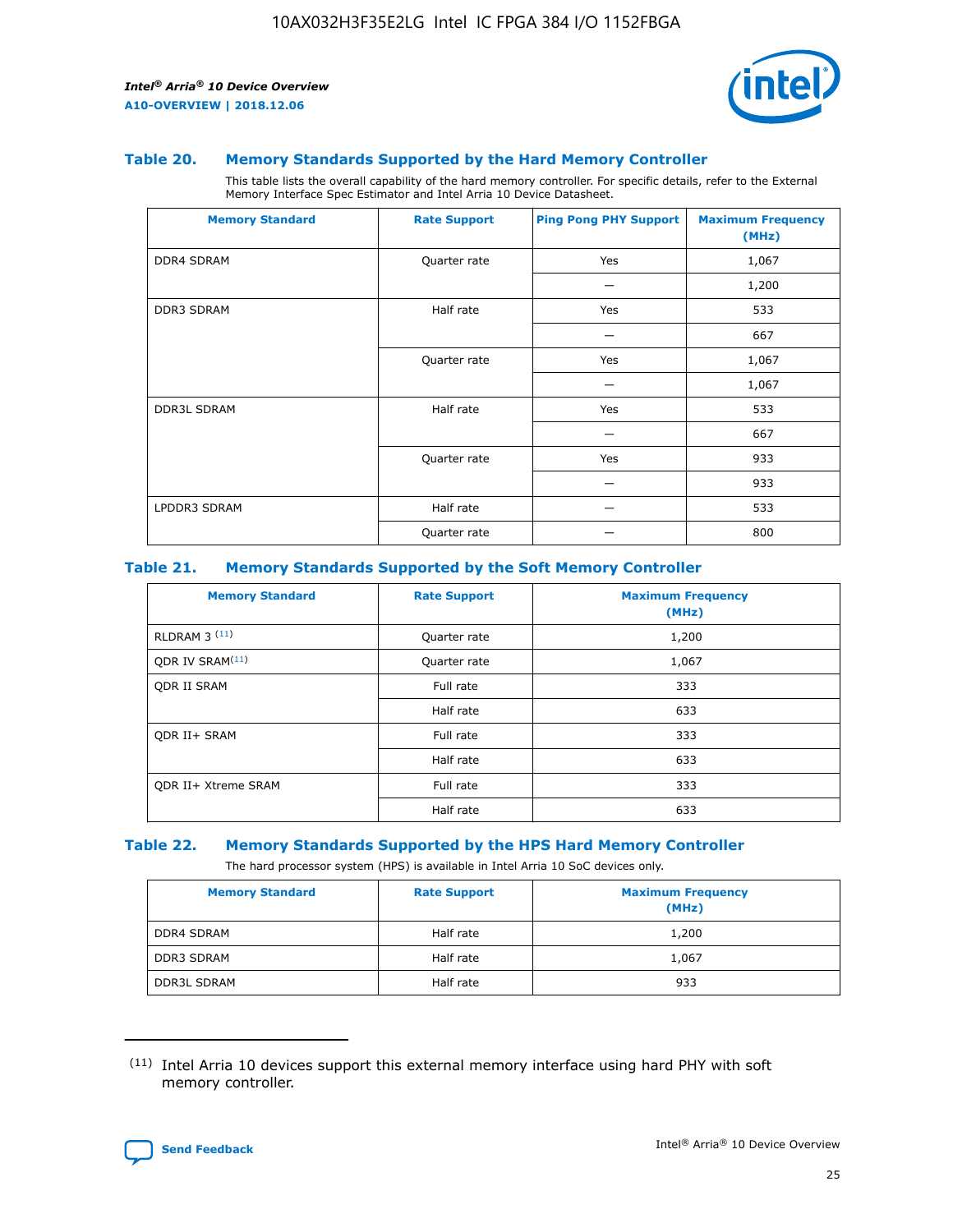

#### **Related Information**

#### [Intel Arria 10 Device Datasheet](https://www.intel.com/content/www/us/en/programmable/documentation/mcn1413182292568.html#mcn1413182153340)

Lists the memory interface performance according to memory interface standards, rank or chip select configurations, and Intel Arria 10 device speed grades.

## **PCIe Gen1, Gen2, and Gen3 Hard IP**

Intel Arria 10 devices contain PCIe hard IP that is designed for performance and ease-of-use:

- Includes all layers of the PCIe stack—transaction, data link and physical layers.
- Supports PCIe Gen3, Gen2, and Gen1 Endpoint and Root Port in x1, x2, x4, or x8 lane configuration.
- Operates independently from the core logic—optional configuration via protocol (CvP) allows the PCIe link to power up and complete link training in less than 100 ms while the Intel Arria 10 device completes loading the programming file for the rest of the FPGA.
- Provides added functionality that makes it easier to support emerging features such as Single Root I/O Virtualization (SR-IOV) and optional protocol extensions.
- Provides improved end-to-end datapath protection using ECC.
- Supports FPGA configuration via protocol (CvP) using PCIe at Gen3, Gen2, or Gen1 speed.

#### **Related Information**

PCS Features on page 30

## **Enhanced PCS Hard IP for Interlaken and 10 Gbps Ethernet**

## **Interlaken Support**

The Intel Arria 10 enhanced PCS hard IP provides integrated Interlaken PCS supporting rates up to 25.8 Gbps per lane.

The Interlaken PCS is based on the proven functionality of the PCS developed for Intel's previous generation FPGAs, which demonstrated interoperability with Interlaken ASSP vendors and third-party IP suppliers. The Interlaken PCS is present in every transceiver channel in Intel Arria 10 devices.

#### **Related Information**

PCS Features on page 30

#### **10 Gbps Ethernet Support**

The Intel Arria 10 enhanced PCS hard IP supports 10GBASE-R PCS compliant with IEEE 802.3 10 Gbps Ethernet (10GbE). The integrated hard IP support for 10GbE and the 10 Gbps transceivers save external PHY cost, board space, and system power.

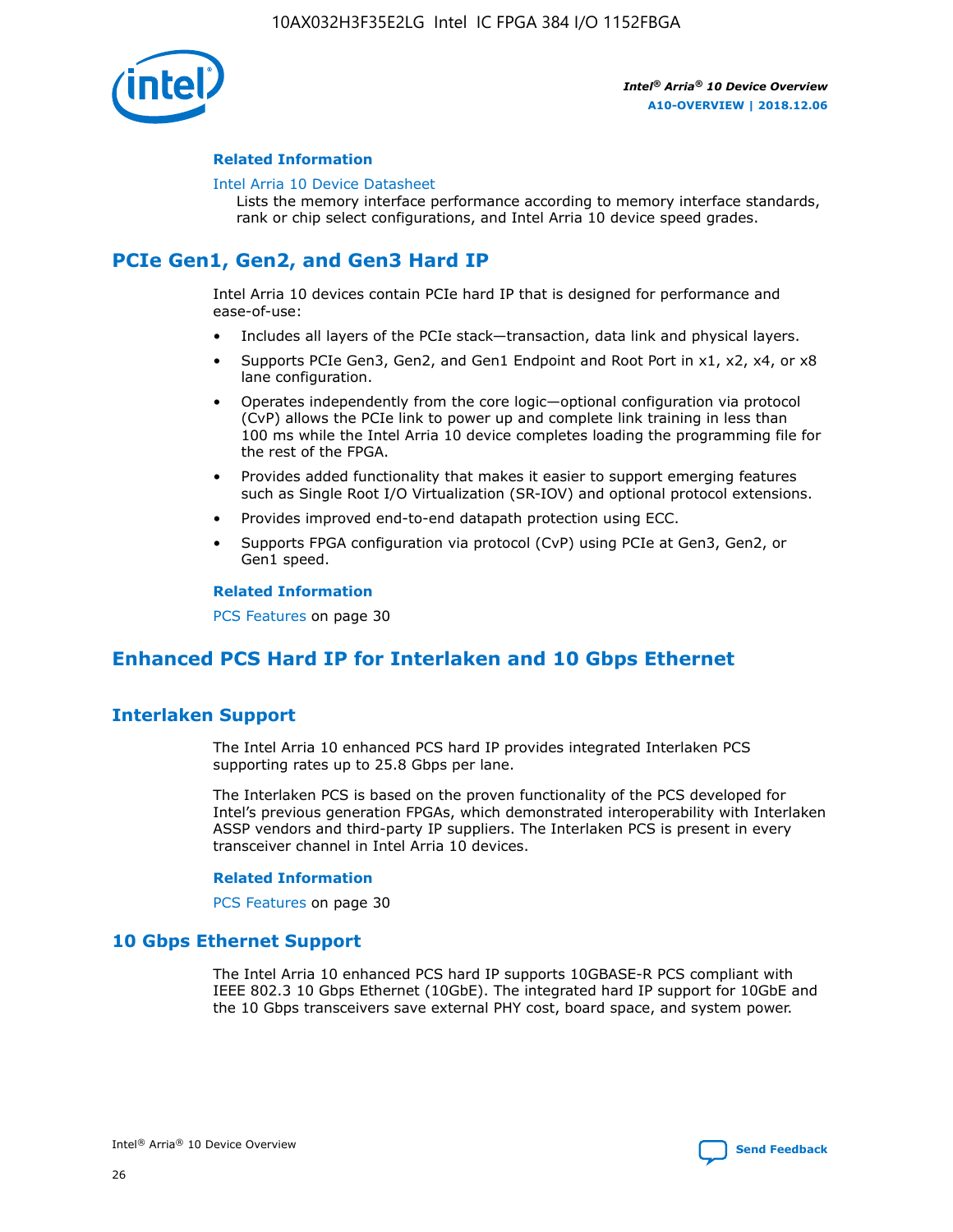

The scalable hard IP supports multiple independent 10GbE ports while using a single PLL for all the 10GBASE-R PCS instantiations, which saves on core logic resources and clock networks:

- Simplifies multiport 10GbE systems compared to XAUI interfaces that require an external XAUI-to-10G PHY.
- Incorporates Electronic Dispersion Compensation (EDC), which enables direct connection to standard 10 Gbps XFP and SFP+ pluggable optical modules.
- Supports backplane Ethernet applications and includes a hard 10GBASE-KR Forward Error Correction (FEC) circuit that you can use for 10 Gbps and 40 Gbps applications.

The 10 Gbps Ethernet PCS hard IP and 10GBASE-KR FEC are present in every transceiver channel.

#### **Related Information**

PCS Features on page 30

## **Low Power Serial Transceivers**

Intel Arria 10 FPGAs and SoCs include lowest power transceivers that deliver high bandwidth, throughput and low latency.

Intel Arria 10 devices deliver the industry's lowest power consumption per transceiver channel:

- 12.5 Gbps transceivers at as low as 242 mW
- 10 Gbps transceivers at as low as 168 mW
- 6 Gbps transceivers at as low as 117 mW

Intel Arria 10 transceivers support various data rates according to application:

- Chip-to-chip and chip-to-module applications—from 1 Gbps up to 25.8 Gbps
- Long reach and backplane applications—from 1 Gbps up to 12.5 with advanced adaptive equalization
- Critical power sensitive applications—from 1 Gbps up to 11.3 Gbps using lower power modes

The combination of 20 nm process technology and architectural advances provide the following benefits:

- Significant reduction in die area and power consumption
- Increase of up to two times in transceiver I/O density compared to previous generation devices while maintaining optimal signal integrity
- Up to 72 total transceiver channels—you can configure up to 6 of these channels to run as fast as 25.8 Gbps
- All channels feature continuous data rate support up to the maximum rated speed

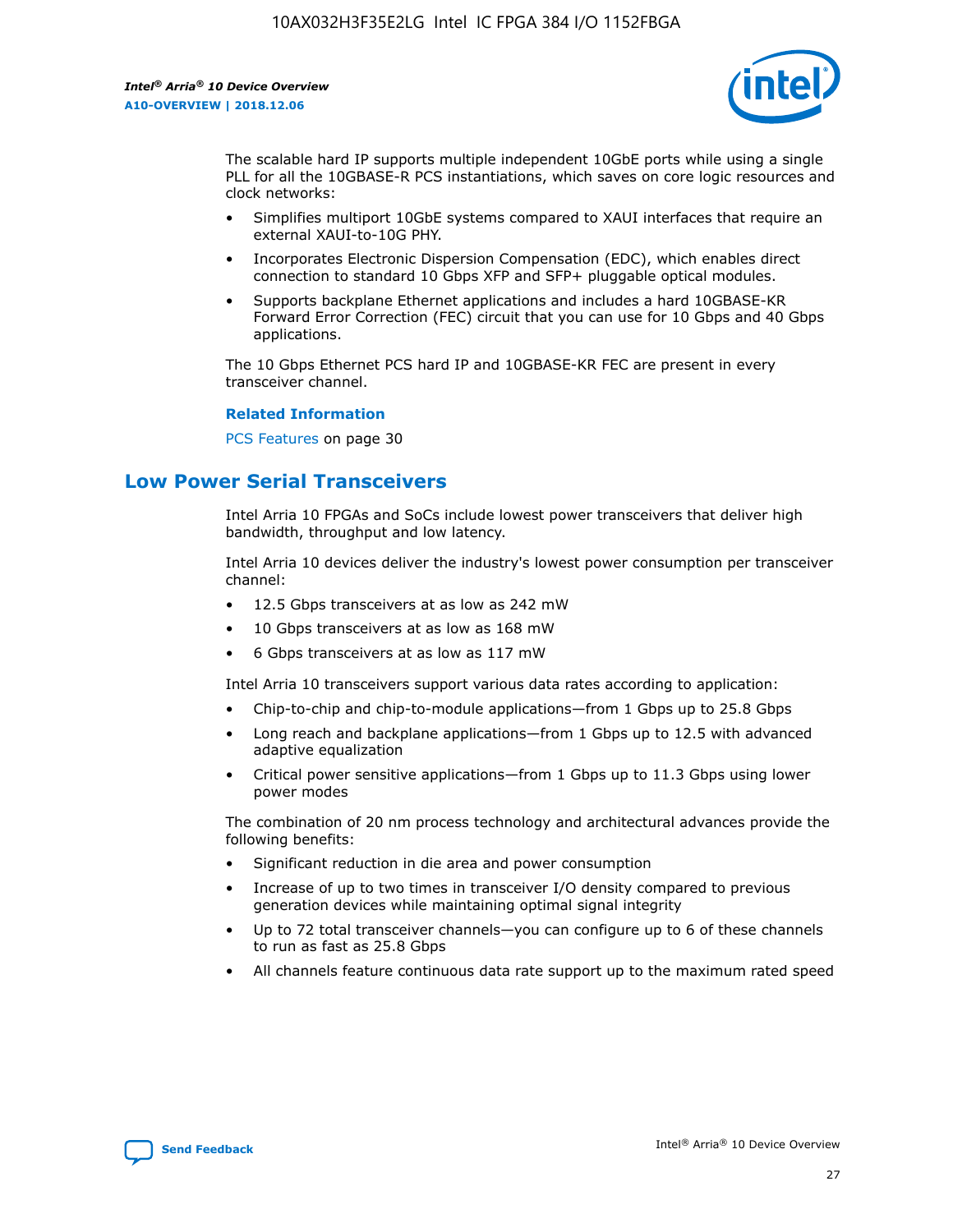

#### Transceiver PMA TX/RX PCS ATX PLL Transceiver PMA TX/RX PCS fPLL Network Flexible Clock Distribution Network PCS Transceiver PMA TX/RX FPGA **Clock Distribution** Fabric PCS Transceiver PMA TX/RX ATX Flexible PLL PCS Transceiver PMA TX/RX ▲ fPLL Transceiver PMA TX/RX PCS 4

#### **Figure 6. Intel Arria 10 Transceiver Block Architecture**

#### **Transceiver Channels**

All transceiver channels feature a dedicated Physical Medium Attachment (PMA) and a hardened Physical Coding Sublayer (PCS).

- The PMA provides primary interfacing capabilities to physical channels.
- The PCS typically handles encoding/decoding, word alignment, and other preprocessing functions before transferring data to the FPGA core fabric.

A transceiver channel consists of a PMA and a PCS block. Most transceiver banks have 6 channels. There are some transceiver banks that contain only 3 channels.

A wide variety of bonded and non-bonded data rate configurations is possible using a highly configurable clock distribution network. Up to 80 independent transceiver data rates can be configured.

The following figures are graphical representations of top views of the silicon die, which correspond to reverse views for flip chip packages. Different Intel Arria 10 devices may have different floorplans than the ones shown in the figures.

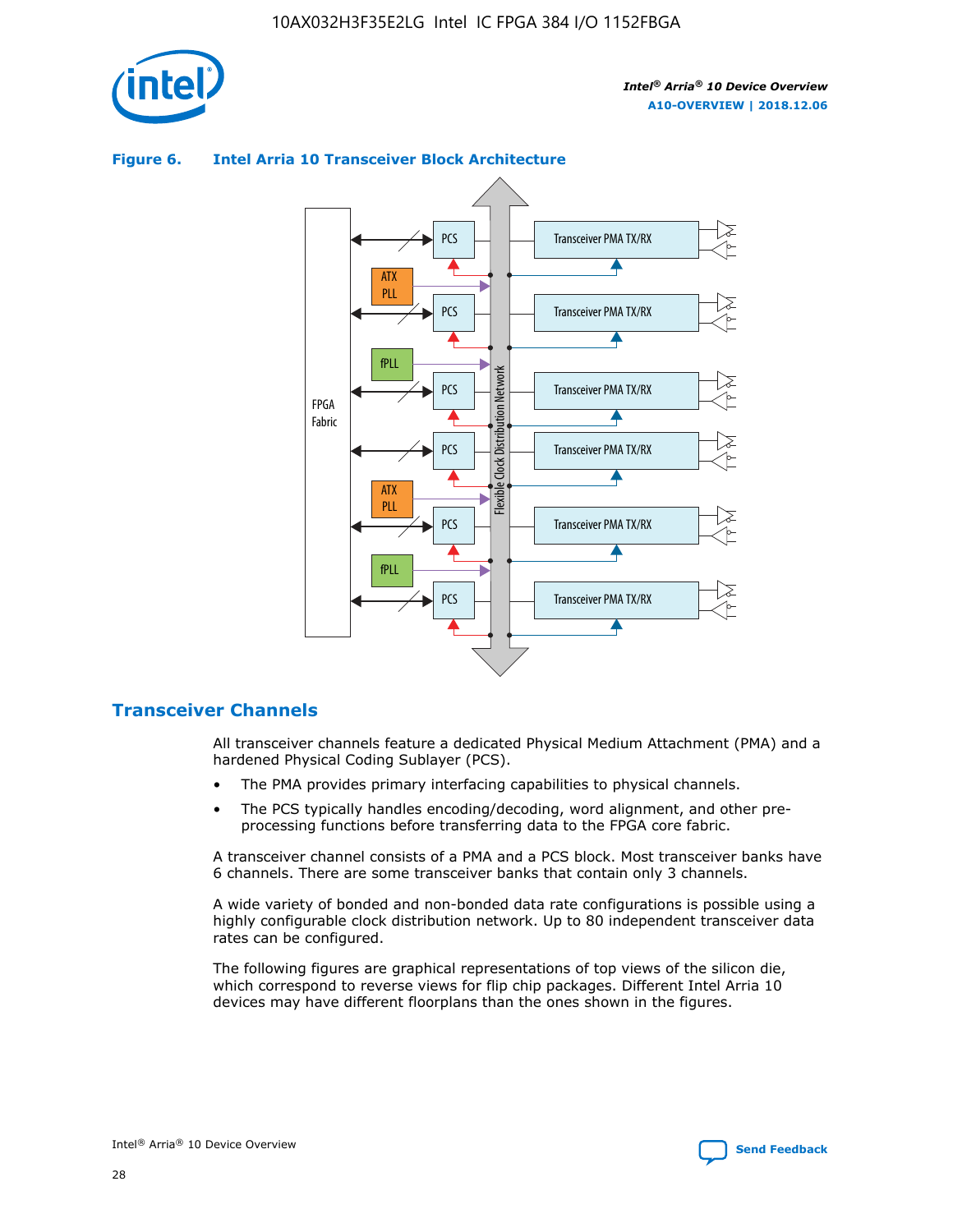

#### **Figure 7. Device Chip Overview for Intel Arria 10 GX and GT Devices**



#### **PMA Features**

Intel Arria 10 transceivers provide exceptional signal integrity at data rates up to 25.8 Gbps. Clocking options include ultra-low jitter ATX PLLs (LC tank based), clock multiplier unit (CMU) PLLs, and fractional PLLs.

Hard PCS Hard PCS Hard PCS Hard PCS Hard PCS

ATX (LC) Transmi PLL fPLL ATX (LC) **Transmit** PLL

Transceiver PMA Transceiver PMA Transceiver PMA

Transceiver PMA Transceiver PMA

Unused transceiver chann can be used as additional transceiver transmit PLLs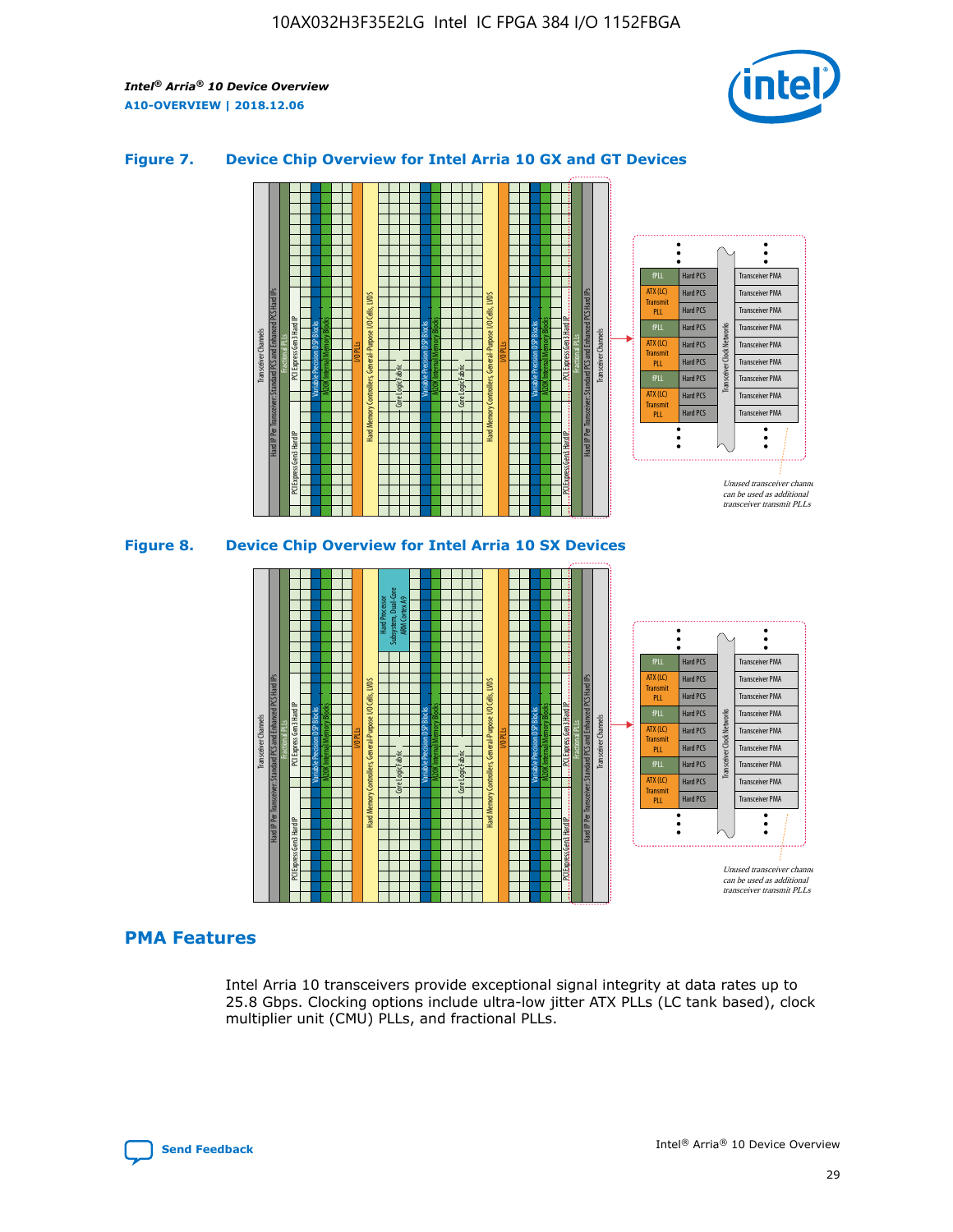

Each transceiver channel contains a channel PLL that can be used as the CMU PLL or clock data recovery (CDR) PLL. In CDR mode, the channel PLL recovers the receiver clock and data in the transceiver channel. Up to 80 independent data rates can be configured on a single Intel Arria 10 device.

#### **Table 23. PMA Features of the Transceivers in Intel Arria 10 Devices**

| <b>Feature</b>                                             | <b>Capability</b>                                                                                                                                                                                                             |
|------------------------------------------------------------|-------------------------------------------------------------------------------------------------------------------------------------------------------------------------------------------------------------------------------|
| Chip-to-Chip Data Rates                                    | 1 Gbps to 17.4 Gbps (Intel Arria 10 GX devices)<br>1 Gbps to 25.8 Gbps (Intel Arria 10 GT devices)                                                                                                                            |
| <b>Backplane Support</b>                                   | Drive backplanes at data rates up to 12.5 Gbps                                                                                                                                                                                |
| <b>Optical Module Support</b>                              | SFP+/SFP, XFP, CXP, QSFP/QSFP28, CFP/CFP2/CFP4                                                                                                                                                                                |
| Cable Driving Support                                      | SFP+ Direct Attach, PCI Express over cable, eSATA                                                                                                                                                                             |
| Transmit Pre-Emphasis                                      | 4-tap transmit pre-emphasis and de-emphasis to compensate for system channel loss                                                                                                                                             |
| Continuous Time Linear<br>Equalizer (CTLE)                 | Dual mode, high-gain, and high-data rate, linear receive equalization to compensate for<br>system channel loss                                                                                                                |
| Decision Feedback Equalizer<br>(DFE)                       | 7-fixed and 4-floating tap DFE to equalize backplane channel loss in the presence of<br>crosstalk and noisy environments                                                                                                      |
| Variable Gain Amplifier                                    | Optimizes the signal amplitude prior to the CDR sampling and operates in fixed and<br>adaptive modes                                                                                                                          |
| Altera Digital Adaptive<br>Parametric Tuning (ADAPT)       | Fully digital adaptation engine to automatically adjust all link equalization parameters-<br>including CTLE, DFE, and variable gain amplifier blocks—that provide optimal link margin<br>without intervention from user logic |
| Precision Signal Integrity<br>Calibration Engine (PreSICE) | Hardened calibration controller to quickly calibrate all transceiver control parameters on<br>power-up, which provides the optimal signal integrity and jitter performance                                                    |
| Advanced Transmit (ATX)<br>PLL                             | Low jitter ATX (LC tank based) PLLs with continuous tuning range to cover a wide range of<br>standard and proprietary protocols                                                                                               |
| <b>Fractional PLLs</b>                                     | On-chip fractional frequency synthesizers to replace on-board crystal oscillators and reduce<br>system cost                                                                                                                   |
| Digitally Assisted Analog<br><b>CDR</b>                    | Superior jitter tolerance with fast lock time                                                                                                                                                                                 |
| Dynamic Partial<br>Reconfiguration                         | Allows independent control of the Avalon memory-mapped interface of each transceiver<br>channel for the highest transceiver flexibility                                                                                       |
| Multiple PCS-PMA and PCS-<br>PLD interface widths          | 8-, 10-, 16-, 20-, 32-, 40-, or 64-bit interface widths for flexibility of deserialization width,<br>encoding, and reduced latency                                                                                            |

## **PCS Features**

This table summarizes the Intel Arria 10 transceiver PCS features. You can use the transceiver PCS to support a wide range of protocols ranging from 1 Gbps to 25.8 Gbps.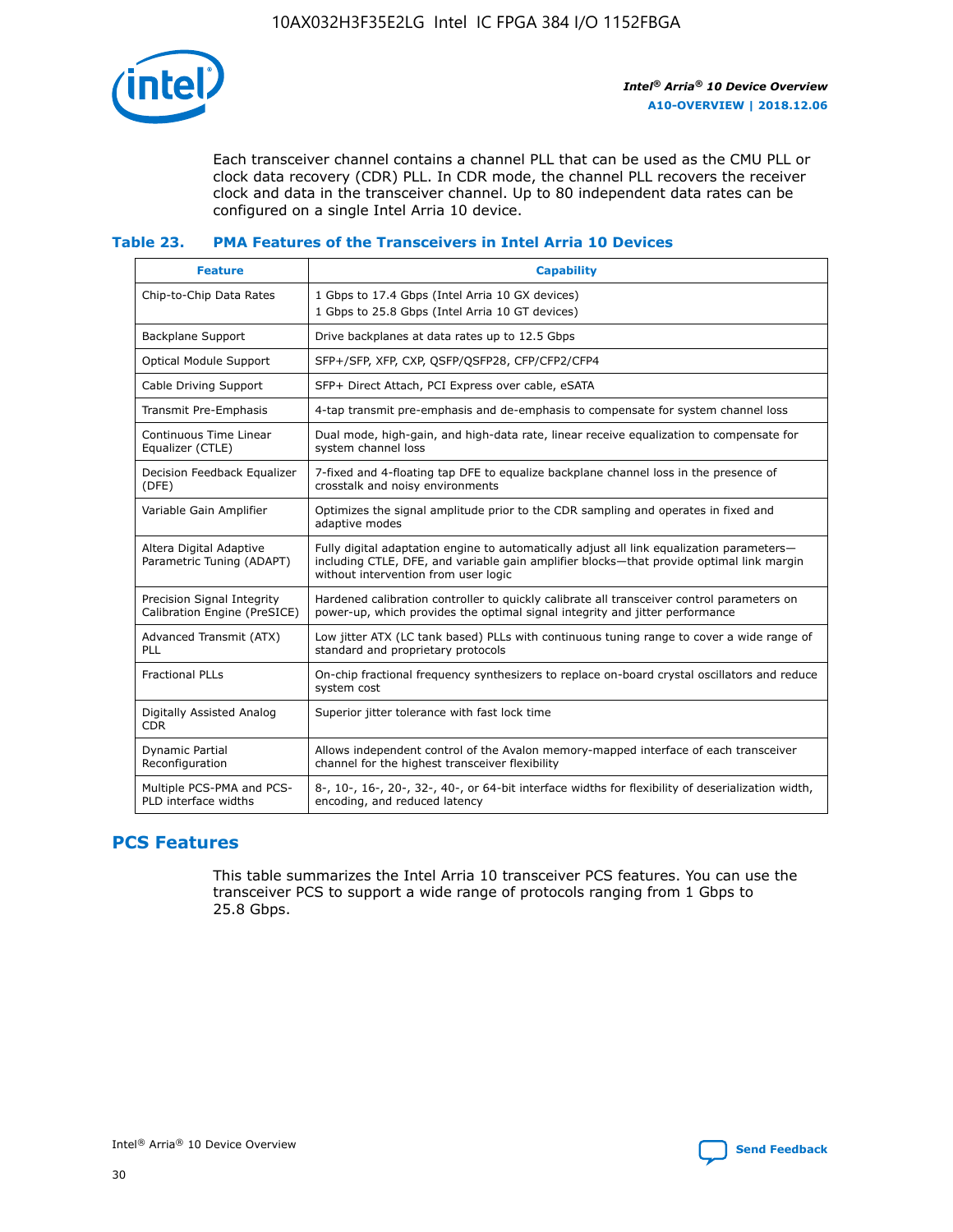

| <b>PCS</b>    | <b>Description</b>                                                                                                                                                                                                                                                                                                                                                                                             |
|---------------|----------------------------------------------------------------------------------------------------------------------------------------------------------------------------------------------------------------------------------------------------------------------------------------------------------------------------------------------------------------------------------------------------------------|
| Standard PCS  | Operates at a data rate up to 12 Gbps<br>Supports protocols such as PCI-Express, CPRI 4.2+, GigE, IEEE 1588 in Hard PCS<br>Implements other protocols using Basic/Custom (Standard PCS) transceiver<br>configuration rules.                                                                                                                                                                                    |
| Enhanced PCS  | Performs functions common to most serial data industry standards, such as word<br>alignment, encoding/decoding, and framing, before data is sent or received off-chip<br>through the PMA<br>• Handles data transfer to and from the FPGA fabric<br>Handles data transfer internally to and from the PMA<br>Provides frequency compensation<br>Performs channel bonding for multi-channel low skew applications |
| PCIe Gen3 PCS | Supports the seamless switching of Data and Clock between the Gen1, Gen2, and Gen3<br>data rates<br>Provides support for PIPE 3.0 features<br>Supports the PIPE interface with the Hard IP enabled, as well as with the Hard IP<br>bypassed                                                                                                                                                                    |

#### **Related Information**

- PCIe Gen1, Gen2, and Gen3 Hard IP on page 26
- Interlaken Support on page 26
- 10 Gbps Ethernet Support on page 26

## **PCS Protocol Support**

This table lists some of the protocols supported by the Intel Arria 10 transceiver PCS. For more information about the blocks in the transmitter and receiver data paths, refer to the related information.

| <b>Protocol</b>                                 | <b>Data Rate</b><br>(Gbps) | <b>Transceiver IP</b>       | <b>PCS Support</b>                      |
|-------------------------------------------------|----------------------------|-----------------------------|-----------------------------------------|
| PCIe Gen3 x1, x2, x4, x8                        | 8.0                        | Native PHY (PIPE)           | Standard PCS and PCIe<br>Gen3 PCS       |
| PCIe Gen2 x1, x2, x4, x8                        | 5.0                        | Native PHY (PIPE)           | <b>Standard PCS</b>                     |
| PCIe Gen1 x1, x2, x4, x8                        | 2.5                        | Native PHY (PIPE)           | Standard PCS                            |
| 1000BASE-X Gigabit Ethernet                     | 1.25                       | Native PHY                  | <b>Standard PCS</b>                     |
| 1000BASE-X Gigabit Ethernet with<br>IEEE 1588v2 | 1.25                       | Native PHY                  | Standard PCS                            |
| 10GBASE-R                                       | 10.3125                    | Native PHY                  | <b>Enhanced PCS</b>                     |
| 10GBASE-R with IEEE 1588v2                      | 10.3125                    | Native PHY                  | <b>Enhanced PCS</b>                     |
| 10GBASE-R with KR FEC                           | 10.3125                    | Native PHY                  | <b>Enhanced PCS</b>                     |
| 10GBASE-KR and 1000BASE-X                       | 10.3125                    | 1G/10GbE and 10GBASE-KR PHY | Standard PCS and<br><b>Enhanced PCS</b> |
| Interlaken (CEI-6G/11G)                         | 3.125 to 17.4              | Native PHY                  | <b>Enhanced PCS</b>                     |
| SFI-S/SFI-5.2                                   | 11.2                       | Native PHY                  | <b>Enhanced PCS</b>                     |
| $10G$ SDI                                       | 10.692                     | Native PHY                  | <b>Enhanced PCS</b>                     |
|                                                 |                            |                             | continued                               |

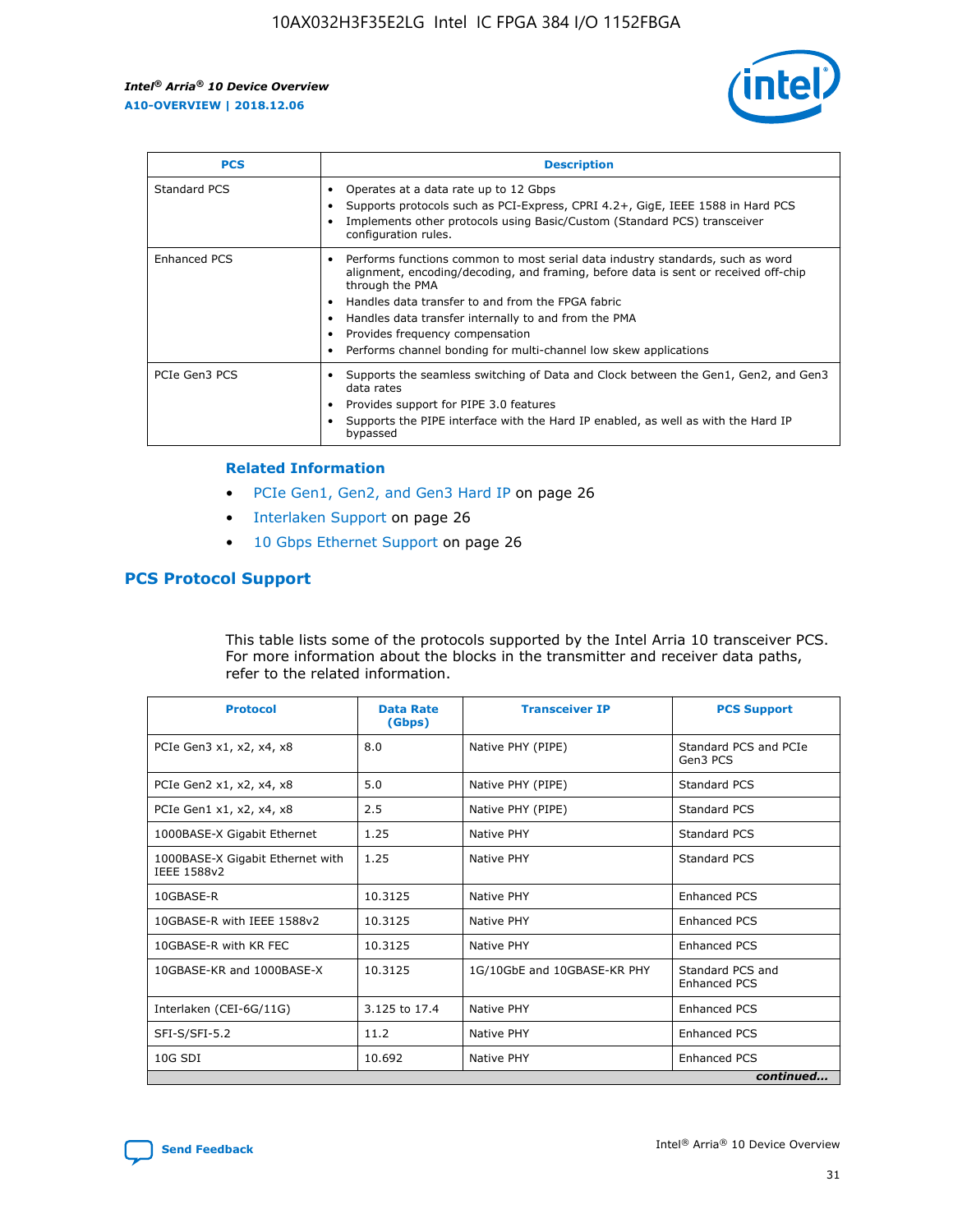

| <b>Protocol</b>      | <b>Data Rate</b><br>(Gbps) | <b>Transceiver IP</b> | <b>PCS Support</b> |
|----------------------|----------------------------|-----------------------|--------------------|
| CPRI 6.0 (64B/66B)   | 0.6144 to<br>10.1376       | Native PHY            | Enhanced PCS       |
| CPRI 4.2 (8B/10B)    | 0.6144 to<br>9.8304        | Native PHY            | Standard PCS       |
| OBSAI RP3 v4.2       | 0.6144 to 6.144            | Native PHY            | Standard PCS       |
| SD-SDI/HD-SDI/3G-SDI | $0.143(12)$ to<br>2.97     | Native PHY            | Standard PCS       |

#### **Related Information**

#### [Intel Arria 10 Transceiver PHY User Guide](https://www.intel.com/content/www/us/en/programmable/documentation/nik1398707230472.html#nik1398707091164)

Provides more information about the supported transceiver protocols and PHY IP, the PMA architecture, and the standard, enhanced, and PCIe Gen3 PCS architecture.

## **SoC with Hard Processor System**

Each SoC device combines an FPGA fabric and a hard processor system (HPS) in a single device. This combination delivers the flexibility of programmable logic with the power and cost savings of hard IP in these ways:

- Reduces board space, system power, and bill of materials cost by eliminating a discrete embedded processor
- Allows you to differentiate the end product in both hardware and software, and to support virtually any interface standard
- Extends the product life and revenue through in-field hardware and software updates

 $(12)$  The 0.143 Gbps data rate is supported using oversampling of user logic that you must implement in the FPGA fabric.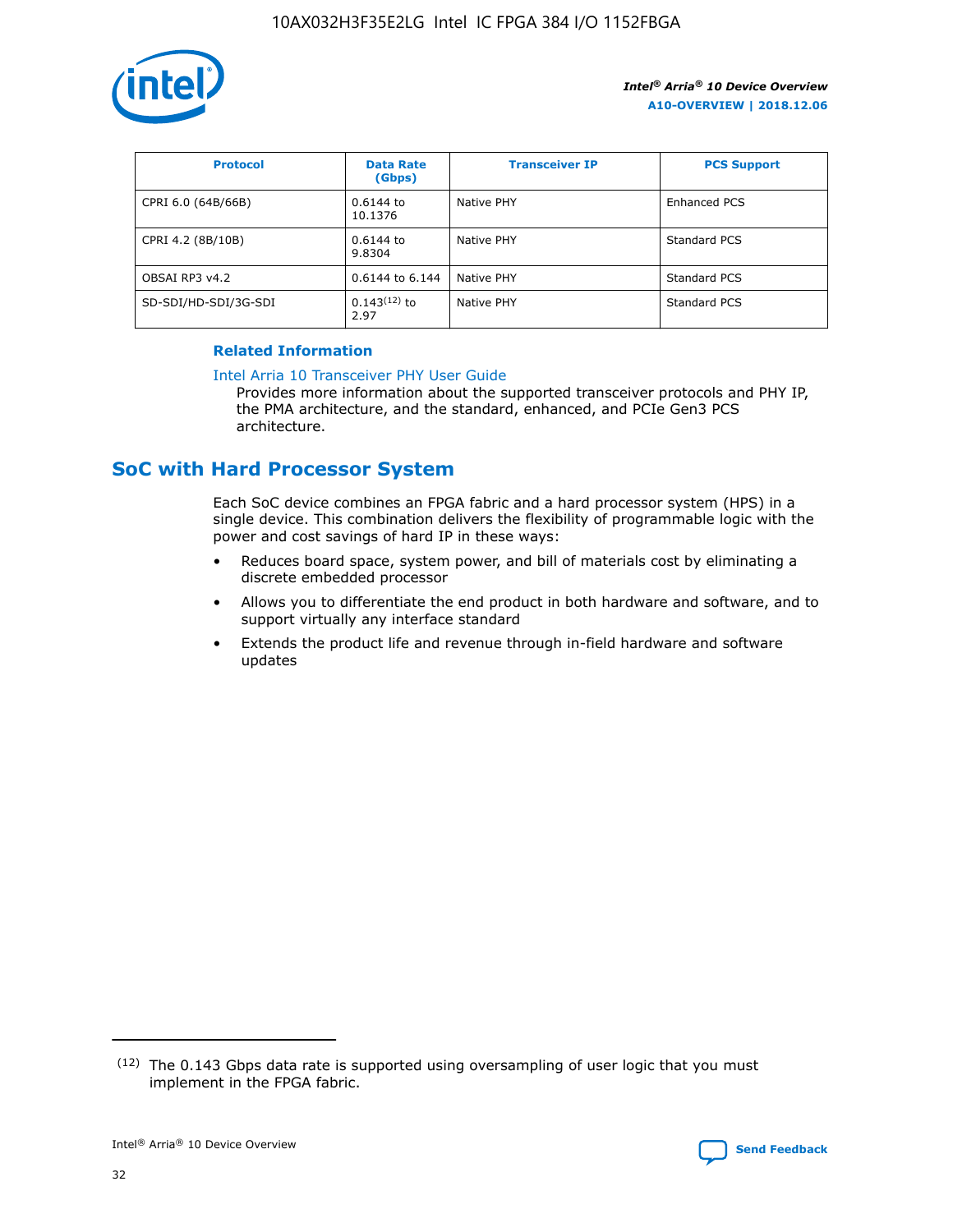

#### **Figure 9. HPS Block Diagram**

This figure shows a block diagram of the HPS with the dual ARM Cortex-A9 MPCore processor.



## **Key Advantages of 20-nm HPS**

The 20-nm HPS strikes a balance between enabling maximum software compatibility with 28-nm SoCs while still improving upon the 28-nm HPS architecture. These improvements address the requirements of the next generation target markets such as wireless and wireline communications, compute and storage equipment, broadcast and military in terms of performance, memory bandwidth, connectivity via backplane and security.

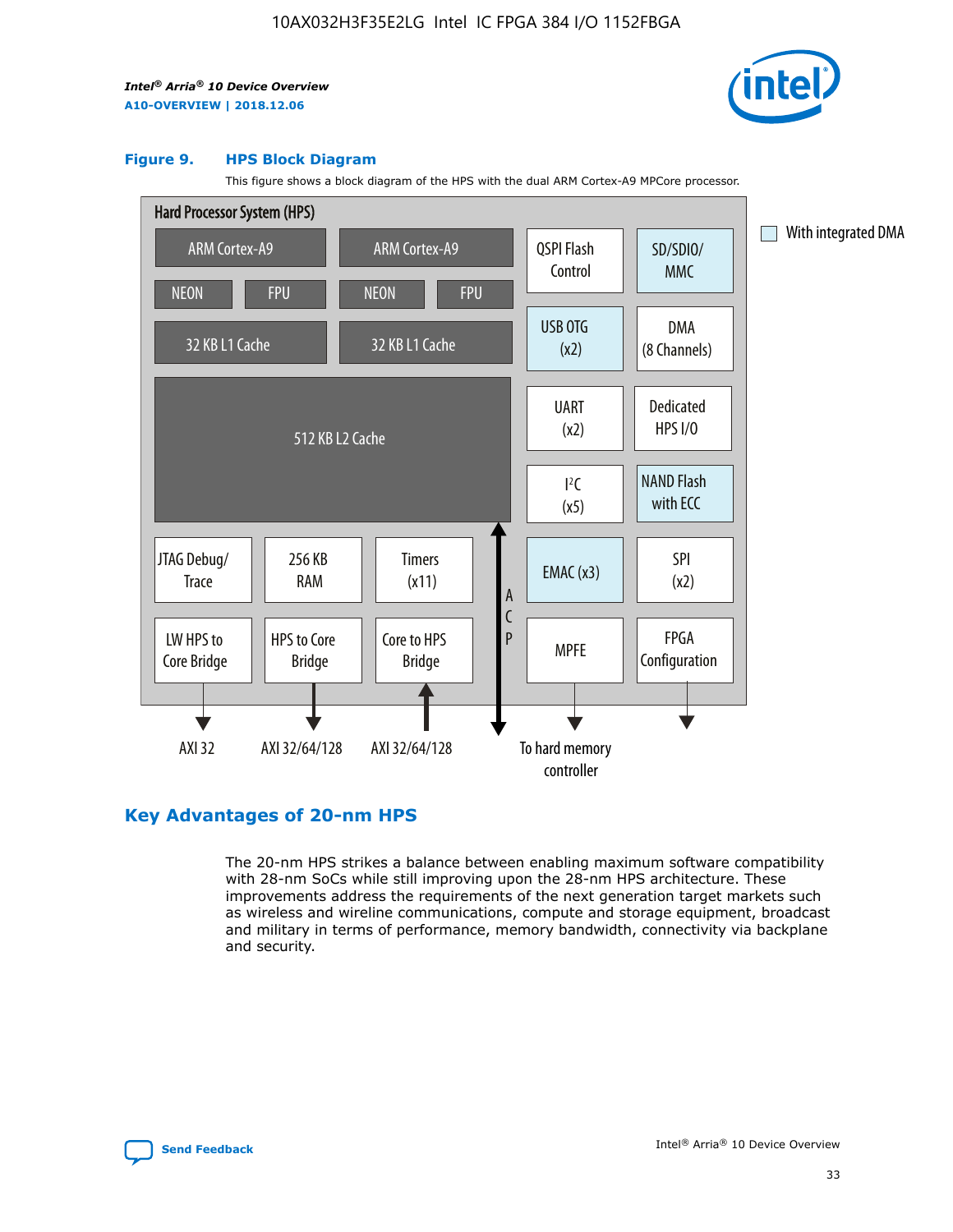

#### **Table 24. Improvements in 20 nm HPS**

This table lists the key improvements of the 20 nm HPS compared to the 28 nm HPS.

| Advantages/<br><b>Improvements</b>                          | <b>Description</b>                                                                                                                                                                                                                                                                                                                                                                                                                                                                                                                                                                                                                                                                                                                                                                                                                                                                                                                                |
|-------------------------------------------------------------|---------------------------------------------------------------------------------------------------------------------------------------------------------------------------------------------------------------------------------------------------------------------------------------------------------------------------------------------------------------------------------------------------------------------------------------------------------------------------------------------------------------------------------------------------------------------------------------------------------------------------------------------------------------------------------------------------------------------------------------------------------------------------------------------------------------------------------------------------------------------------------------------------------------------------------------------------|
| Increased performance and<br>overdrive capability           | While the nominal processor frequency is 1.2 GHz, the 20 nm HPS offers an "overdrive"<br>feature which enables a higher processor operating frequency. This requires a higher supply<br>voltage value that is unique to the HPS and may require a separate regulator.                                                                                                                                                                                                                                                                                                                                                                                                                                                                                                                                                                                                                                                                             |
| Increased processor memory<br>bandwidth and DDR4<br>support | Up to 64-bit DDR4 memory at 2,400 Mbps support is available for the processor. The hard<br>memory controller for the HPS comprises a multi-port front end that manages connections<br>to a single port memory controller. The multi-port front end allows logic core and the HPS<br>to share ports and thereby the available bandwidth of the memory controller.                                                                                                                                                                                                                                                                                                                                                                                                                                                                                                                                                                                  |
| Flexible I/O sharing                                        | An advanced I/O pin muxing scheme allows improved sharing of I/O between the HPS and<br>the core logic. The following types of I/O are available for SoC:<br>17 dedicated I/Os-physically located inside the HPS block and are not accessible to<br>$\bullet$<br>logic within the core. The 17 dedicated I/Os are used for HPS clock, resets, and<br>interfacing with boot devices, QSPI, and SD/MMC.<br>48 direct shared I/O-located closest to the HPS block and are ideal for high speed HPS<br>$\bullet$<br>peripherals such as EMAC, USB, and others. There is one bank of 48 I/Os that supports<br>direct sharing where the 48 I/Os can be shared 12 I/Os at a time.<br>Standard (shared) I/O-all standard I/Os can be shared by the HPS peripherals and any<br>logic within the core. For designs where more than 48 I/Os are reguired to fully use all<br>the peripherals in the HPS, these I/Os can be connected through the core logic. |
| <b>EMAC</b> core                                            | Three EMAC cores are available in the HPS. The EMAC cores enable an application to<br>support two redundant Ethernet connections; for example, backplane, or two EMAC cores<br>for managing IEEE 1588 time stamp information while allowing a third EMAC core for debug<br>and configuration. All three EMACs can potentially share the same time stamps, simplifying<br>the 1588 time stamping implementation. A new serial time stamp interface allows core<br>logic to access and read the time stamp values. The integrated EMAC controllers can be<br>connected to external Ethernet PHY through the provided MDIO or I <sup>2</sup> C interface.                                                                                                                                                                                                                                                                                            |
| On-chip memory                                              | The on-chip memory is updated to 256 KB support and can support larger data sets and<br>real time algorithms.                                                                                                                                                                                                                                                                                                                                                                                                                                                                                                                                                                                                                                                                                                                                                                                                                                     |
| <b>ECC</b> enhancements                                     | Improvements in L2 Cache ECC management allow identification of errors down to the<br>address level. ECC enhancements also enable improved error injection and status reporting<br>via the introduction of new memory mapped access to syndrome and data signals.                                                                                                                                                                                                                                                                                                                                                                                                                                                                                                                                                                                                                                                                                 |
| HPS to FPGA Interconnect<br>Backbone                        | Although the HPS and the Logic Core can operate independently, they are tightly coupled<br>via a high-bandwidth system interconnect built from high-performance ARM AMBA AXI bus<br>bridges. IP bus masters in the FPGA fabric have access to HPS bus slaves via the FPGA-to-<br>HPS interconnect. Similarly, HPS bus masters have access to bus slaves in the core fabric<br>via the HPS-to-FPGA bridge. Both bridges are AMBA AXI-3 compliant and support<br>simultaneous read and write transactions. Up to three masters within the core fabric can<br>share the HPS SDRAM controller with the processor. Additionally, the processor can be used<br>to configure the core fabric under program control via a dedicated 32-bit configuration port.                                                                                                                                                                                            |
| FPGA configuration and HPS<br>booting                       | The FPGA fabric and HPS in the SoCs are powered independently. You can reduce the clock<br>frequencies or gate the clocks to reduce dynamic power.<br>You can configure the FPGA fabric and boot the HPS independently, in any order, providing<br>you with more design flexibility.                                                                                                                                                                                                                                                                                                                                                                                                                                                                                                                                                                                                                                                              |
| Security                                                    | New security features have been introduced for anti-tamper management, secure boot,<br>encryption (AES), and authentication (SHA).                                                                                                                                                                                                                                                                                                                                                                                                                                                                                                                                                                                                                                                                                                                                                                                                                |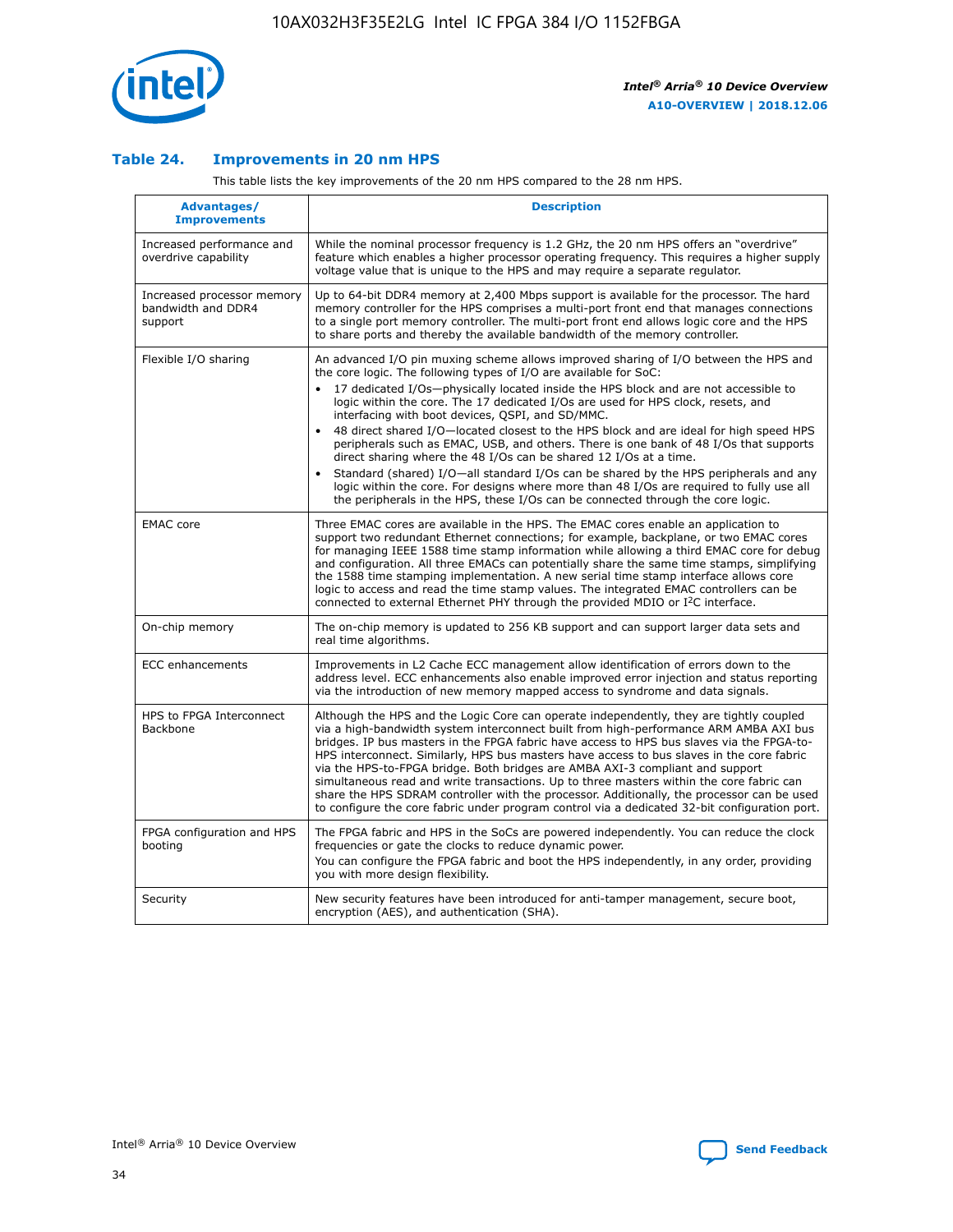

## **Features of the HPS**

The HPS has the following features:

- 1.2-GHz, dual-core ARM Cortex-A9 MPCore processor with up to 1.5-GHz via overdrive
	- ARMv7-A architecture that runs 32-bit ARM instructions, 16-bit and 32-bit Thumb instructions, and 8-bit Java byte codes in Jazelle style
	- Superscalar, variable length, out-of-order pipeline with dynamic branch prediction
	- Instruction Efficiency 2.5 MIPS/MHz, which provides total performance of 7500 MIPS at 1.5 GHz
- Each processor core includes:
	- 32 KB of L1 instruction cache, 32 KB of L1 data cache
	- Single- and double-precision floating-point unit and NEON media engine
	- CoreSight debug and trace technology
	- Snoop Control Unit (SCU) and Acceleration Coherency Port (ACP)
- 512 KB of shared L2 cache
- 256 KB of scratch RAM
- Hard memory controller with support for DDR3, DDR4 and optional error correction code (ECC) support
- Multiport Front End (MPFE) Scheduler interface to the hard memory controller
- 8-channel direct memory access (DMA) controller
- QSPI flash controller with SIO, DIO, QIO SPI Flash support
- NAND flash controller (ONFI 1.0 or later) with DMA and ECC support, updated to support 8 and 16-bit Flash devices and new command DMA to offload CPU for fast power down recovery
- Updated SD/SDIO/MMC controller to eMMC 4.5 with DMA with CE-ATA digital command support
- 3 10/100/1000 Ethernet media access control (MAC) with DMA
- 2 USB On-the-Go (OTG) controllers with DMA
- $\bullet$  5 I<sup>2</sup>C controllers (3 can be used by EMAC for MIO to external PHY)
- 2 UART 16550 Compatible controllers
- 4 serial peripheral interfaces (SPI) (2 Master, 2 Slaves)
- 62 programmable general-purpose I/Os, which includes 48 direct share I/Os that allows the HPS peripherals to connect directly to the FPGA I/Os
- 7 general-purpose timers
- 4 watchdog timers
- Anti-tamper, Secure Boot, Encryption (AES) and Authentication (SHA)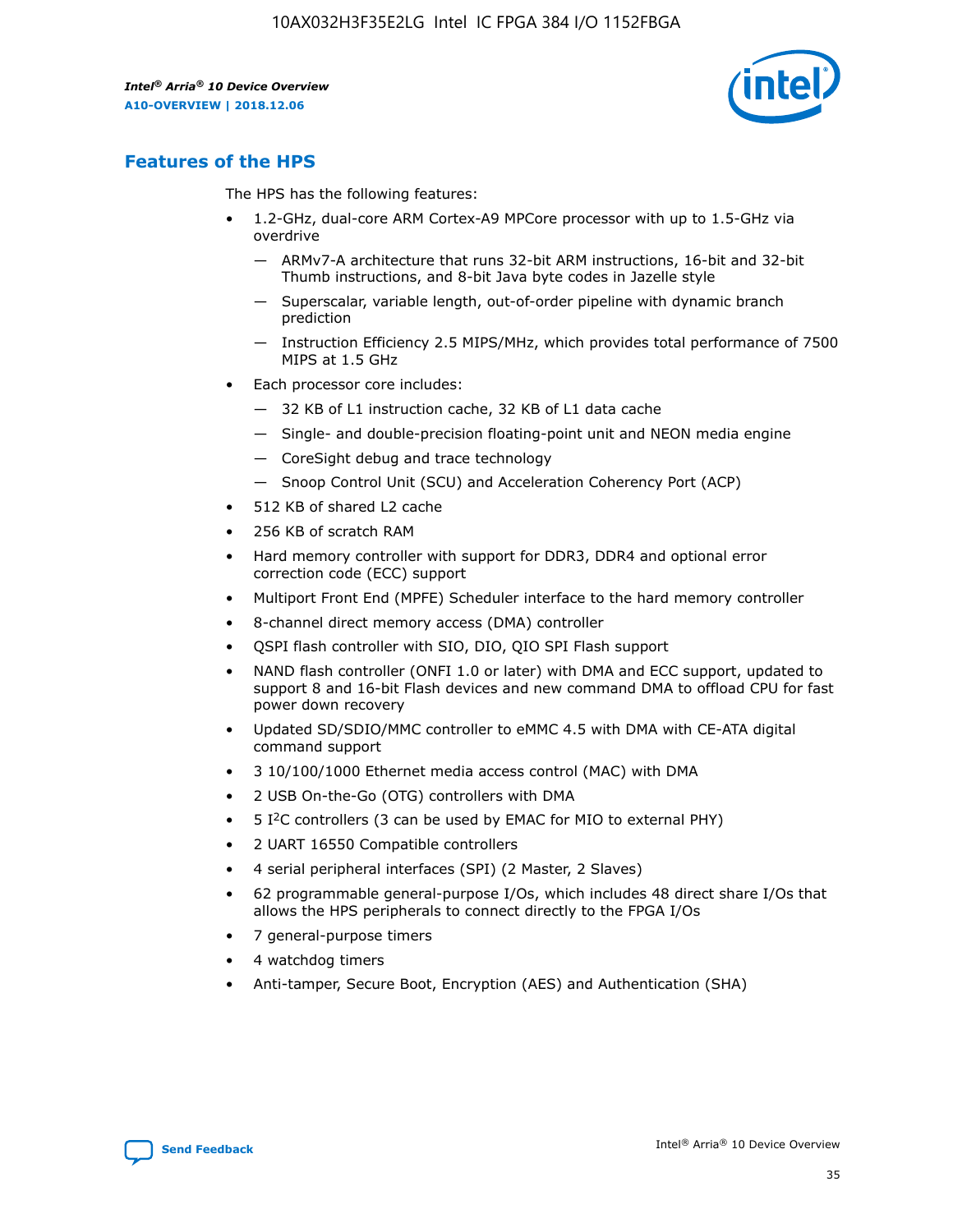

#### **System Peripherals and Debug Access Port**

Each Ethernet MAC, USB OTG, NAND flash controller, and SD/MMC controller module has an integrated DMA controller. For modules without an integrated DMA controller, an additional DMA controller module provides up to eight channels of high-bandwidth data transfers. Peripherals that communicate off-chip are multiplexed with other peripherals at the HPS pin level. This allows you to choose which peripherals interface with other devices on your PCB.

The debug access port provides interfaces to industry standard JTAG debug probes and supports ARM CoreSight debug and core traces to facilitate software development.

#### **HPS–FPGA AXI Bridges**

The HPS–FPGA bridges, which support the Advanced Microcontroller Bus Architecture (AMBA) Advanced eXtensible Interface (AXI™) specifications, consist of the following bridges:

- FPGA-to-HPS AMBA AXI bridge—a high-performance bus supporting 32, 64, and 128 bit data widths that allows the FPGA fabric to issue transactions to slaves in the HPS.
- HPS-to-FPGA Avalon/AMBA AXI bridge—a high-performance bus supporting 32, 64, and 128 bit data widths that allows the HPS to issue transactions to slaves in the FPGA fabric.
- Lightweight HPS-to-FPGA AXI bridge—a lower latency 32 bit width bus that allows the HPS to issue transactions to soft peripherals in the FPGA fabric. This bridge is primarily used for control and status register (CSR) accesses to peripherals in the FPGA fabric.

The HPS–FPGA AXI bridges allow masters in the FPGA fabric to communicate with slaves in the HPS logic, and vice versa. For example, the HPS-to-FPGA AXI bridge allows you to share memories instantiated in the FPGA fabric with one or both microprocessors in the HPS, while the FPGA-to-HPS AXI bridge allows logic in the FPGA fabric to access the memory and peripherals in the HPS.

Each HPS–FPGA bridge also provides asynchronous clock crossing for data transferred between the FPGA fabric and the HPS.

#### **HPS SDRAM Controller Subsystem**

The HPS SDRAM controller subsystem contains a multiport SDRAM controller and DDR PHY that are shared between the FPGA fabric (through the FPGA-to-HPS SDRAM interface), the level 2 (L2) cache, and the level 3 (L3) system interconnect. The FPGA-to-HPS SDRAM interface supports AMBA AXI and Avalon® Memory-Mapped (Avalon-MM) interface standards, and provides up to six individual ports for access by masters implemented in the FPGA fabric.

The HPS SDRAM controller supports up to 3 masters (command ports), 3x 64-bit read data ports and 3x 64-bit write data ports.

To maximize memory performance, the SDRAM controller subsystem supports command and data reordering, deficit round-robin arbitration with aging, and high-priority bypass features.

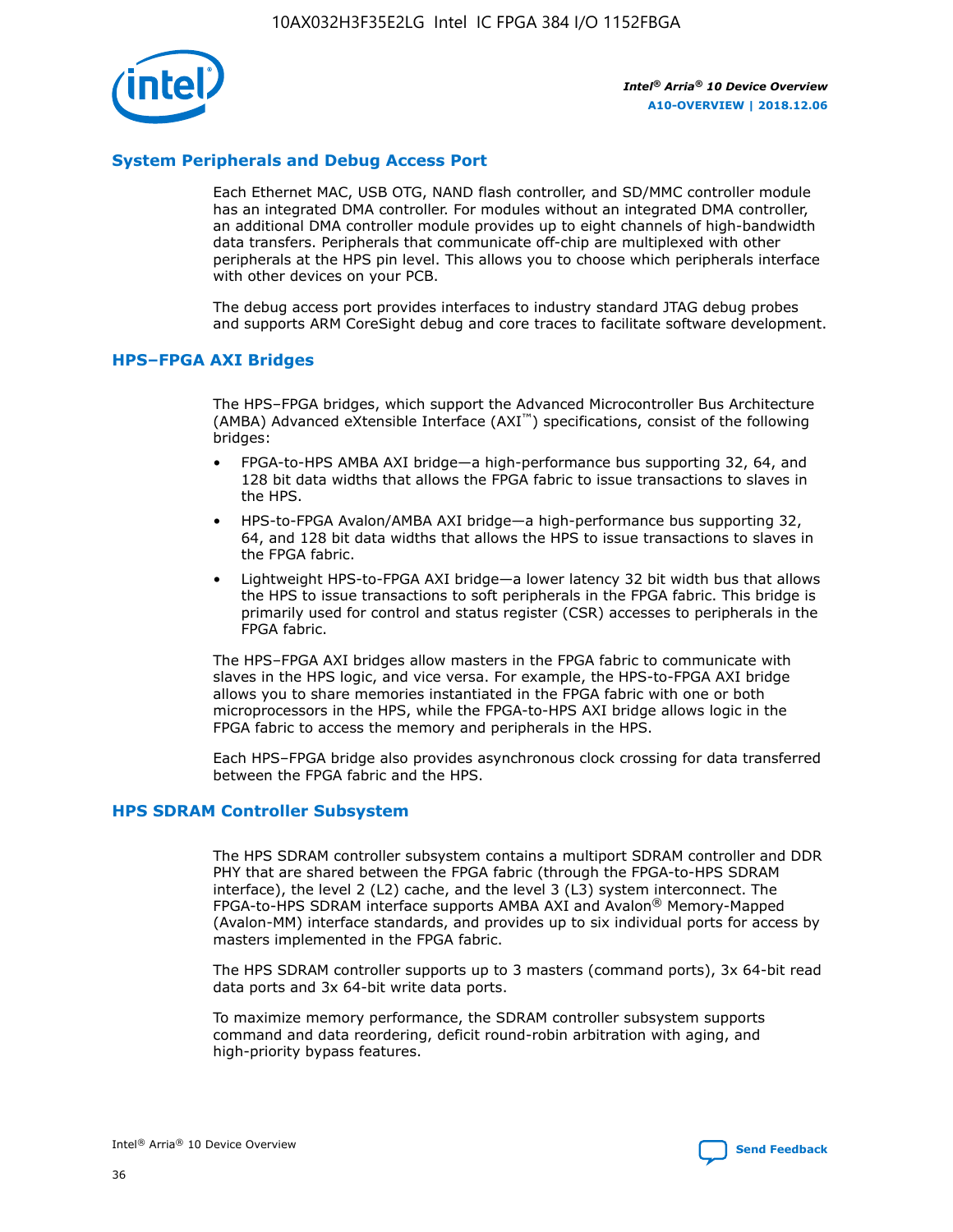

## **FPGA Configuration and HPS Booting**

The FPGA fabric and HPS in the SoC FPGA must be powered at the same time. You can reduce the clock frequencies or gate the clocks to reduce dynamic power.

Once powered, the FPGA fabric and HPS can be configured independently thus providing you with more design flexibility:

- You can boot the HPS independently. After the HPS is running, the HPS can fully or partially reconfigure the FPGA fabric at any time under software control. The HPS can also configure other FPGAs on the board through the FPGA configuration controller.
- Configure the FPGA fabric first, and then boot the HPS from memory accessible to the FPGA fabric.

#### **Hardware and Software Development**

For hardware development, you can configure the HPS and connect your soft logic in the FPGA fabric to the HPS interfaces using the Platform Designer system integration tool in the Intel Quartus Prime software.

For software development, the ARM-based SoC FPGA devices inherit the rich software development ecosystem available for the ARM Cortex-A9 MPCore processor. The software development process for Intel SoC FPGAs follows the same steps as those for other SoC devices from other manufacturers. Support for Linux\*, VxWorks\*, and other operating systems are available for the SoC FPGAs. For more information on the operating systems support availability, contact the Intel FPGA sales team.

You can begin device-specific firmware and software development on the Intel SoC FPGA Virtual Target. The Virtual Target is a fast PC-based functional simulation of a target development system—a model of a complete development board. The Virtual Target enables the development of device-specific production software that can run unmodified on actual hardware.

## **Dynamic and Partial Reconfiguration**

The Intel Arria 10 devices support dynamic and partial reconfiguration. You can use dynamic and partial reconfiguration simultaneously to enable seamless reconfiguration of both the device core and transceivers.

## **Dynamic Reconfiguration**

You can reconfigure the PMA and PCS blocks while the device continues to operate. This feature allows you to change the data rates, protocol, and analog settings of a channel in a transceiver bank without affecting on-going data transfer in other transceiver banks. This feature is ideal for applications that require dynamic multiprotocol or multirate support.

## **Partial Reconfiguration**

Using partial reconfiguration, you can reconfigure some parts of the device while keeping the device in operation.

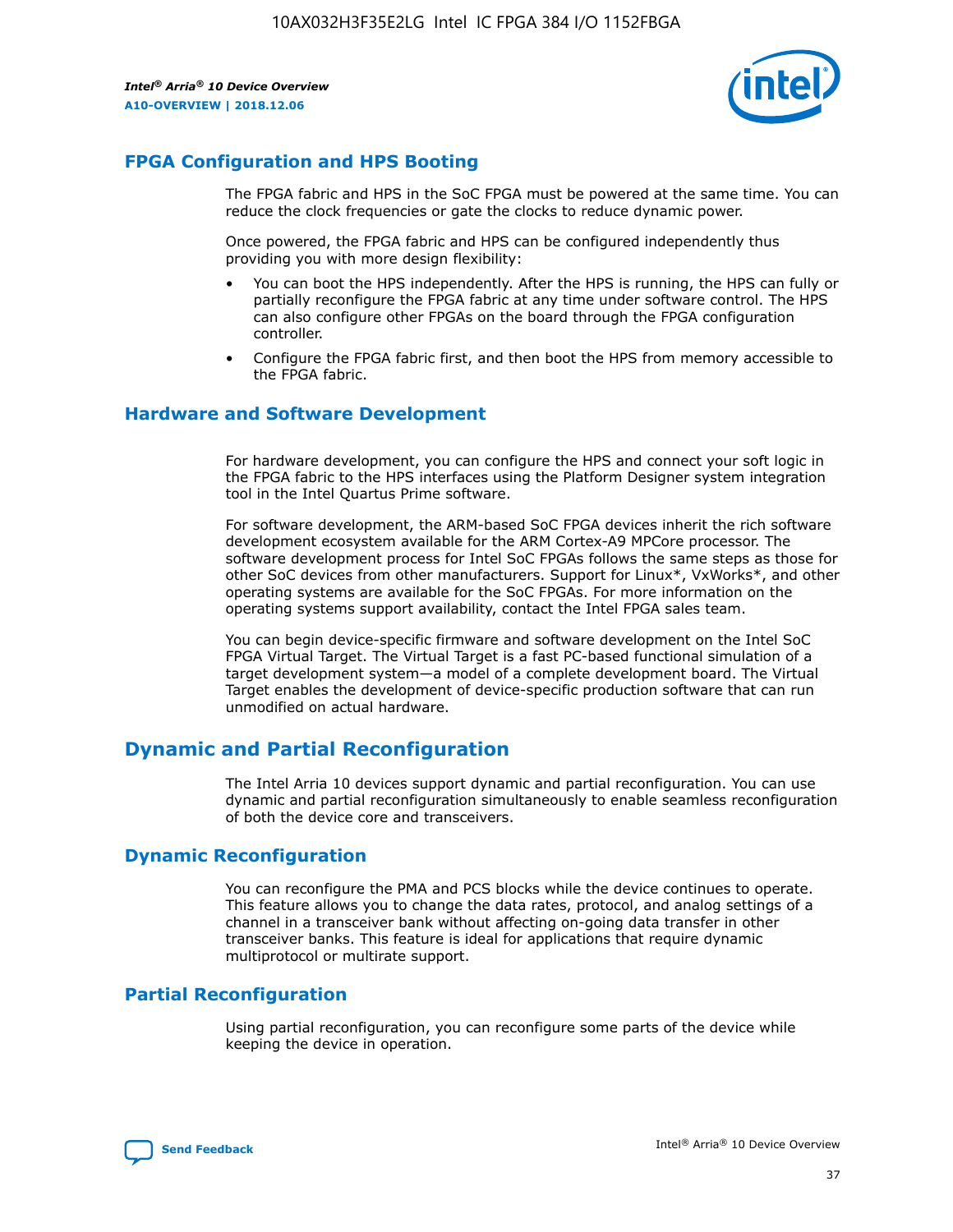

Instead of placing all device functions in the FPGA fabric, you can store some functions that do not run simultaneously in external memory and load them only when required. This capability increases the effective logic density of the device, and lowers cost and power consumption.

In the Intel solution, you do not have to worry about intricate device architecture to perform a partial reconfiguration. The partial reconfiguration capability is built into the Intel Quartus Prime design software, making such time-intensive task simple.

Intel Arria 10 devices support partial reconfiguration in the following configuration options:

- Using an internal host:
	- All supported configuration modes where the FPGA has access to external memory devices such as serial and parallel flash memory.
	- Configuration via Protocol [CvP (PCIe)]
- Using an external host—passive serial (PS), fast passive parallel (FPP) x8, FPP x16, and FPP x32 I/O interface.

## **Enhanced Configuration and Configuration via Protocol**

#### **Table 25. Configuration Schemes and Features of Intel Arria 10 Devices**

Intel Arria 10 devices support 1.8 V programming voltage and several configuration schemes.

| <b>Scheme</b>                                                          | <b>Data</b><br><b>Width</b> | <b>Max Clock</b><br>Rate<br>(MHz) | <b>Max Data</b><br>Rate<br>(Mbps)<br>(13) | <b>Decompression</b> | <b>Design</b><br>Security <sup>(1</sup><br>4) | <b>Partial</b><br>Reconfiguration<br>(15) | <b>Remote</b><br><b>System</b><br><b>Update</b> |
|------------------------------------------------------------------------|-----------------------------|-----------------------------------|-------------------------------------------|----------------------|-----------------------------------------------|-------------------------------------------|-------------------------------------------------|
| <b>JTAG</b>                                                            | 1 bit                       | 33                                | 33                                        |                      |                                               | Yes(16)                                   |                                                 |
| Active Serial (AS)<br>through the<br>EPCO-L<br>configuration<br>device | 1 bit,<br>4 bits            | 100                               | 400                                       | Yes                  | Yes                                           | Yes(16)                                   | Yes                                             |
| Passive serial (PS)<br>through CPLD or<br>external<br>microcontroller  | 1 bit                       | 100                               | 100                                       | Yes                  | Yes                                           | Yes <sup>(16)</sup>                       | Parallel<br>Flash<br>Loader<br>(PFL) IP<br>core |
|                                                                        |                             |                                   |                                           |                      |                                               |                                           | continued                                       |

<sup>(13)</sup> Enabling either compression or design security features affects the maximum data rate. Refer to the Intel Arria 10 Device Datasheet for more information.

<sup>(14)</sup> Encryption and compression cannot be used simultaneously.

 $(15)$  Partial reconfiguration is an advanced feature of the device family. If you are interested in using partial reconfiguration, contact Intel for support.

 $(16)$  Partial configuration can be performed only when it is configured as internal host.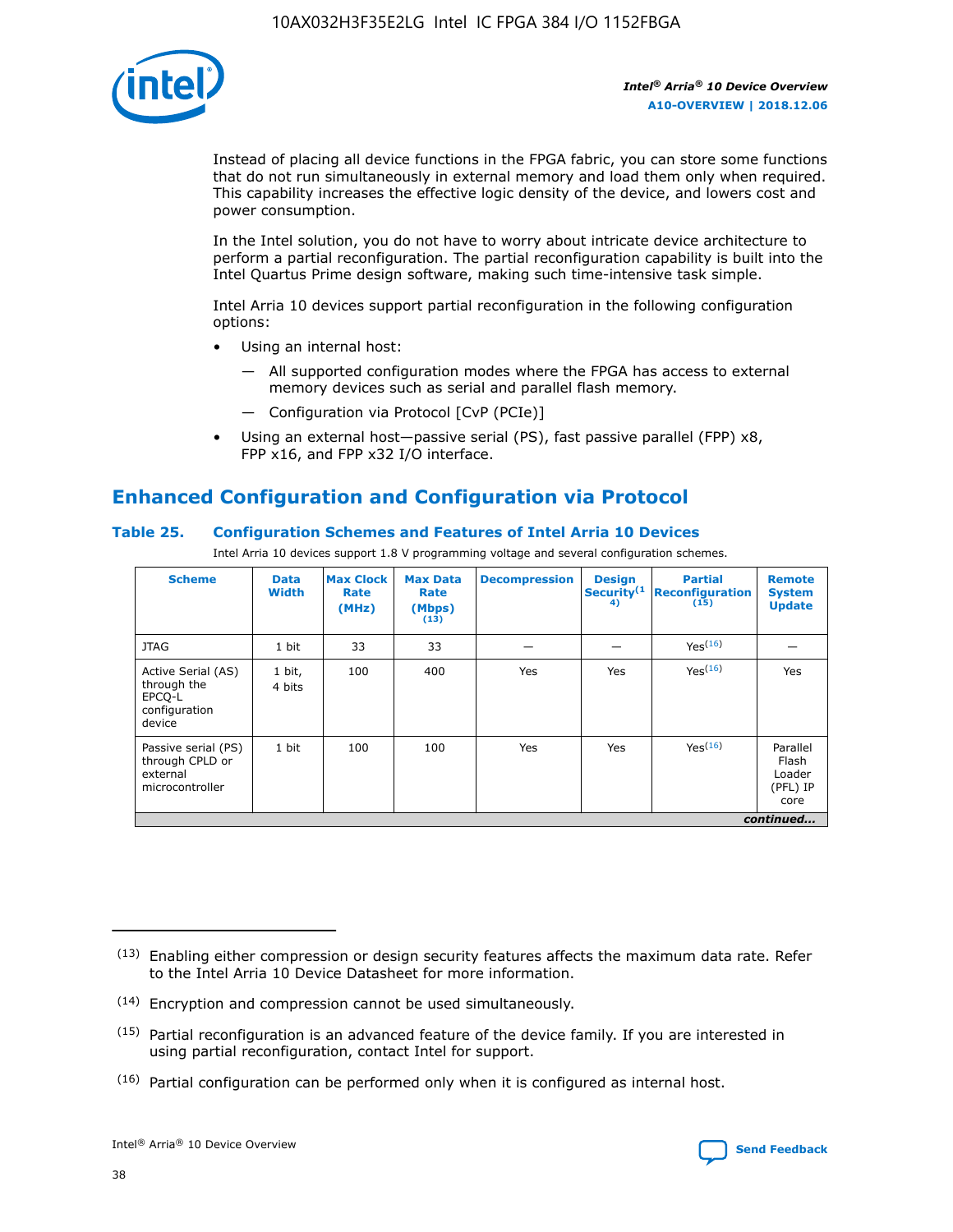

| <b>Scheme</b>                                   | <b>Data</b><br><b>Width</b> | <b>Max Clock</b><br>Rate<br>(MHz) | <b>Max Data</b><br>Rate<br>(Mbps)<br>(13) | <b>Decompression</b> | <b>Design</b><br>Security <sup>(1</sup><br>4) | <b>Partial</b><br><b>Reconfiguration</b><br>(15) | <b>Remote</b><br><b>System</b><br><b>Update</b> |
|-------------------------------------------------|-----------------------------|-----------------------------------|-------------------------------------------|----------------------|-----------------------------------------------|--------------------------------------------------|-------------------------------------------------|
| Fast passive                                    | 8 bits                      | 100                               | 3200                                      | Yes                  | Yes                                           | Yes(17)                                          | PFL IP                                          |
| parallel (FPP)<br>through CPLD or               | 16 bits                     |                                   |                                           | Yes                  | Yes                                           |                                                  | core                                            |
| external<br>microcontroller                     | 32 bits                     |                                   |                                           | Yes                  | Yes                                           |                                                  |                                                 |
| Configuration via                               | 16 bits                     | 100                               | 3200                                      | Yes                  | Yes                                           | Yes <sup>(17)</sup>                              |                                                 |
| <b>HPS</b>                                      | 32 bits                     |                                   |                                           | Yes                  | Yes                                           |                                                  |                                                 |
| Configuration via<br>Protocol [CvP<br>$(PCIe*)$ | x1, x2,<br>x4, x8<br>lanes  |                                   | 8000                                      | Yes                  | Yes                                           | Yes <sup>(16)</sup>                              |                                                 |

You can configure Intel Arria 10 devices through PCIe using Configuration via Protocol (CvP). The Intel Arria 10 CvP implementation conforms to the PCIe 100 ms power-up-to-active time requirement.

#### **Related Information**

[Configuration via Protocol \(CvP\) Implementation in Intel FPGAs User Guide](https://www.intel.com/content/www/us/en/programmable/documentation/dsu1441819344145.html#dsu1442269728522) Provides more information about the CvP configuration scheme.

## **SEU Error Detection and Correction**

Intel Arria 10 devices offer robust and easy-to-use single-event upset (SEU) error detection and correction circuitry.

The detection and correction circuitry includes protection for Configuration RAM (CRAM) programming bits and user memories. The CRAM is protected by a continuously running CRC error detection circuit with integrated ECC that automatically corrects one or two errors and detects higher order multi-bit errors. When more than two errors occur, correction is available through reloading of the core programming file, providing a complete design refresh while the FPGA continues to operate.

The physical layout of the Intel Arria 10 CRAM array is optimized to make the majority of multi-bit upsets appear as independent single-bit or double-bit errors which are automatically corrected by the integrated CRAM ECC circuitry. In addition to the CRAM protection, the M20K memory blocks also include integrated ECC circuitry and are layout-optimized for error detection and correction. The MLAB does not have ECC.

(14) Encryption and compression cannot be used simultaneously.

<sup>(17)</sup> Supported at a maximum clock rate of 100 MHz.



 $(13)$  Enabling either compression or design security features affects the maximum data rate. Refer to the Intel Arria 10 Device Datasheet for more information.

 $(15)$  Partial reconfiguration is an advanced feature of the device family. If you are interested in using partial reconfiguration, contact Intel for support.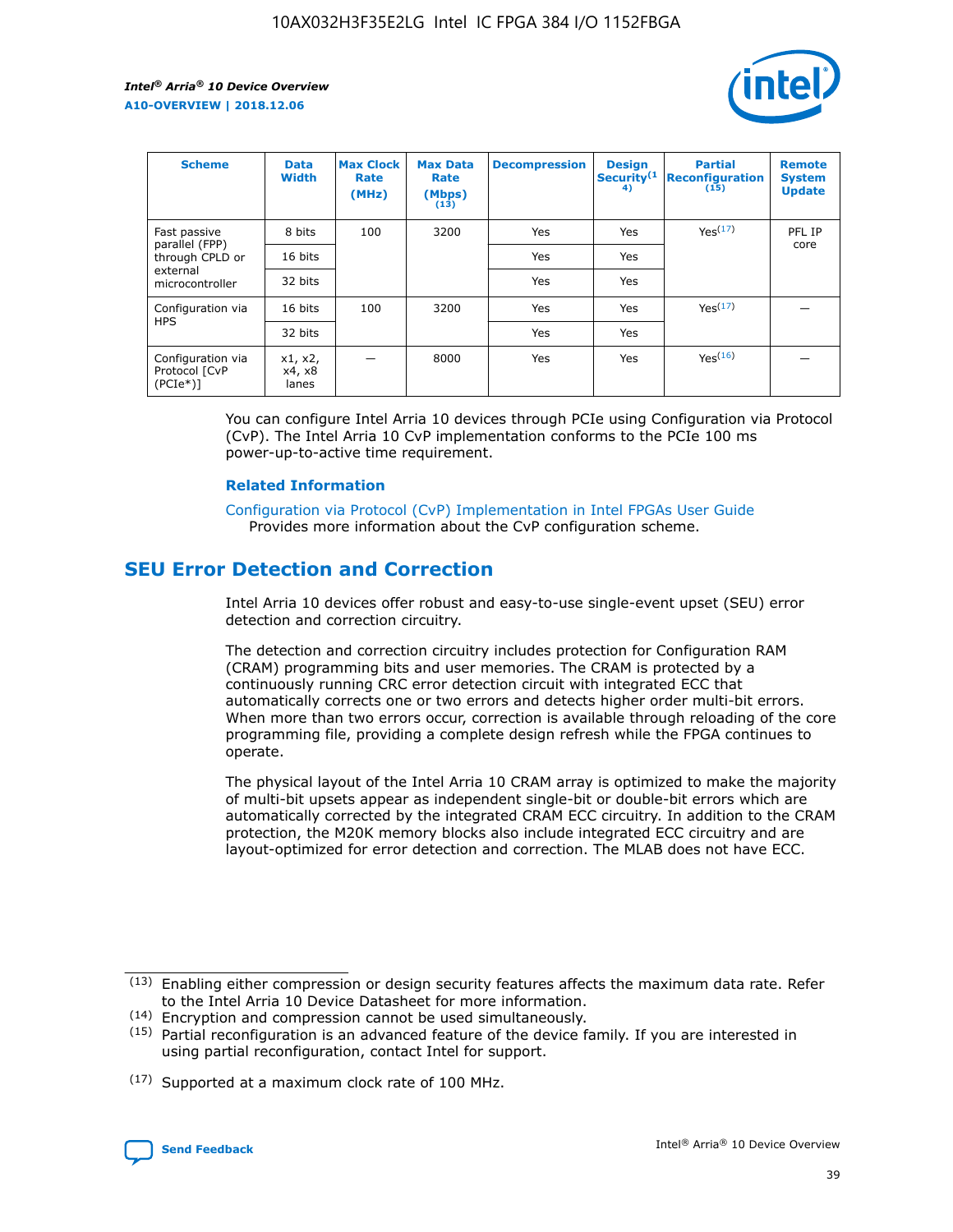

## **Power Management**

Intel Arria 10 devices leverage the advanced 20 nm process technology, a low 0.9 V core power supply, an enhanced core architecture, and several optional power reduction techniques to reduce total power consumption by as much as 40% compared to Arria V devices and as much as 60% compared to Stratix V devices.

The optional power reduction techniques in Intel Arria 10 devices include:

- **SmartVID**—a code is programmed into each device during manufacturing that allows a smart regulator to operate the device at lower core  $V_{CC}$  while maintaining performance
- **Programmable Power Technology**—non-critical timing paths are identified by the Intel Quartus Prime software and the logic in these paths is biased for low power instead of high performance
- **Low Static Power Options**—devices are available with either standard static power or low static power while maintaining performance

Furthermore, Intel Arria 10 devices feature Intel's industry-leading low power transceivers and include a number of hard IP blocks that not only reduce logic resources but also deliver substantial power savings compared to soft implementations. In general, hard IP blocks consume up to 90% less power than the equivalent soft logic implementations.

## **Incremental Compilation**

The Intel Quartus Prime software incremental compilation feature reduces compilation time and helps preserve performance to ease timing closure. The incremental compilation feature enables the partial reconfiguration flow for Intel Arria 10 devices.

Incremental compilation supports top-down, bottom-up, and team-based design flows. This feature facilitates modular, hierarchical, and team-based design flows where different designers compile their respective design sections in parallel. Furthermore, different designers or IP providers can develop and optimize different blocks of the design independently. These blocks can then be imported into the top level project.

## **Document Revision History for Intel Arria 10 Device Overview**

| <b>Document</b><br><b>Version</b> | <b>Changes</b>                                                                                                                                                                                                                                                              |
|-----------------------------------|-----------------------------------------------------------------------------------------------------------------------------------------------------------------------------------------------------------------------------------------------------------------------------|
| 2018.12.06                        | Added links to Intel Arria 10 device errata documents.<br>Removed automotive temperature option from the Intel Arria 10 GX devices.<br>Removed -3 fabric speed grade from the Intel Arria 10 GT devices.<br>Updated power options for the Intel Arria 10 GX and GT devices. |
| 2018.04.09                        | Updated the lowest $V_{CC}$ from 0.83 V to 0.82 V in the topic listing a summary of the device features.                                                                                                                                                                    |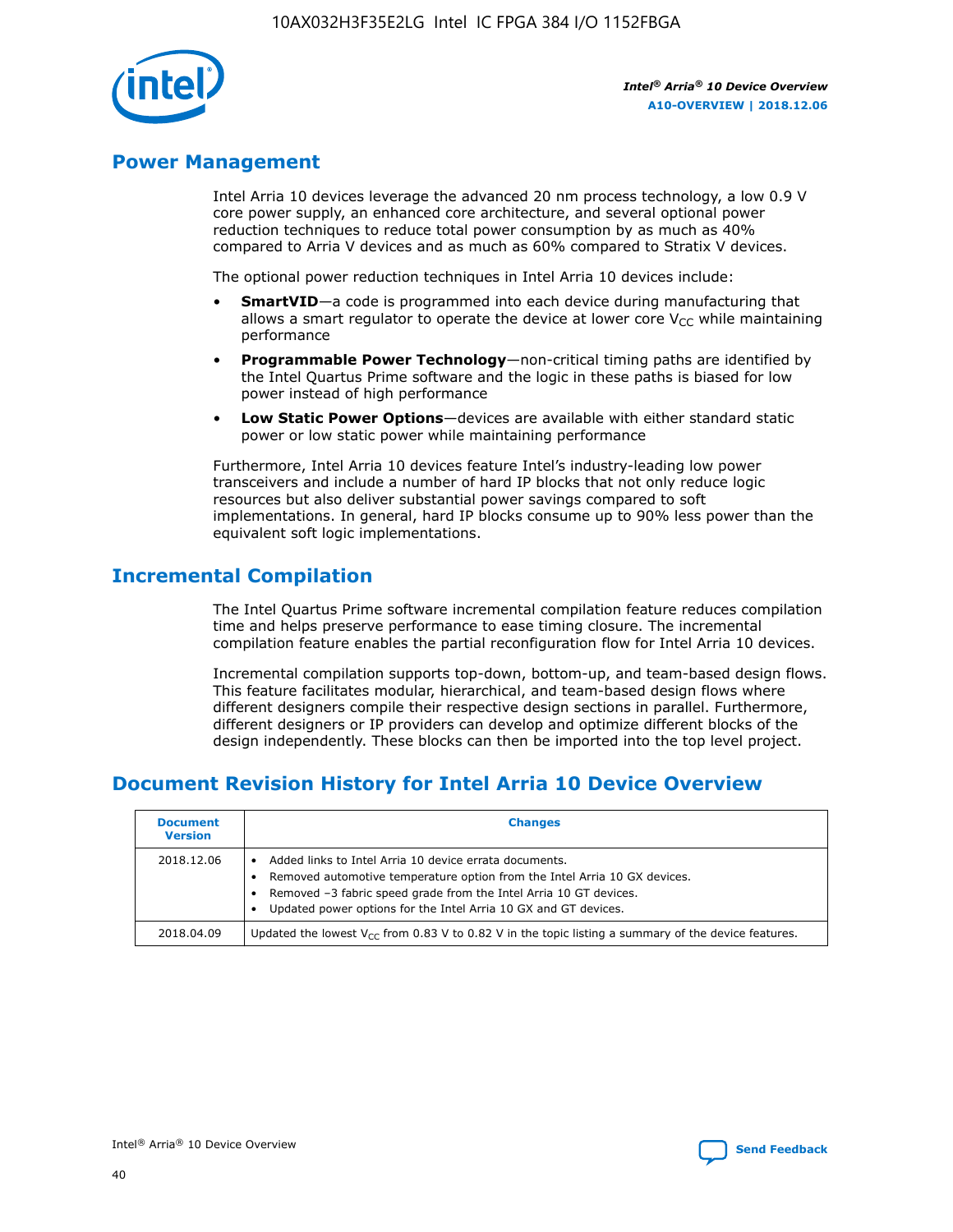*Intel® Arria® 10 Device Overview* **A10-OVERVIEW | 2018.12.06**



| <b>Date</b>    | <b>Version</b> | <b>Changes</b>                                                                                                                                                                                                                                                                                                                                                                                                                                                                                                                                                                                                                                                                                                                                                                                                                                                                                                                                                                         |
|----------------|----------------|----------------------------------------------------------------------------------------------------------------------------------------------------------------------------------------------------------------------------------------------------------------------------------------------------------------------------------------------------------------------------------------------------------------------------------------------------------------------------------------------------------------------------------------------------------------------------------------------------------------------------------------------------------------------------------------------------------------------------------------------------------------------------------------------------------------------------------------------------------------------------------------------------------------------------------------------------------------------------------------|
| January 2018   | 2018.01.17     | Updated the maximum data rate for HPS (Intel Arria 10 SX devices<br>external memory interface DDR3 controller from 2,166 Mbps to 2,133<br>Mbps.<br>Updated maximum frequency supported for half rate QDRII and QDRII<br>+ SRAM to 633 MHz in Memory Standards Supported by the Soft<br>Memory Controller table.<br>Updated transceiver backplane capability to 12.5 Gbps.<br>$\bullet$<br>Removed transceiver speed grade 5 in Sample Ordering Core and<br>$\bullet$<br>Available Options for Intel Arria 10 GX Devices figure.<br>Removed package code 40, low static power, SmartVID, industrial, and<br>military operating temperature support from Sample Ordering Core and<br>Available Options for Intel Arria 10 GT Devices figure.<br>Updated short reach transceiver rate for Intel Arria 10 GT devices to<br>25.8 Gbps.<br>Removed On-Die Instrumentation - EyeQ and Jitter Margin Tool<br>support from PMA Features of the Transceivers in Intel Arria 10 Devices<br>table. |
| September 2017 | 2017.09.20     | Updated the maximum speed of the DDR4 external memory interface from<br>1,333 MHz/2,666 Mbps to 1,200 MHz/2,400 Mbps.                                                                                                                                                                                                                                                                                                                                                                                                                                                                                                                                                                                                                                                                                                                                                                                                                                                                  |
| July 2017      | 2017.07.13     | Corrected the automotive temperature range in the figure showing the<br>available options for the Intel Arria 10 GX devices from "-40°C to 100°C"<br>to "-40°C to 125°C".                                                                                                                                                                                                                                                                                                                                                                                                                                                                                                                                                                                                                                                                                                                                                                                                              |
| July 2017      | 2017.07.06     | Added automotive temperature option to Intel Arria 10 GX device family.                                                                                                                                                                                                                                                                                                                                                                                                                                                                                                                                                                                                                                                                                                                                                                                                                                                                                                                |
| May 2017       | 2017.05.08     | Corrected protocol names with "1588" to "IEEE 1588v2".<br>$\bullet$<br>Updated the vertical migration table to remove vertical migration<br>$\bullet$<br>between Intel Arria 10 GX and Intel Arria 10 SX device variants.<br>Removed all "Preliminary" marks.<br>$\bullet$                                                                                                                                                                                                                                                                                                                                                                                                                                                                                                                                                                                                                                                                                                             |
| March 2017     | 2017.03.15     | Removed the topic about migration from Intel Arria 10 to Intel Stratix<br>$\bullet$<br>10 devices.<br>Rebranded as Intel.<br>$\bullet$                                                                                                                                                                                                                                                                                                                                                                                                                                                                                                                                                                                                                                                                                                                                                                                                                                                 |
| October 2016   | 2016.10.31     | Removed package F36 from Intel Arria 10 GX devices.<br>Updated Intel Arria 10 GT sample ordering code and maximum GX<br>$\bullet$<br>transceiver count. Intel Arria 10 GT devices are available only in the<br>SF45 package option with a maximum of 72 transceivers.                                                                                                                                                                                                                                                                                                                                                                                                                                                                                                                                                                                                                                                                                                                  |
| May 2016       | 2016.05.02     | Updated the FPGA Configuration and HPS Booting topic.<br>$\bullet$<br>Remove V <sub>CC</sub> PowerManager from the Summary of Features, Power<br>Management and Arria 10 Device Variants and packages topics. This<br>feature is no longer supported in Arria 10 devices.<br>Removed LPDDR3 from the Memory Standards Supported by the HPS<br>Hard Memory Controller table in the Memory Standards Supported by<br>Intel Arria 10 Devices topic. This standard is only supported by the<br>FPGA.<br>Removed transceiver speed grade 5 from the Device Variants and<br>Packages topic for Arria 10 GX and SX devices.                                                                                                                                                                                                                                                                                                                                                                   |
| February 2016  | 2016.02.11     | Changed the maximum Arria 10 GT datarate to 25.8 Gbps and the<br>minimum datarate to 1 Gbps globally.<br>Revised the state for Core clock networks in the Summary of Features<br>$\bullet$<br>topic.<br>Changed the transceiver parameters in the "Summary of Features for<br>$\bullet$<br>Arria 10 Devices" table.<br>• Changed the transceiver parameters in the "Maximum Resource Counts<br>for Arria 10 GT Devices" table.<br>Changed the package availability for GT devices in the "Package Plan<br>for Arria 10 GT Devices" table.<br>Changed the package configurations for GT devices in the "Migration"<br>Capability Across Arria 10 Product Lines" figure.<br>continued                                                                                                                                                                                                                                                                                                    |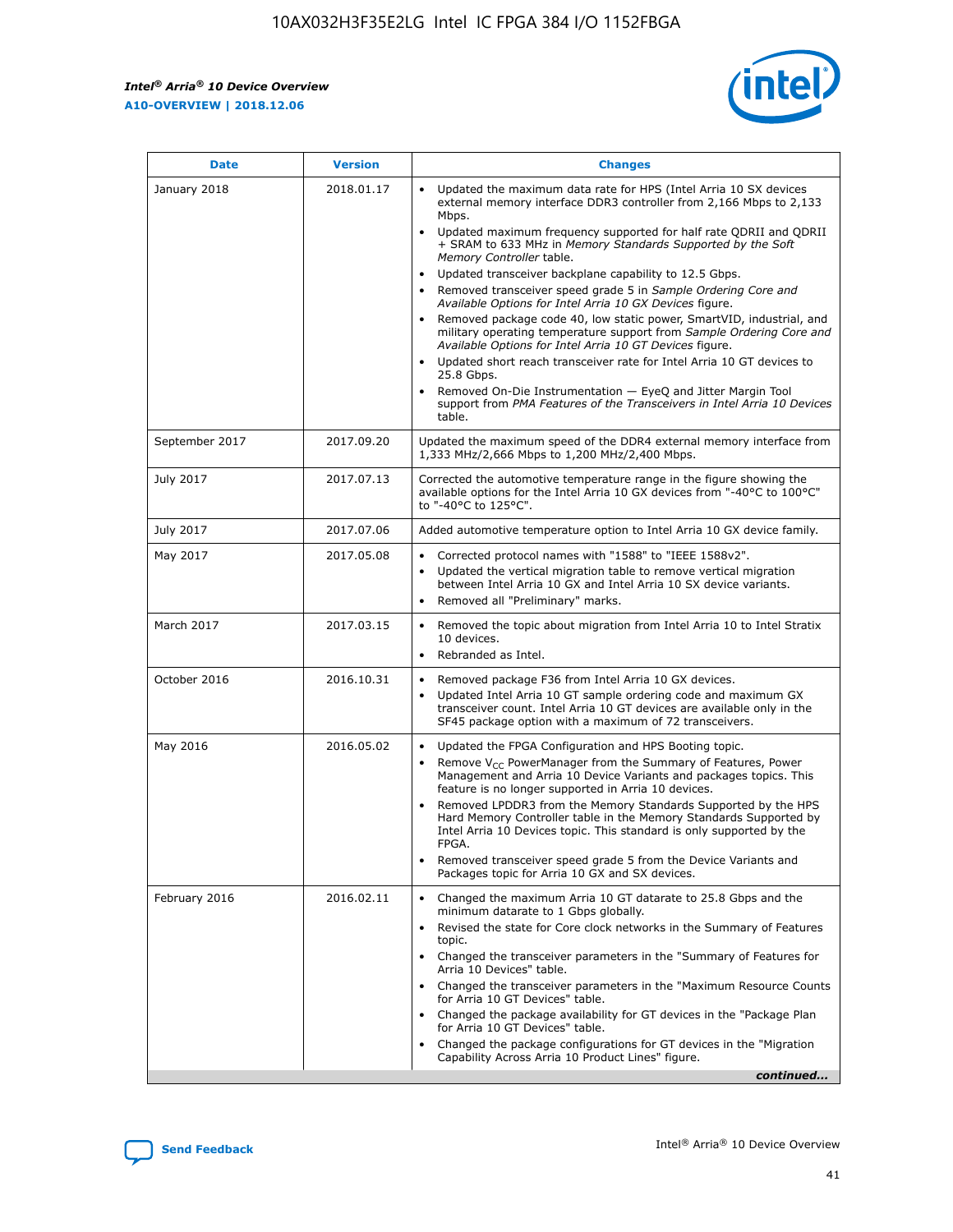

| <b>Date</b>   | <b>Version</b> | <b>Changes</b>                                                                                                                                                               |
|---------------|----------------|------------------------------------------------------------------------------------------------------------------------------------------------------------------------------|
|               |                | • Changed transceiver parameters in the "Low Power Serial Transceivers"<br>section.                                                                                          |
|               |                | • Changed the transceiver descriptions in the "Device Variants for the<br>Arria 10 Device Family" table.                                                                     |
|               |                | Changed the "Sample Ordering Code and Available Options for Arria 10<br>$\bullet$<br>GT Devices" figure.                                                                     |
|               |                | Changed the datarates for GT devices in the "PMA Features" section.                                                                                                          |
|               |                | Changed the datarates for GT devices in the "PCS Features" section.<br>$\bullet$                                                                                             |
| December 2015 | 2015.12.14     | Updated the number of M20K memory blocks for Arria 10 GX 660 from<br>2133 to 2131 and corrected the total RAM bit from 48,448 Kb to<br>48,408 Kb.                            |
|               |                | Corrected the number of DSP blocks for Arria 10 GX 660 from 1688 to<br>1687 in the table listing floating-point arithmetic resources.                                        |
| November 2015 | 2015.11.02     | Updated the maximum resources for Arria 10 GX 220, GX 320, GX 480,<br>$\bullet$<br>GX 660, SX 220, SX 320, SX 480, and SX 660.                                               |
|               |                | • Updated resource count for Arria 10 GX 320, GX 480, GX 660, SX 320,<br>SX 480, a SX 660 devices in Number of Multipliers in Intel Arria 10<br><b>Devices</b> table.        |
|               |                | Updated the available options for Arria 10 GX, GT, and SX.                                                                                                                   |
|               |                | Changed instances of Quartus II to Quartus Prime.<br>$\bullet$                                                                                                               |
| June 2015     | 2015.06.15     | Corrected label for Intel Arria 10 GT product lines in the vertical migration<br>figure.                                                                                     |
| May 2015      | 2015.05.15     | Corrected the DDR3 half rate and quarter rate maximum frequencies in the<br>table that lists the memory standards supported by the Intel Arria 10 hard<br>memory controller. |
| May 2015      | 2015.05.04     | • Added support for 13.5G JESD204b in the Summary of Features table.                                                                                                         |
|               |                | • Added a link to Arria 10 GT Channel Usage in the Arria 10 GT Package<br>Plan topic.                                                                                        |
|               |                | • Added a note to the table, Maximum Resource Counts for Arria 10 GT<br>devices.                                                                                             |
|               |                | • Updated the power requirements of the transceivers in the Low Power<br>Serial Transceivers topic.                                                                          |
| January 2015  | 2015.01.23     | • Added floating point arithmetic features in the Summary of Features<br>table.                                                                                              |
|               |                | • Updated the total embedded memory from 38.38 megabits (Mb) to<br>65.6 Mb.                                                                                                  |
|               |                | • Updated the table that lists the memory standards supported by Intel<br>Arria 10 devices.                                                                                  |
|               |                | Removed support for DDR3U, LPDDR3 SDRAM, RLDRAM 2, and DDR2.                                                                                                                 |
|               |                | Moved RLDRAM 3 support from hard memory controller to soft memory<br>controller. RLDRAM 3 support uses hard PHY with soft memory<br>controller.                              |
|               |                | Added soft memory controller support for QDR IV.<br>٠                                                                                                                        |
|               |                | Updated the maximum resource count table to include the number of<br>hard memory controllers available in each device variant.                                               |
|               |                | Updated the transceiver PCS data rate from 12.5 Gbps to 12 Gbps.<br>$\bullet$                                                                                                |
|               |                | Updated the max clock rate of PS, FPP x8, FPP x16, and Configuration<br>via HPS from 125 MHz to 100 MHz.                                                                     |
|               |                | Added a feature for fractional synthesis PLLs: PLL cascading.                                                                                                                |
|               |                | Updated the HPS programmable general-purpose I/Os from 54 to 62.<br>$\bullet$                                                                                                |
|               |                | continued                                                                                                                                                                    |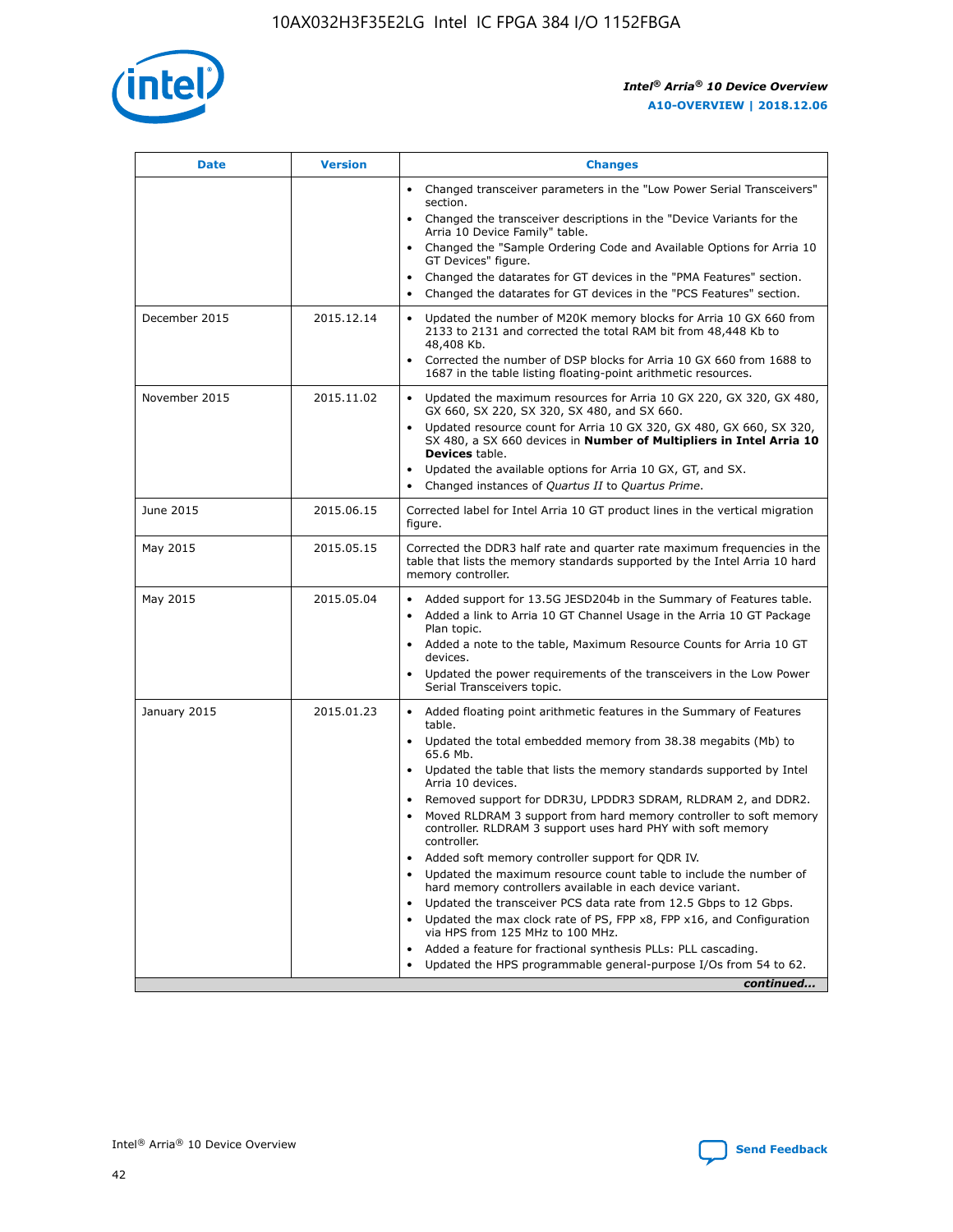r



| <b>Date</b>    | <b>Version</b> | <b>Changes</b>                                                                                                                                                                                                                                                                                                                                                                                                                                                                                                                                      |
|----------------|----------------|-----------------------------------------------------------------------------------------------------------------------------------------------------------------------------------------------------------------------------------------------------------------------------------------------------------------------------------------------------------------------------------------------------------------------------------------------------------------------------------------------------------------------------------------------------|
| September 2014 | 2014.09.30     | Corrected the 3 V I/O and LVDS I/O counts for F35 and F36 packages<br>$\bullet$<br>of Arria 10 GX.<br>Corrected the 3 V I/O, LVDS I/O, and transceiver counts for the NF40<br>$\bullet$<br>package of the Arria GX 570 and 660.<br>Removed 3 V I/O, LVDS I/O, and transceiver counts for the NF40<br>package of the Arria GX 900 and 1150. The NF40 package is not<br>available for Arria 10 GX 900 and 1150.                                                                                                                                       |
| August 2014    | 2014.08.18     | Updated Memory (Kb) M20K maximum resources for Arria 10 GX 660<br>devices from 42,660 to 42,620.<br>Added GPIO columns consisting of LVDS I/O Bank and 3V I/O Bank in<br>$\bullet$<br>the Package Plan table.<br>Added how to use memory interface clock frequency higher than 533<br>$\bullet$<br>MHz in the I/O vertical migration.<br>Added information to clarify that RLDRAM3 support uses hard PHY with<br>$\bullet$<br>soft memory controller.<br>Added variable precision DSP blocks support for floating-point<br>$\bullet$<br>arithmetic. |
| June 2014      | 2014.06.19     | Updated number of dedicated I/Os in the HPS block to 17.                                                                                                                                                                                                                                                                                                                                                                                                                                                                                            |
| February 2014  | 2014.02.21     | Updated transceiver speed grade options for GT devices in Figure 2.                                                                                                                                                                                                                                                                                                                                                                                                                                                                                 |
| February 2014  | 2014.02.06     | Updated data rate for Arria 10 GT devices from 28.1 Gbps to 28.3 Gbps.                                                                                                                                                                                                                                                                                                                                                                                                                                                                              |
| December 2013  | 2013.12.10     | Updated the HPS memory standards support from LPDDR2 to LPDDR3.<br>Updated HPS block diagram to include dedicated HPS I/O and FPGA<br>$\bullet$<br>Configuration blocks as well as repositioned SD/SDIO/MMC, DMA, SPI<br>and NAND Flash with ECC blocks.                                                                                                                                                                                                                                                                                            |
| December 2013  | 2013.12.02     | Initial release.                                                                                                                                                                                                                                                                                                                                                                                                                                                                                                                                    |